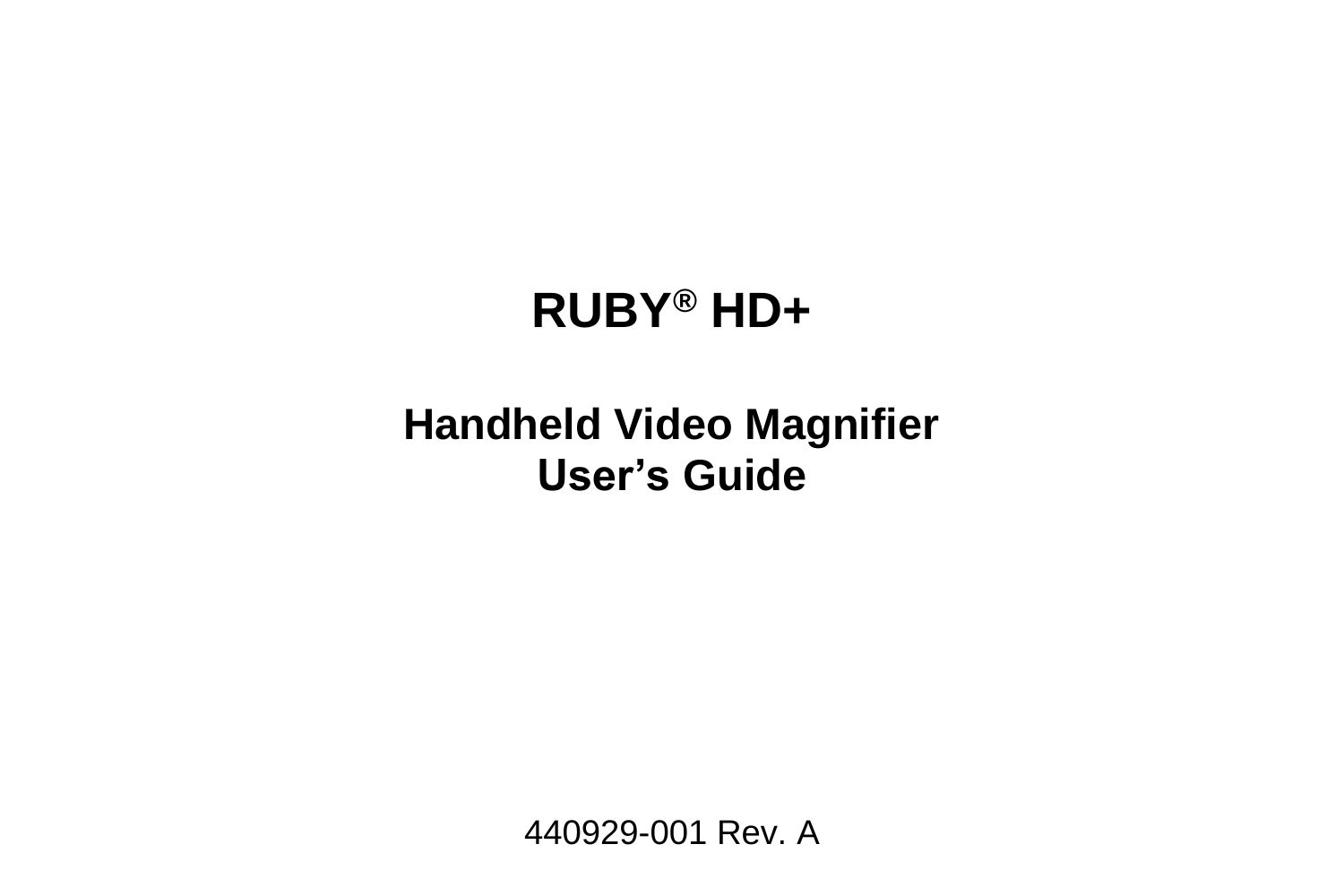Freedom Scientific, Inc., 11800 31<sup>st</sup> Court North, St. Petersburg, Florida 33716-1805, USA www.FreedomScientific.com.

Copyright © 2017. Freedom Scientific, Inc. All Rights Reserved. RUBY® is a trademark of Freedom Scientific, Inc., in the United States and other countries. Information in this document is subject to change without notice. No part of this publication may be reproduced or transmitted in any form or any means electronic or mechanical, for any purpose, without the express written permission of Freedom Scientific.

#### **Technical Support**

To contact Technical Support by email, send questions to **support@vfogroup.com**.

To contact by web, visit **www.FreedomScientific.com/Forms/TechSupport**, and complete the form to submit questions.

To contact by telephone, U.S. customers can call **(727) 803-8600**, Monday through Friday, 8:30 AM to 7:00 PM (Eastern Time). Please have your questions ready and be prepared to provide the following information: product name, serial number, what you were doing when the problem occurred, and how you tried to solve the problem.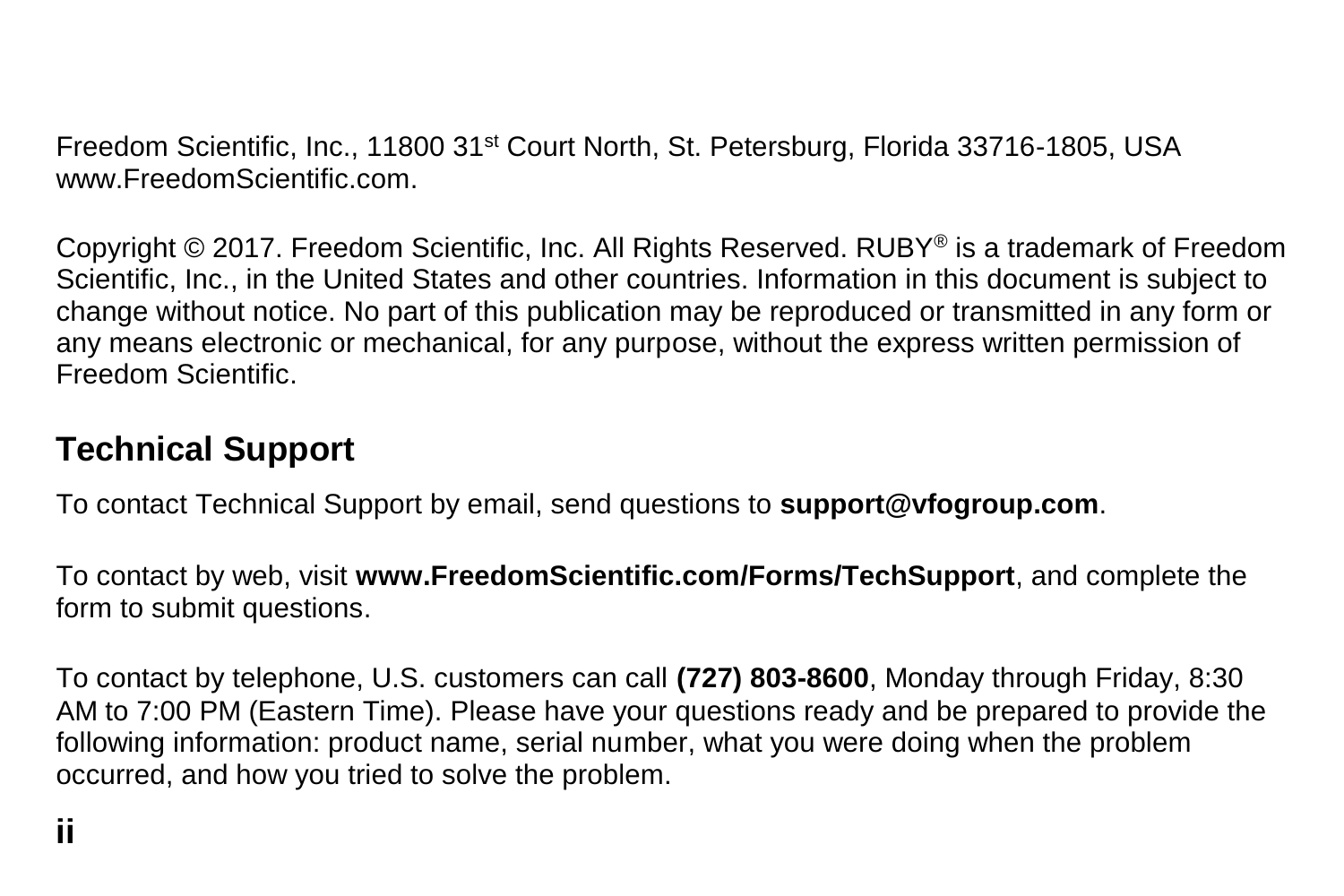#### **Table of Contents**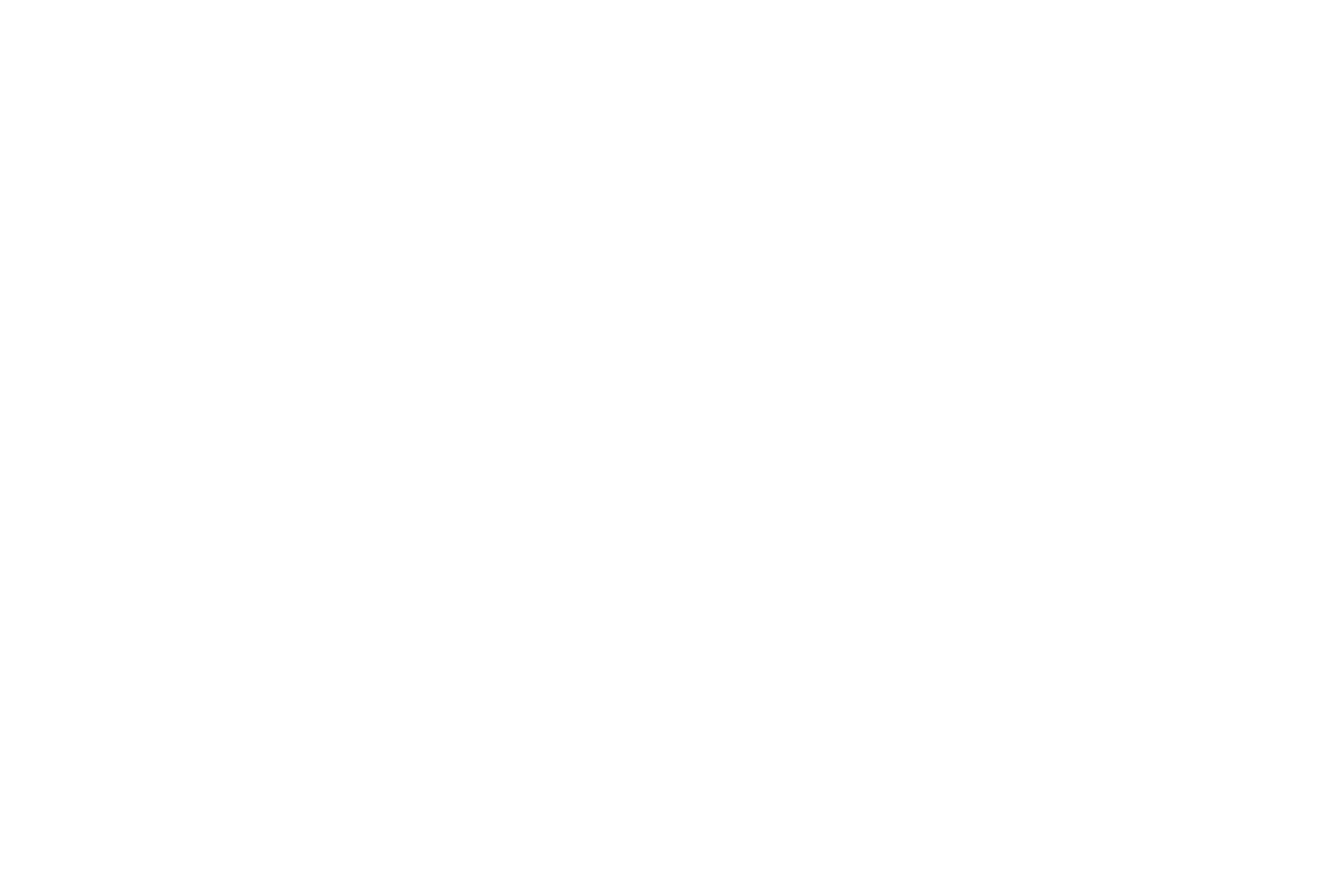# <span id="page-6-0"></span>**Read Me First**

 Before using RUBY® HD+ for the first time, you must charge the four AAA NiMH **(1000 mAh)** batteries. These batteries are included. A full charge takes approximately **2 hours**. Refer to **Battery LED Descriptions** on page [11](#page-16-0) for battery status explanations. You can also use four AAA disposable alkaline batteries to operate the unit.

**Note:** Do not mix NiMH batteries with alkaline batteries. Replace all batteries of the same chemistry at the same time. Do not mix new batteries with old batteries. Replace NiMH batteries with 1000 mAh NiMH batteries. Failure to follow this precaution can lead to battery failure or leakage. The risk of explosion is possible if batteries are replaced with an incorrect type. Do not use batteries that specify a MAX Charging Current below 250 mA.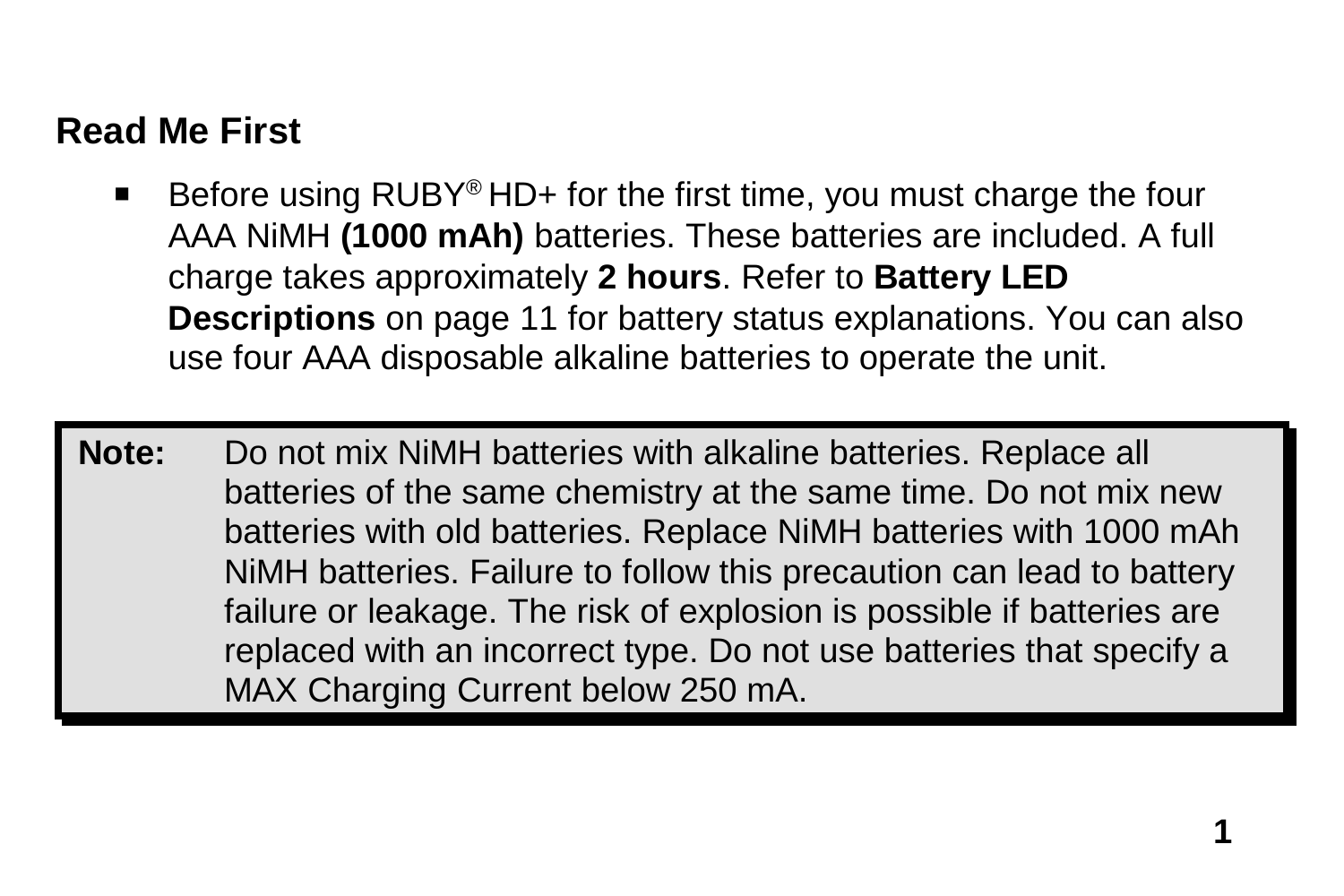- Refer to **Charging NiMH Batteries** on page [13](#page-18-0) for battery charging procedures.
- Refer to **Battery LED Descriptions** on page [11](#page-16-0) for battery status descriptions.
- For the basics to help you get started using RUBY HD+, read **Quick Start** on page [5.](#page-10-0)
- For an overview of RUBY HD+ and its operation, review the information in this guide first.
- Visit **www.FreedomScientific.com/Forms/ProductRegistration** to register your product and validate your warranty.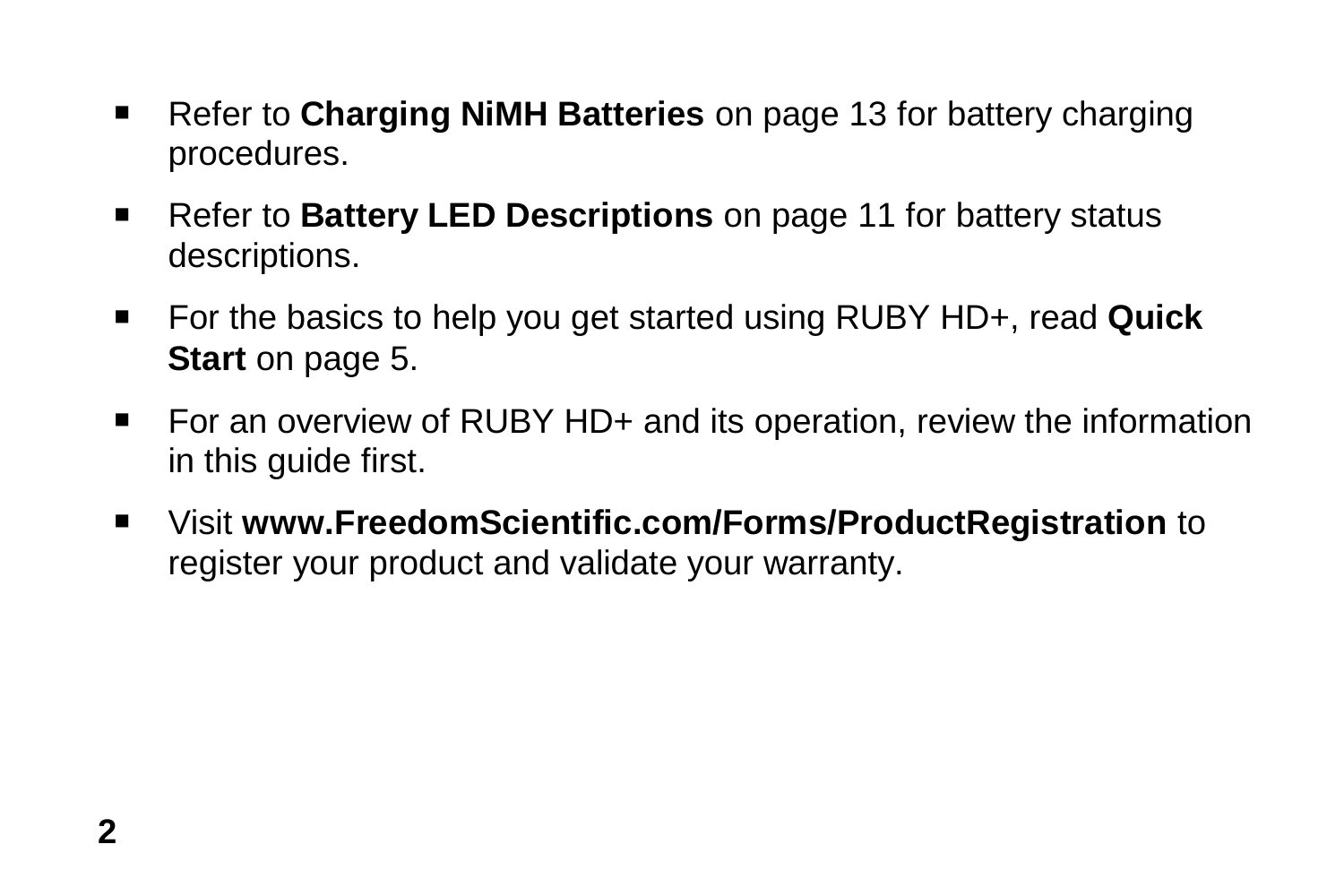#### <span id="page-8-0"></span>**Overview**

Thank you for purchasing RUBY HD+.

RUBY HD+ is a portable, handheld video magnifier that can magnify an object from two to 13 times its size. It has an, auto-focus HD camera that provides sharp HD quality images that are easily viewed on its full color, 4.3-inch LCD screen. RUBY HD+ supports five default color modes, and 15 additional contrasting color modes that can easily be enabled.

The unit has a fold-away handle that allows you to hold the magnifier close to an object, press the magnification buttons for continuous zoom (2x to 13x with the handle open or 4x to 10x with the handle closed), and then freeze the image on the screen. If you like, you can then make any necessary magnification adjustments. This is ideal for viewing clothing labels, prescription labels, price tags, receipts, business cards, and more.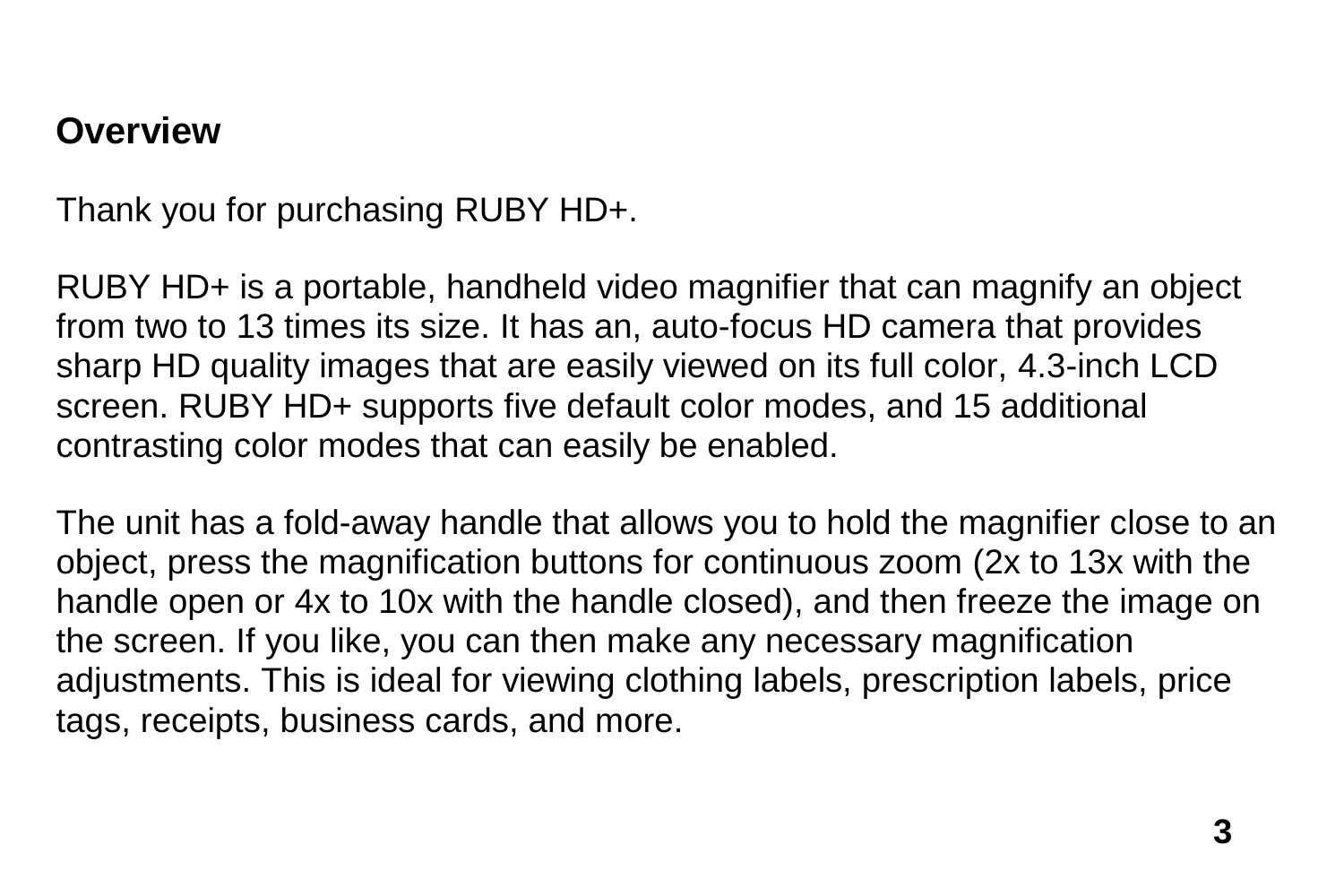RUBY HD+ can save and store approximately 80 images that can easily be copied to a computer through a simple USB connection.

The unit also has a reading line and reading mask feature that you can turn on and use to quickly locate and maintain your place while viewing an image or reading text on the LCD screen.

**4**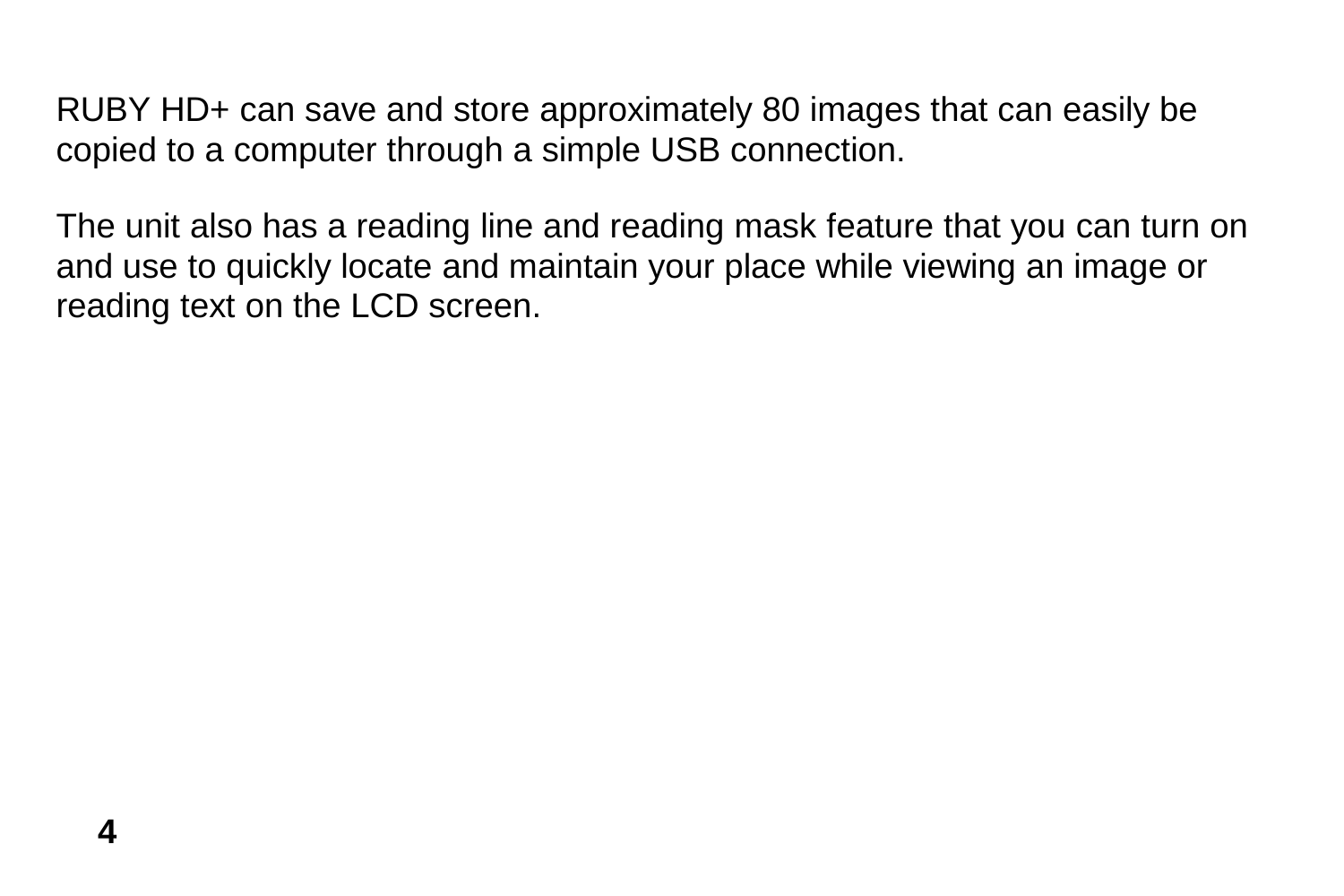## <span id="page-10-0"></span>**Quick Start**

Below are steps to quickly set up and use RUBY HD+ for the first time.

- 1. Make sure the unit is fully charged. Refer to page [11.](#page-16-0)
- 2. Press the **Power** button to power on the unit. Refer to page [15.](#page-20-0)
- 3. Do one of the following.
	- Unfold the handle to hold and use the unit like a magnifying glass. This is useful when it's necessary to magnify and read objects such as labels or details on cans, packages, pill bottles, and more.
	- With the handle folded closed, place the unit on a flat document such as a newspaper or magazine, a bill or receipt, a letter, and so on.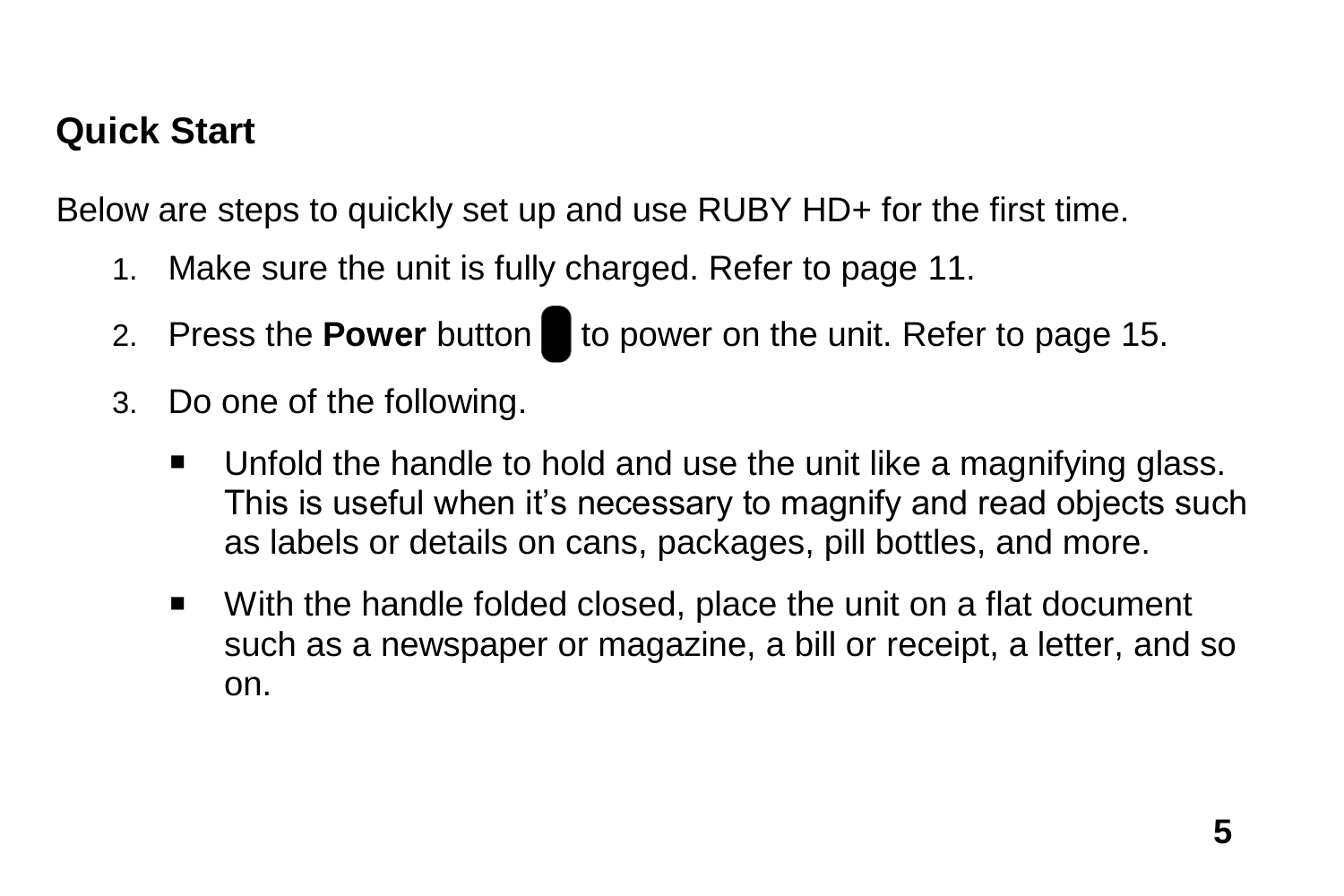

- 4. Adjust the magnification using the **Plus** or **Minus** buttons ( $\blacktriangleleft$  or  $\blacktriangleleft$ ). Refer to page [16.](#page-21-0)
- 5. Select a color mode ( $\bigoplus$  or  $\bigoplus$ ) for contrasting colors that best suit your vision needs. Refer to page [17.](#page-22-0)
- 6. Freeze the image  $\bigcirc$  on the LCD screen so that you may take your time reading details in the image. Refer to page [23.](#page-28-0)
- 7. Save the image or return to live view  $\bullet$ . Refer to page [29.](#page-34-0)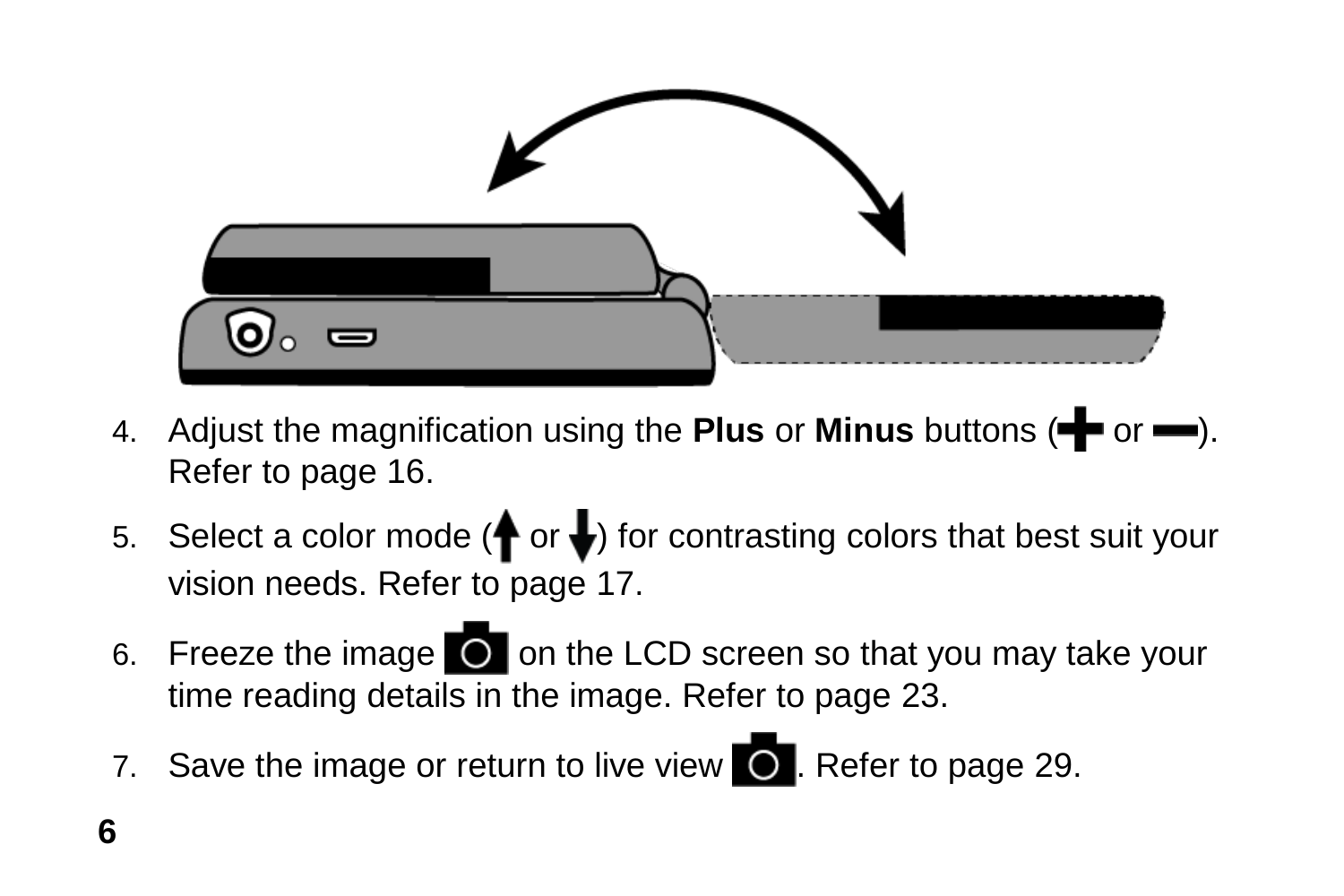Once you become comfortable using RUBY HD+, try the following advanced features.

- Turn the LED reading lights on or off to adjust for glare and reflections when viewing photographs or glossy magazine pages. Refer to page [24.](#page-29-0)
- Use the reading line or reading masks to help you maintain your place while reading text. Refer to page [25.](#page-30-0)
- Save, view, and delete images stored on the unit as described on pages [28](#page-33-0) through [31.](#page-36-0)
- For additional storage, transfer images from the unit to your computer as described on page [33.](#page-38-0)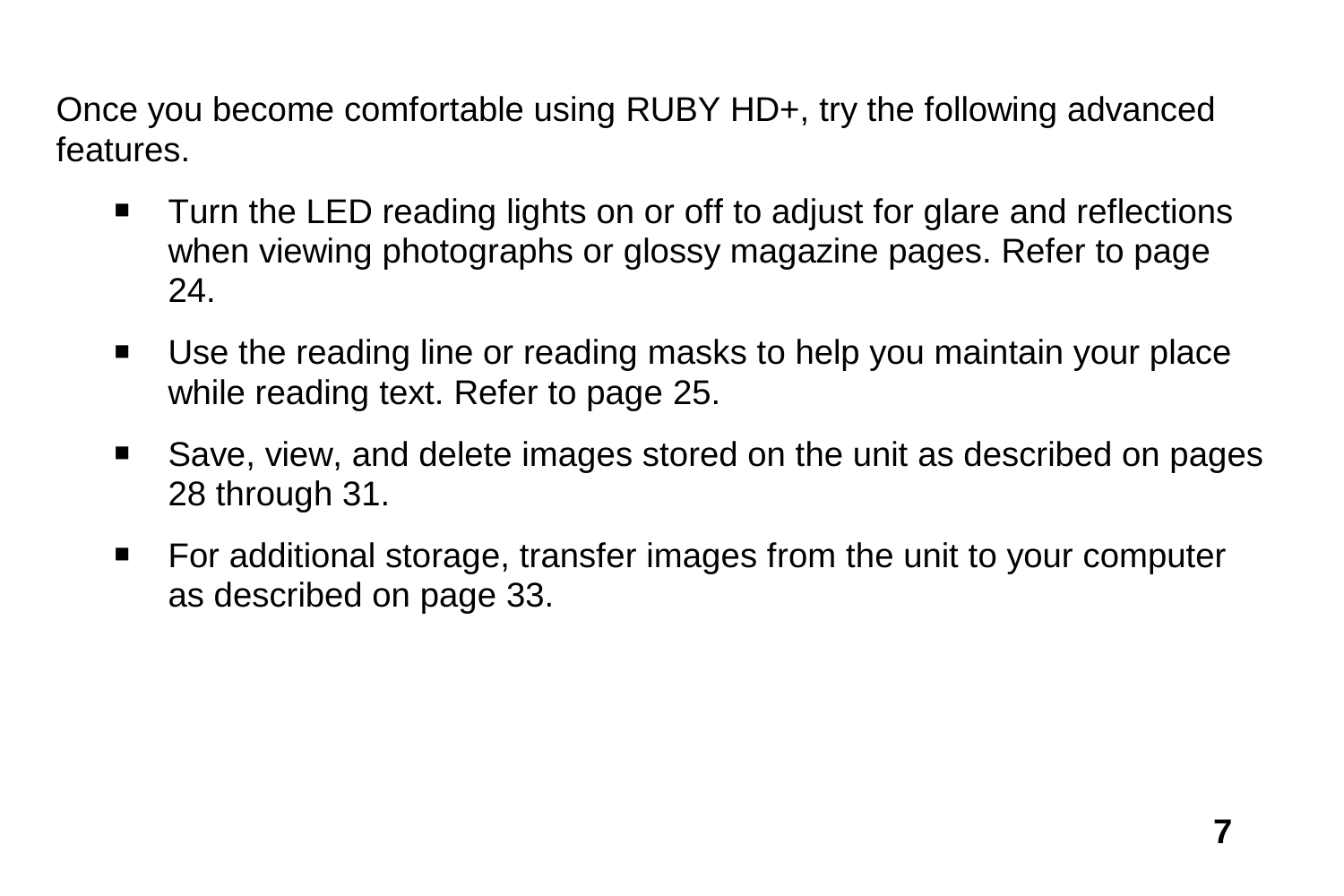#### <span id="page-13-0"></span>**Hardware Description**



- 1. Color Mode Scroll Up
- 2. Color Mode Scroll Down
- 3. Power
- 4. Magnification Increase
- 5. Magnification Decrease
- 6. Freeze Frame
- 7. LCD screen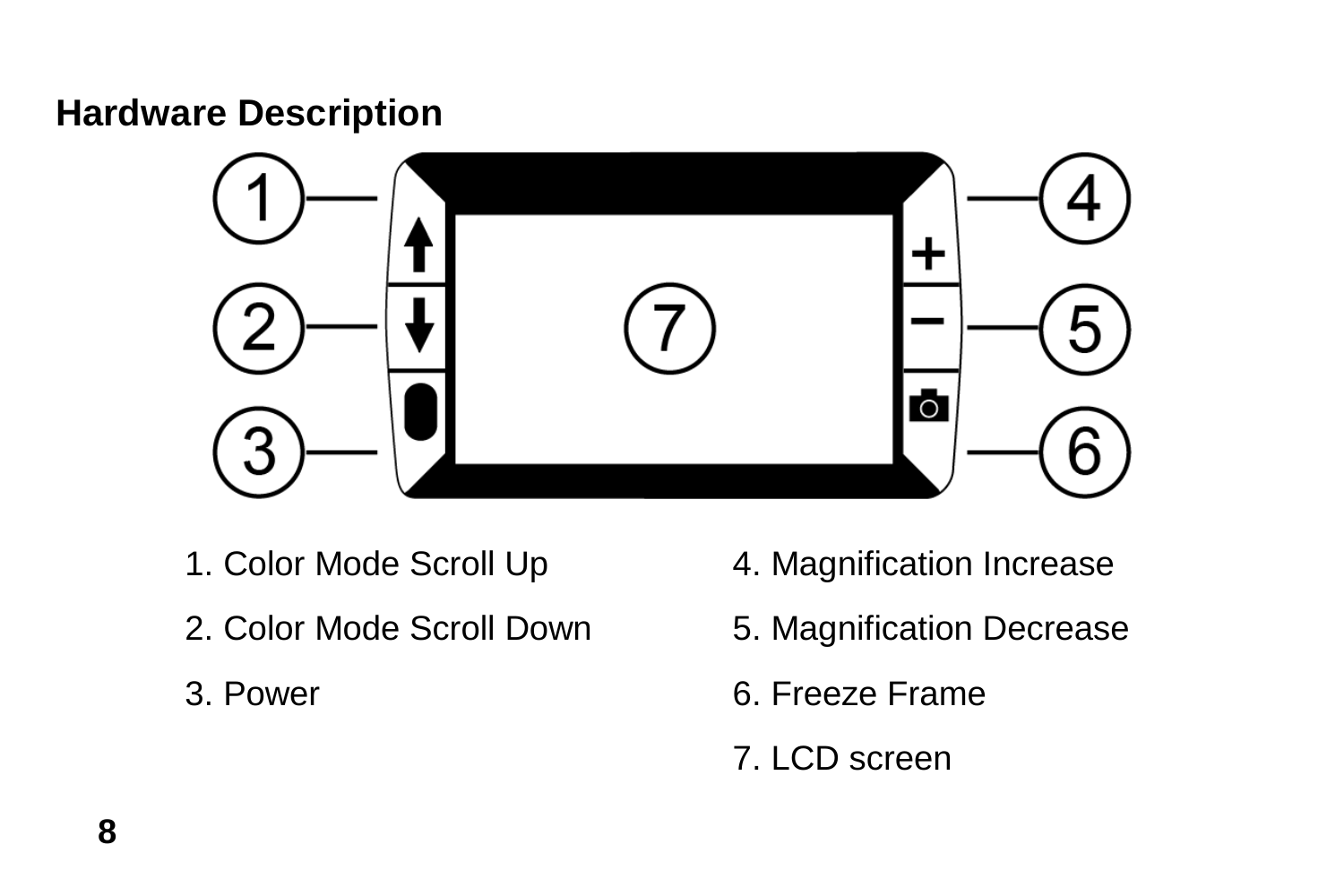

- 8. Power connector
- 9. Battery LED
- 10. USB port
- 11. Handle and battery compartment in closed position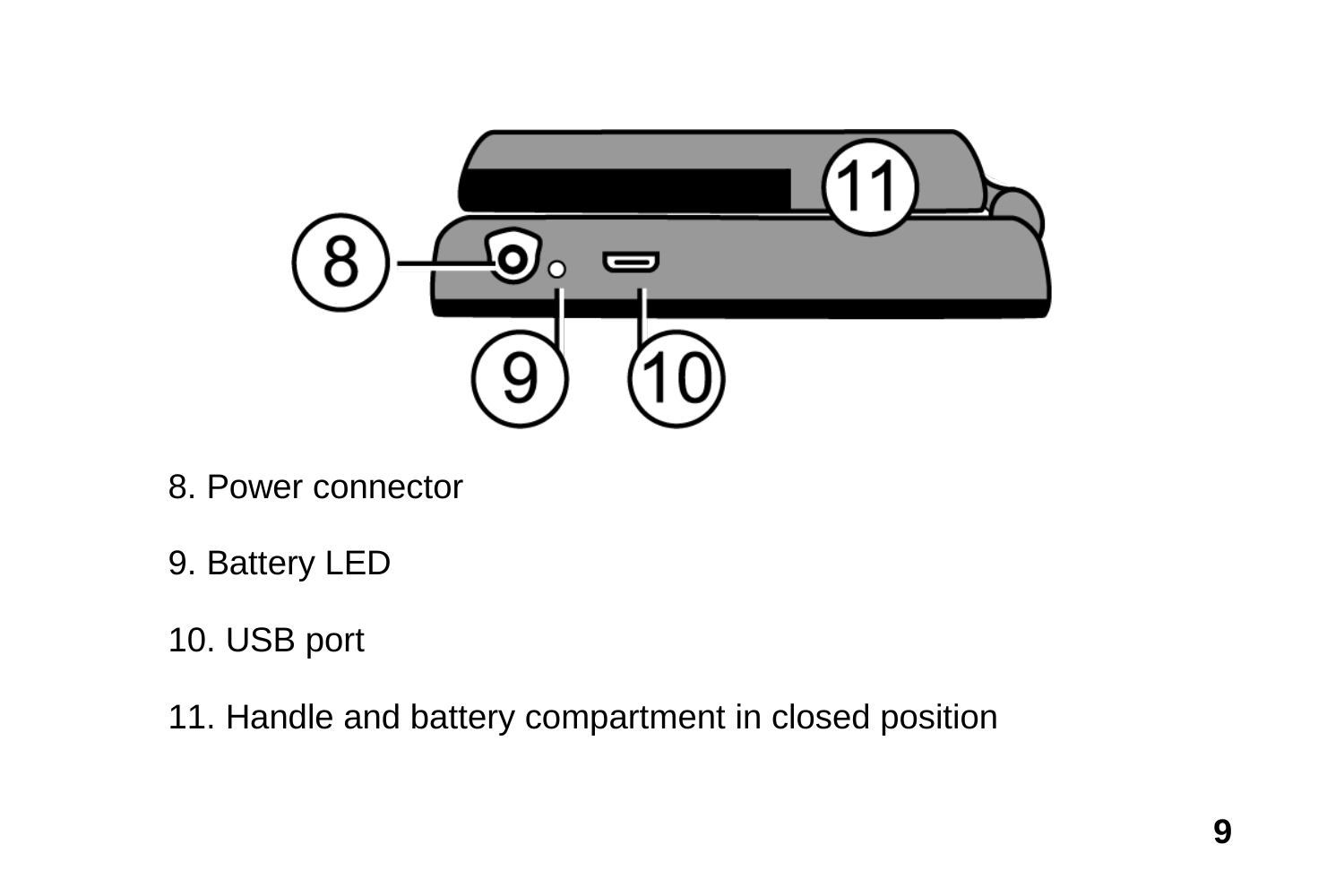

12. HD camera sensor

# 13. LED lights

14. Handle and battery compartment in open position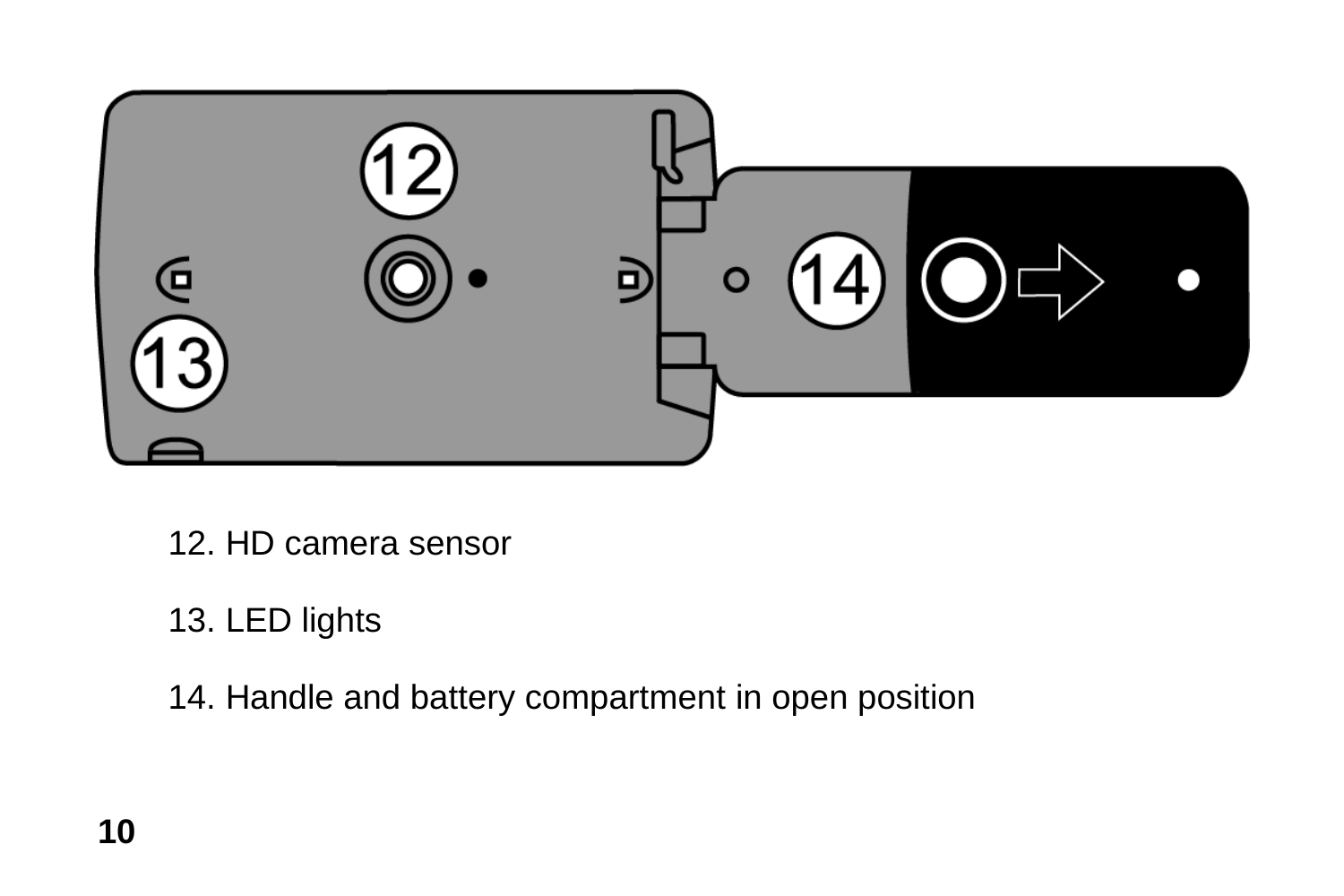# <span id="page-16-0"></span>**Battery LED Descriptions**

**Green – Solid**: Battery charged

**Green – Flashing**: Battery charging

**Red – Flashing**: Battery low

**Red – Solid**: Batter error. Refer to **Troubleshooting**, page [40.](#page-45-0)

**Off**: Power adapter not connected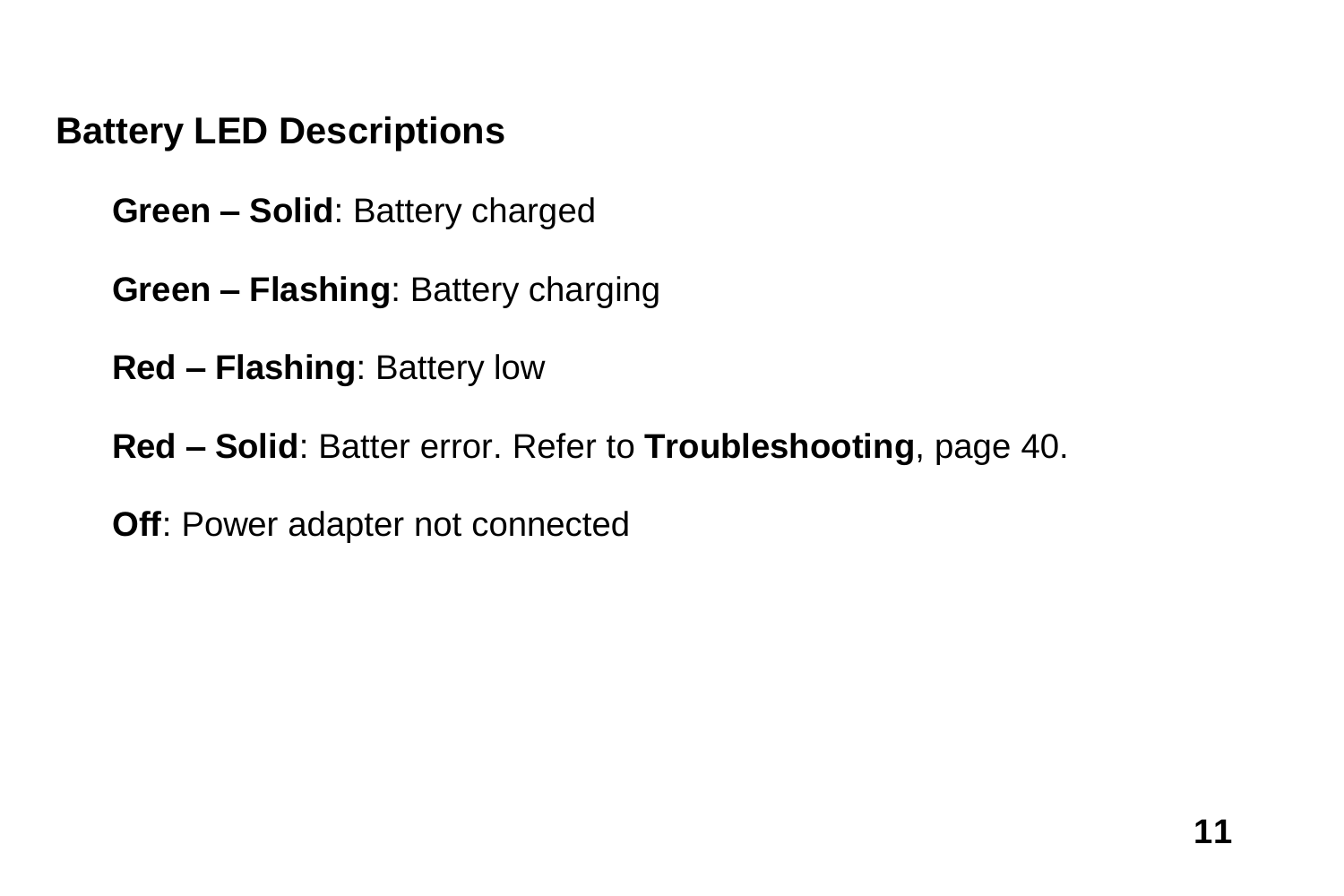### <span id="page-17-0"></span>**Inserting Batteries**

- 1. Fully extend the handle, and remove the battery cover by sliding it in the direction of the imprinted arrow.
- 2. Insert the batteries, replace the battery cover, and close the handle.

Make sure that batteries are inserted using the correct polarity.

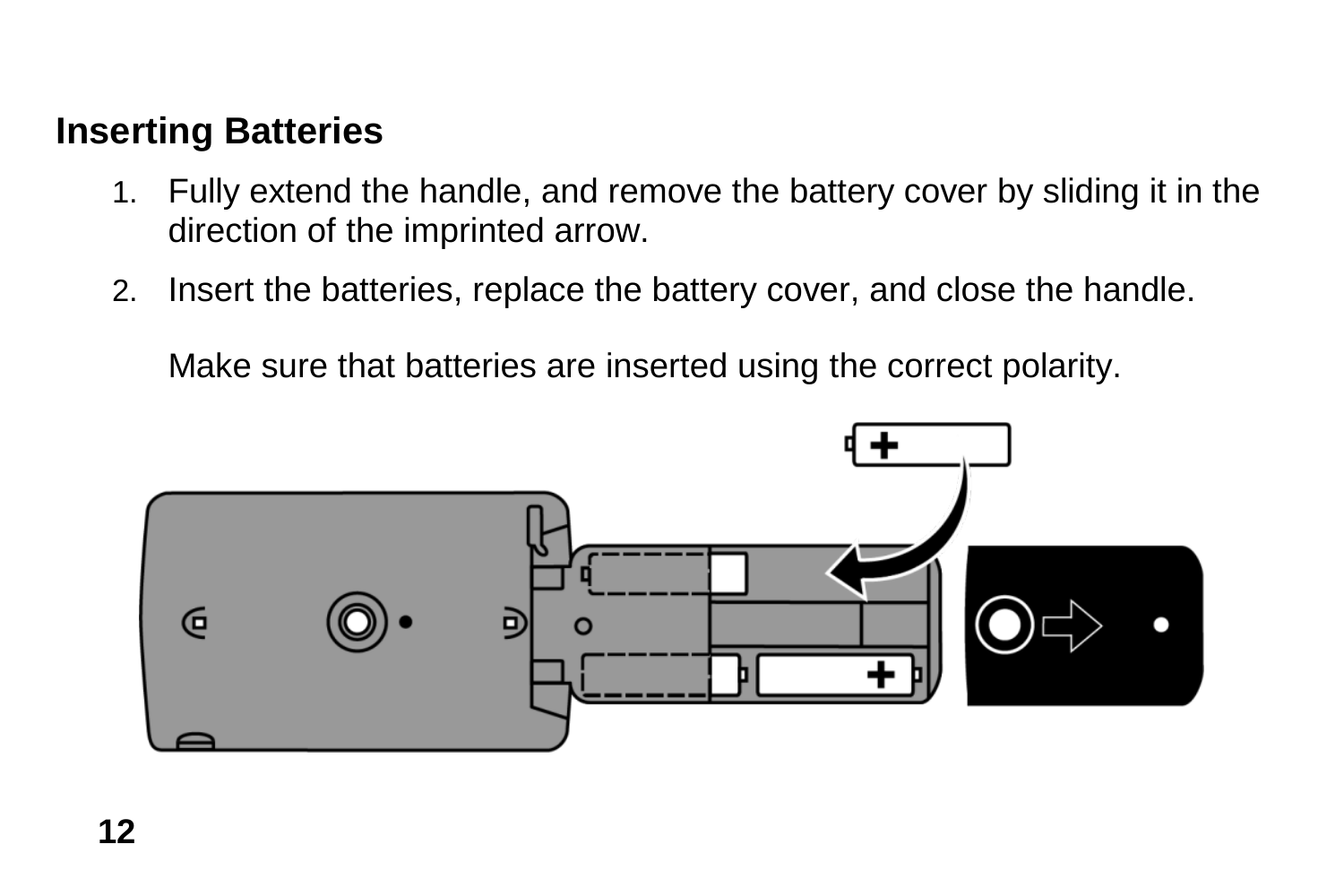# <span id="page-18-0"></span>**Charging NiMH Batteries**

- 1. Plug one end of the power adapter into the unit (1) and the other end into a wall outlet.
- 2. The battery LED (2) flashes green to show that the batteries are charging. For more, see **Battery LED Descriptions** on page [11.](#page-16-0)



3. The LED stops blinking and glows a steady green once the batteries are charged. Unplug the power adapter from the unit. The battery LED turns off.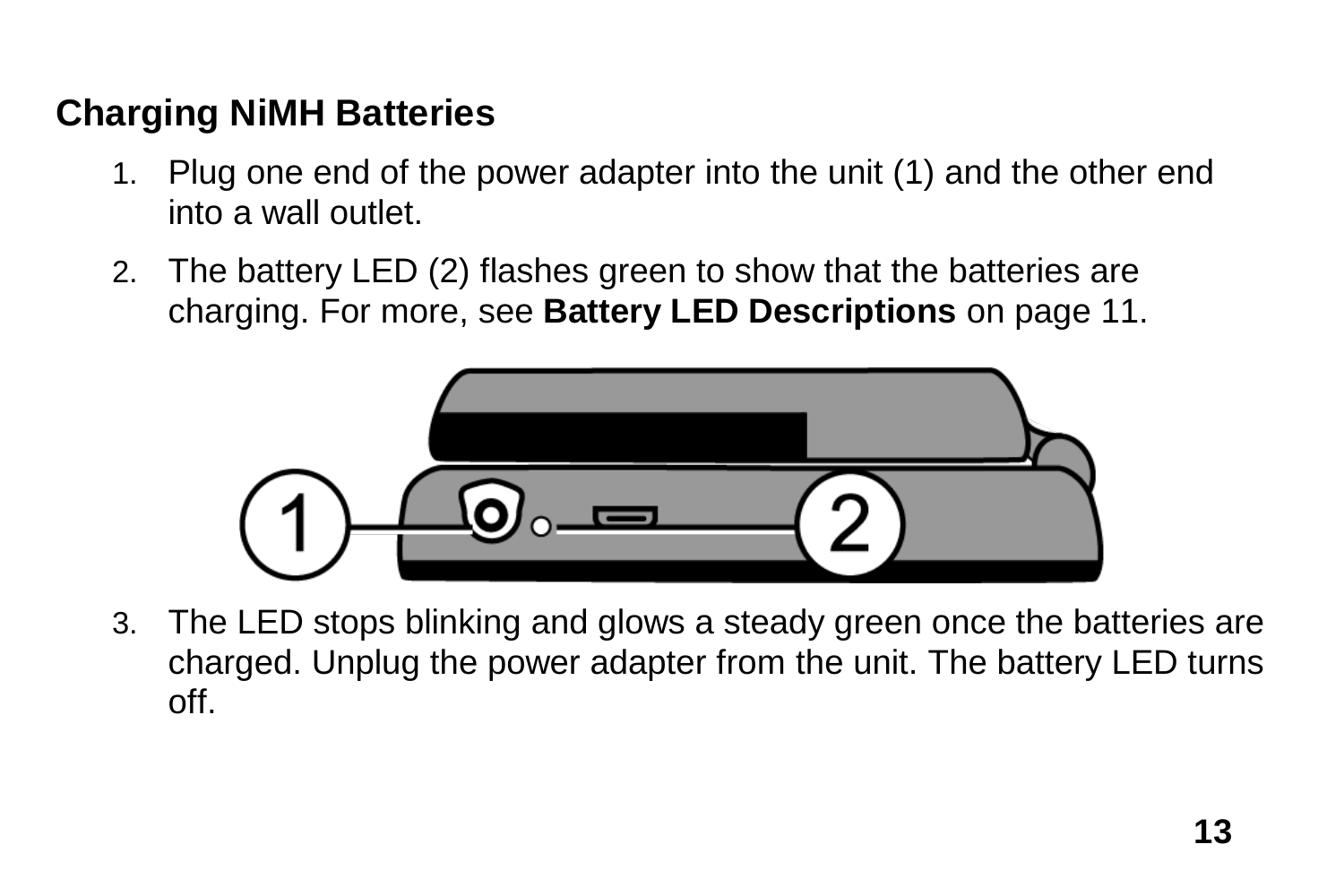4. You can now use your RUBY HD+ for approximately two hours of continuous use. When the batteries are low, the battery LED flashes red. Connect the power adapter and plug it in to recharge the NiMH batteries.

**Note:** If you decide to replace the supplied NiMH batteries, replace all four at the same time with **1000 mAh NiMH** batteries with a MAX Charging Current above 250 mA.

# <span id="page-19-0"></span>**Powering On RUBY HD+**

- 1. Press the **Power** button to power on the unit. After a few seconds, the battery status icon displays on the screen.
- 2. Press the button again to power off the unit.

**Note:** If the unit is left on and no buttons are pressed, it automatically turns off after 30 minutes to avoid draining the batteries.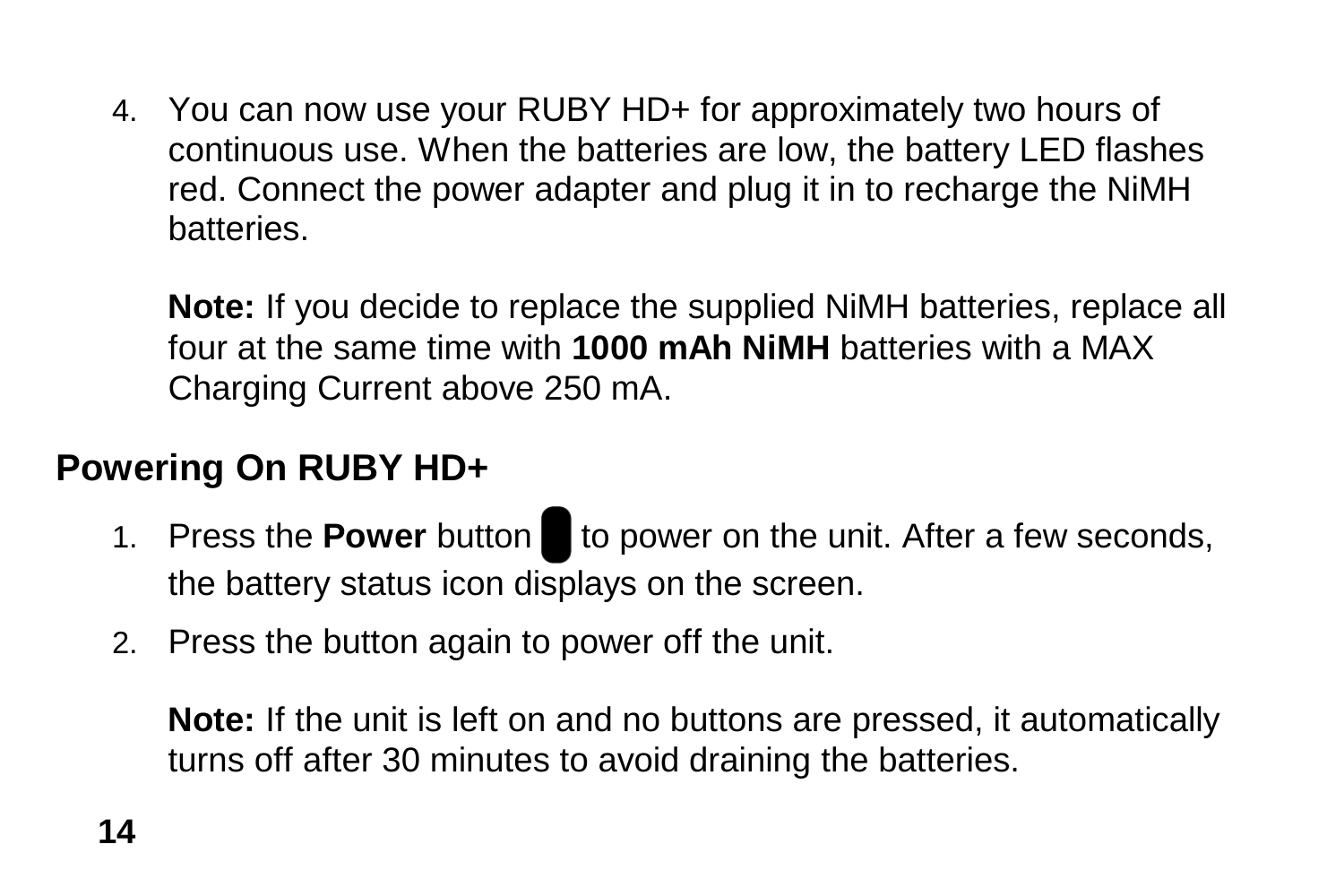# <span id="page-20-0"></span>**Button Descriptions**

**Power**: Press to power on. Press it again to power off.

**Magnification**: Press and HOLD for continuous zoom magnification with live images. When viewing frozen images, press and release to incrementally increase or decrease magnification.

- **Color Mode**: Press to cycle through five default color modes and 15 additional color modes. For a complete list, refer to **Color Modes** on page [21.](#page-26-1)
- **Freeze Frame**: Press to freeze the current image. Press again to turn off Freeze Frame mode and return to live view.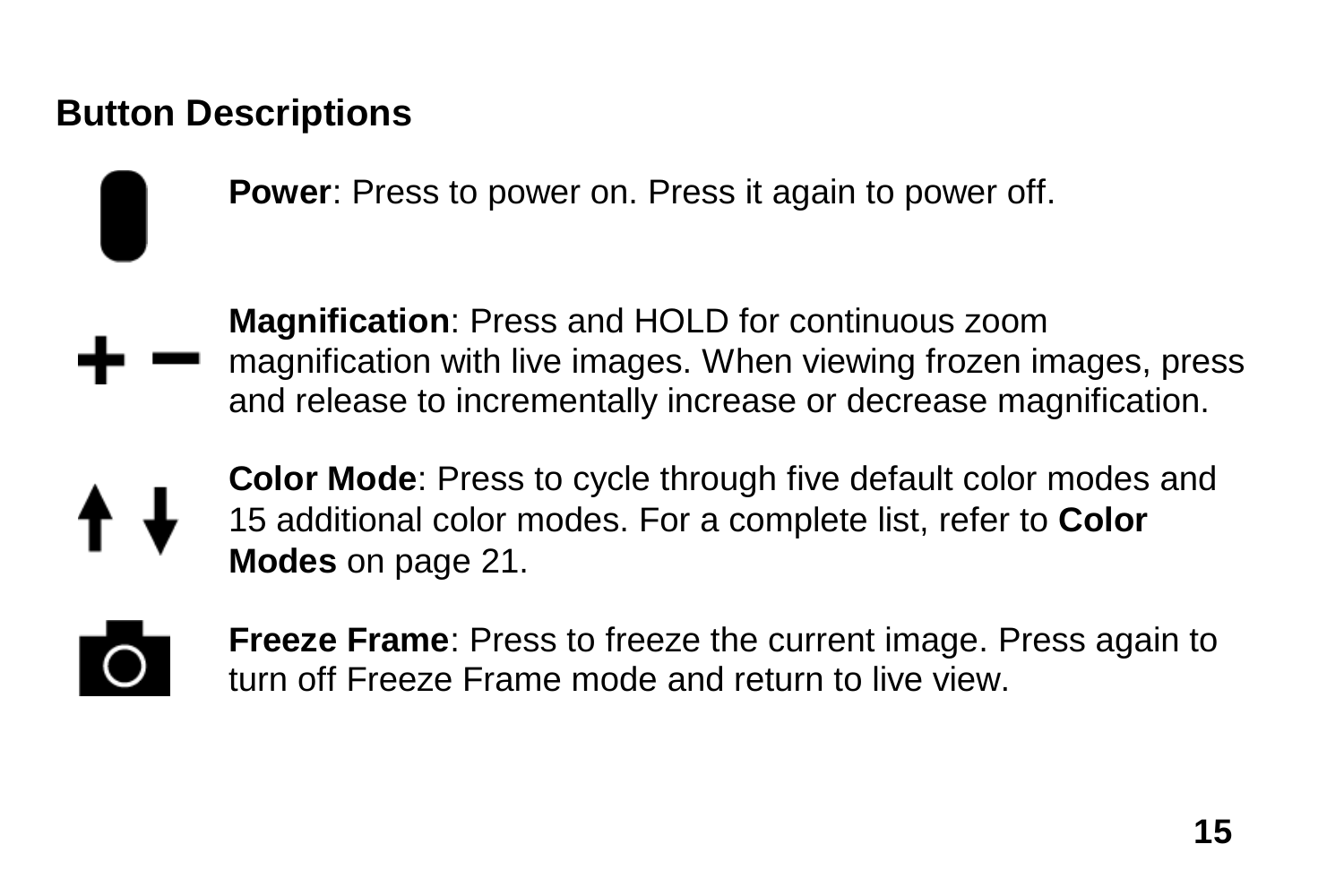# <span id="page-21-0"></span>**Magnifying Live Images**

When viewing a live image, you can use continuous zoom magnification between 2x to 13x with the handle open, or 4x to 10x with the handle closed.

- **Press and HOLD the Plus button**  $\blacktriangleright$  **to zoom in.**
- **Press and HOLD the Minus button to zoom out.**

# <span id="page-21-1"></span>**Magnifying Frozen or Saved Images**

You can freeze and then save an image that displays on the LCD screen. When viewing a frozen or saved image, you can zoom in or out in incremental steps by pressing the **Plus** or **Minus** buttons ( $\blacktriangleright$  or  $\blacktriangleright$ ).

For steps to freeze an image, refer to **Freezing an Image** on page [23.](#page-28-0)

To access saved images, refer to **Saving and Deleting an Image** on page [29.](#page-34-0)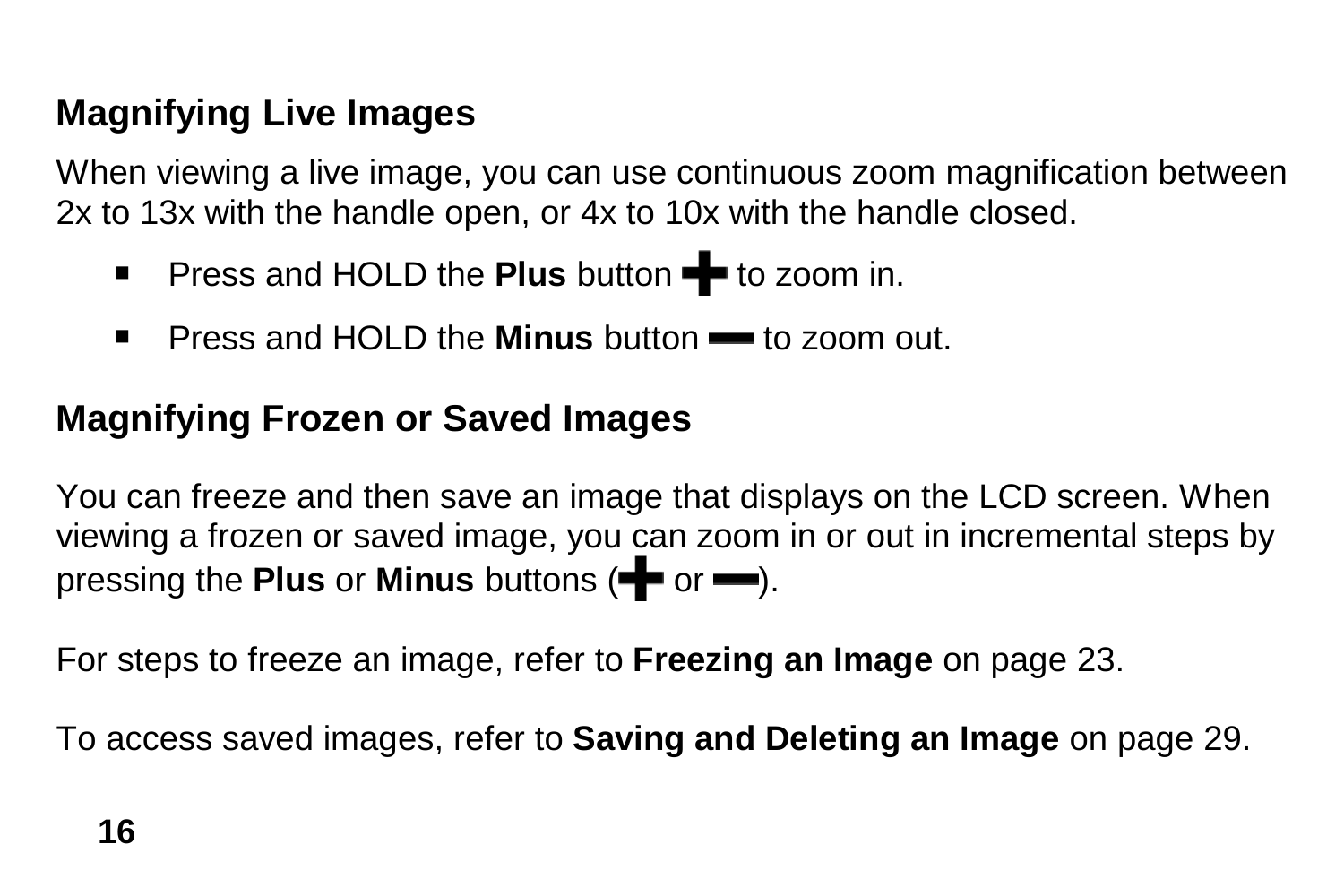# <span id="page-22-0"></span>**Changing Color Modes**

A color mode is a pre-defined color combination (for example, yellow text on a blue background) that you can select when reading items with RUBY HD+.

The unit has five default color modes: Full Color; Black on White (high-contrast positive); White on Black (high-contrast negative); Yellow on Blue; Yellow on Black; and 15 additional color modes. For a complete list, refer to **Color Modes**  on page [21.](#page-26-1)

- **Press the Up or Down** arrow buttons ( $\bigoplus$  or  $\bigoplus$ ) to change the current color combination on the LCD screen.
- The Up arrow button ← cycles in one direction through the color combination list while the **Down** arrow button  $\biguparrow$  cycles in the other direction.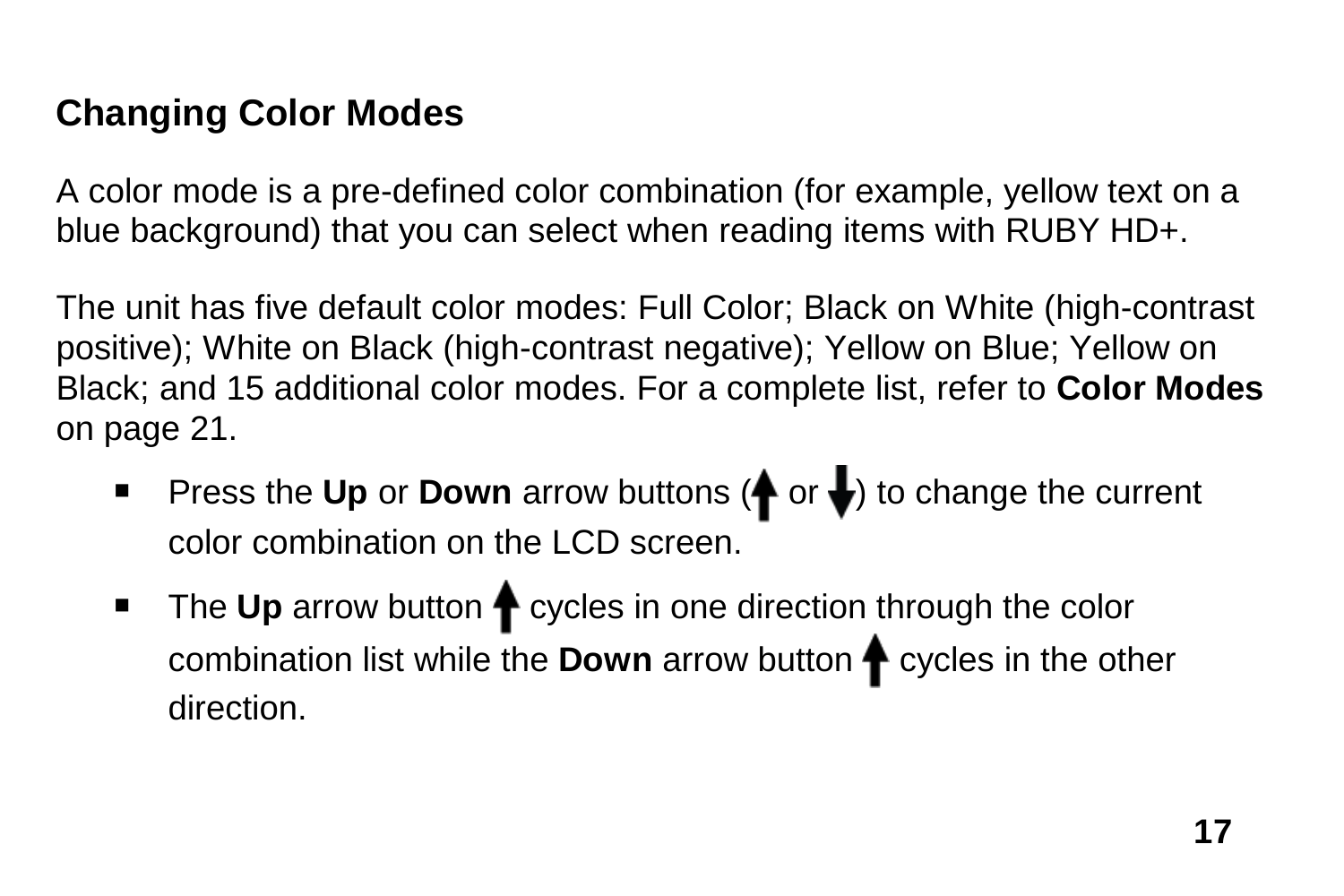### <span id="page-23-0"></span>**Switching Between the Last Used Color Mode and Full Color**

RUBY HD+ provides the convenience of quickly switching between the last color mode used and full color, or vice versa.

This shortcut is useful when looking at a live image (for example, while holding and reading a document) and using a color mode that provides the best contrast for you. If you need to move the unit to a different part of the document, it may be easier to switch to full color, move to the new location, and then return to your color mode selection and continue reading.

To do this,

- **Press and HOLD the Power button , and then press the Down arrow** button  $\bigdownarrow$ . The screen changes from one mode to the other.
- To switch back, repeat the same button sequence.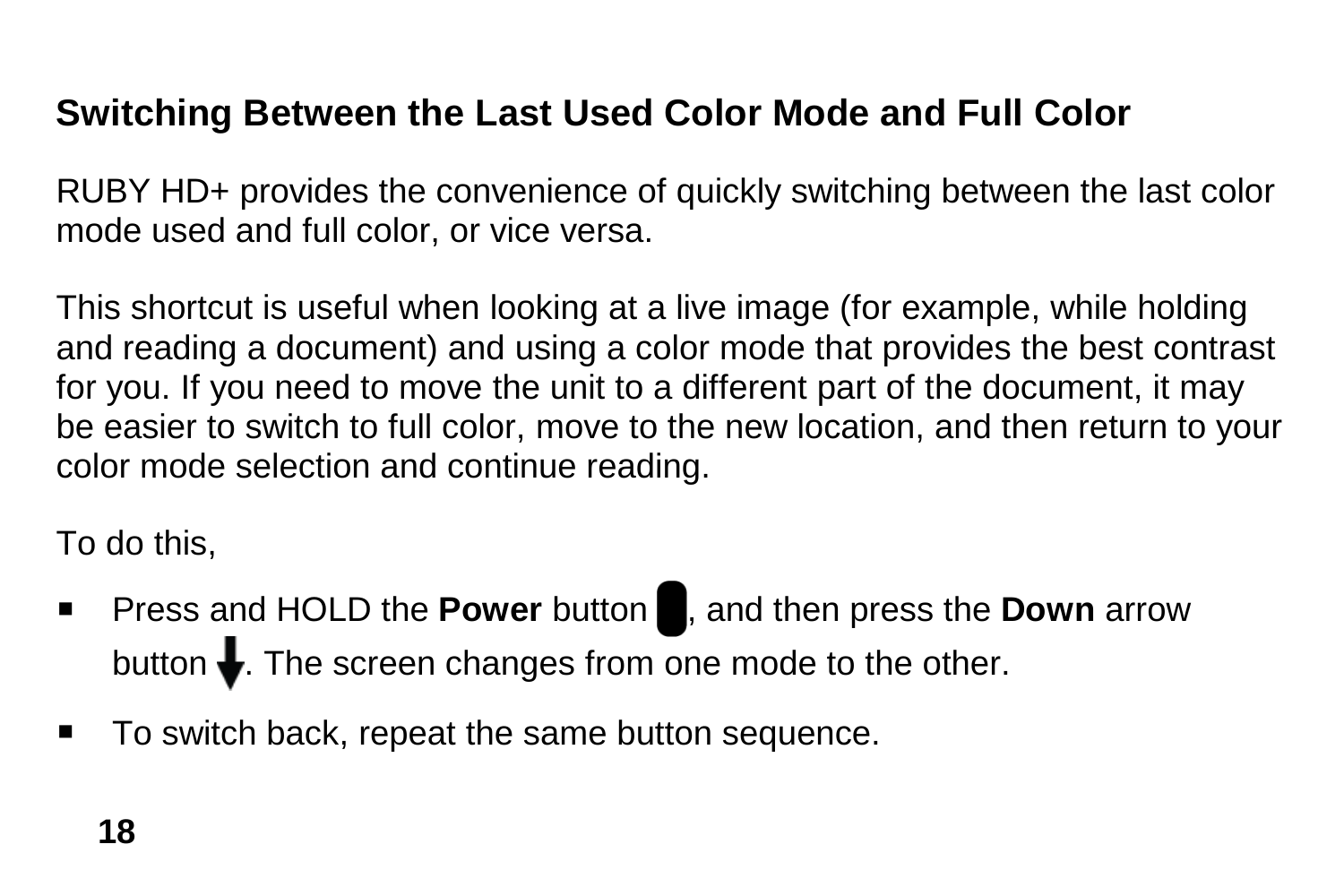## <span id="page-24-0"></span>**Adding and Removing Color Modes**

RUBY HD+ has five default color modes. You can also activate and choose from a variety of 15 other color modes. Once a color mode is available, you can easily switch to it using the Up or Down arrow buttons  $(\biguparrow \circ \cdot \bigdownarrow)$ .

To add or remove other color modes, do the following:

1. Press and HOLD the **Power** button and then press the Up arrow button  $\spadesuit$  to enter Color Selection mode.

The Enable check box  $\sqrt{\sqrt{ }}$  displays indicating that the current color mode is active.

2. To disable the current color mode, press the **Down** arrow  $\blacklozenge$  while STILL holding the **Power** button  $\blacksquare$ . This clears the check box  $\blacksquare$ .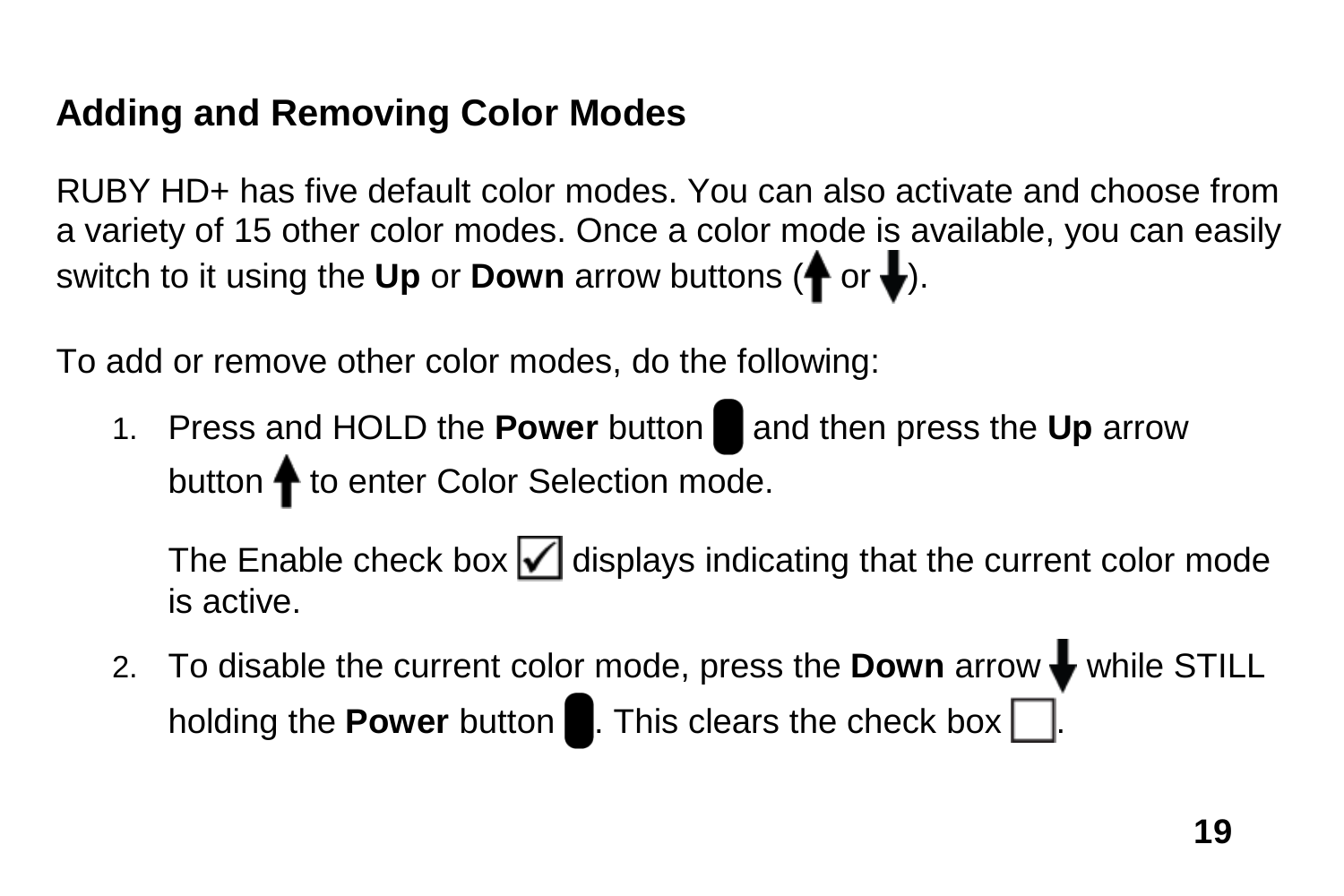**Note:** By disabling a color mode, it is no longer available as you cycle through the color modes using the **Up** or **Down** buttons during normal operation.

- 3. To scroll to the next color mode, press the Up arrow  $\bigoplus$  while STILL holding the **Power** button .
	- If the check box is selected  $\sqrt{\phantom{a}}$ , the color mode is enabled.
	- If the check box is cleared  $\Box$ , the color mode is disabled.
- 4. To enable or disable a color mode, press the **Down** arrow  $\bigtriangledown$  while STILL holding the **Power** button to select or clear its check box.
- 5. Repeat steps 3 and 4 to continue adding or removing color modes.
- 6. When you are finished loading color modes, release all buttons. Any color mode changes made will be saved, and the unit will return to normal operating mode.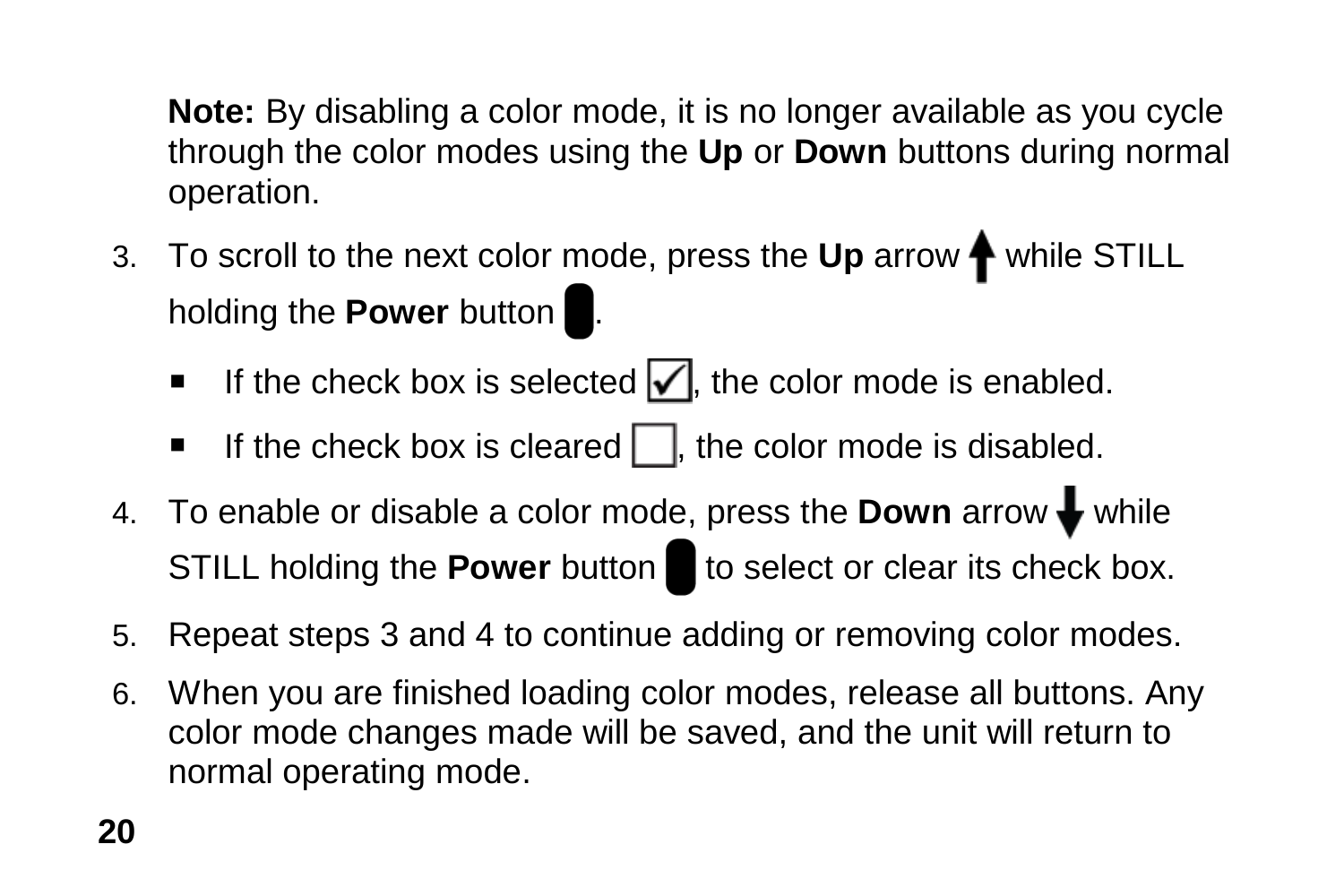### <span id="page-26-0"></span>**Resetting Default Color Modes**

If you have added or removed color modes that display on the screen, you can always restore RUBY HD+ to its five default color modes.

**Press and HOLD the Power button and the Up arrow button**  $\uparrow$ simultaneously for 15 seconds.

### <span id="page-26-1"></span>**Color Modes**

There are five factory default color modes and 15 additional color modes that you can make active.

#### <span id="page-26-2"></span>**Default Color Modes**

- 1. Full Color (always available, cannot be disabled)
- 2. Black on White high-contrast positive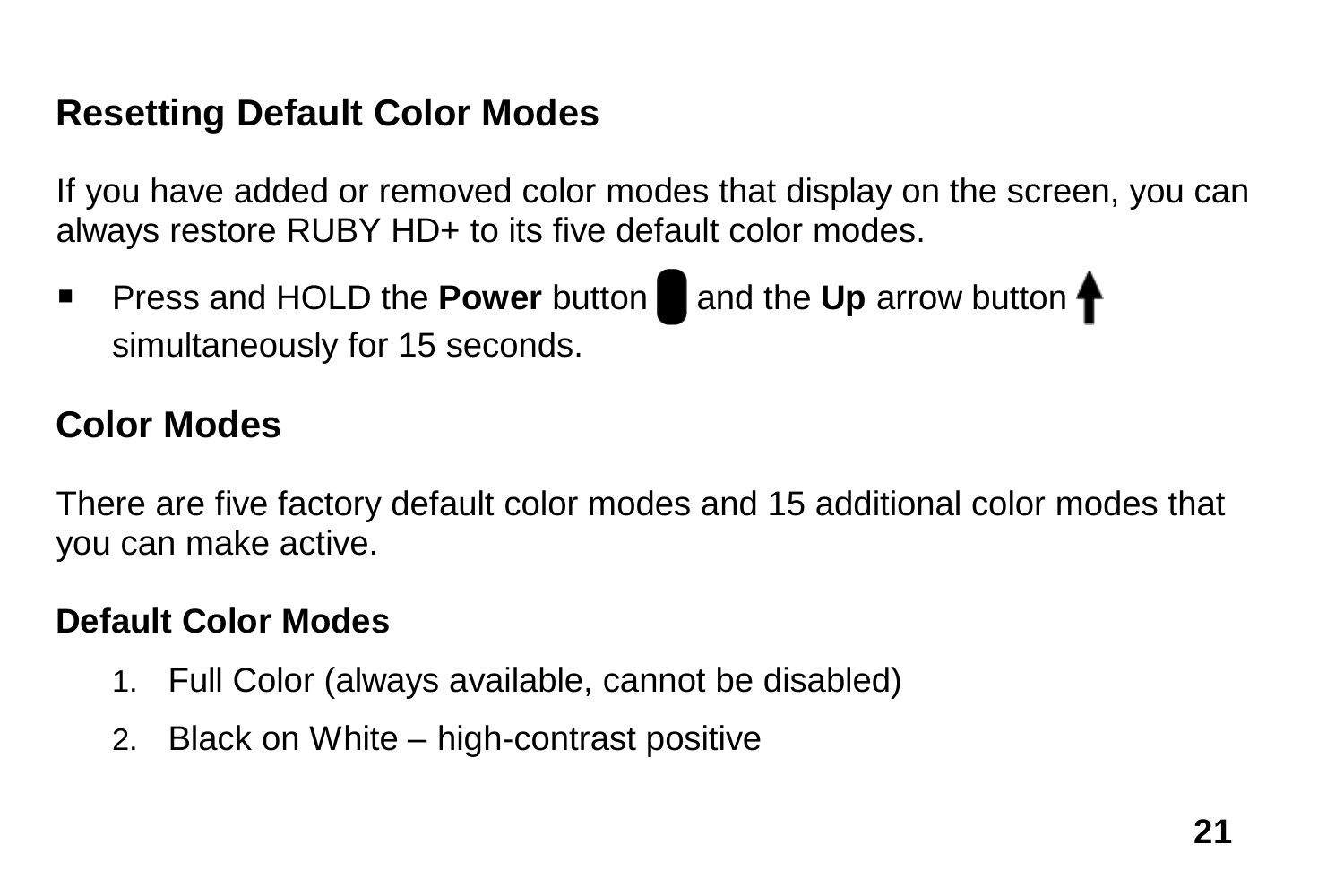- 3. White on Black high-contrast negative
- 4. Yellow on Blue
- 5. Yellow on Black

#### <span id="page-27-0"></span>**Additional Color Modes**

- Black on Yellow  $\blacksquare$  Blue on Black  $\blacksquare$  Black on Amber
- Green on Black  $\blacksquare$  Blue on Yellow  $\blacksquare$  Violet on Black
- Black on Green 
Red on Black 
Black on Violet
- White on Blue Black on Red Red on White
- 
- 
- 
- 
- 
- 
- 
- 
- 
- 
- Black on Blue Amber on Black Black on Light Blue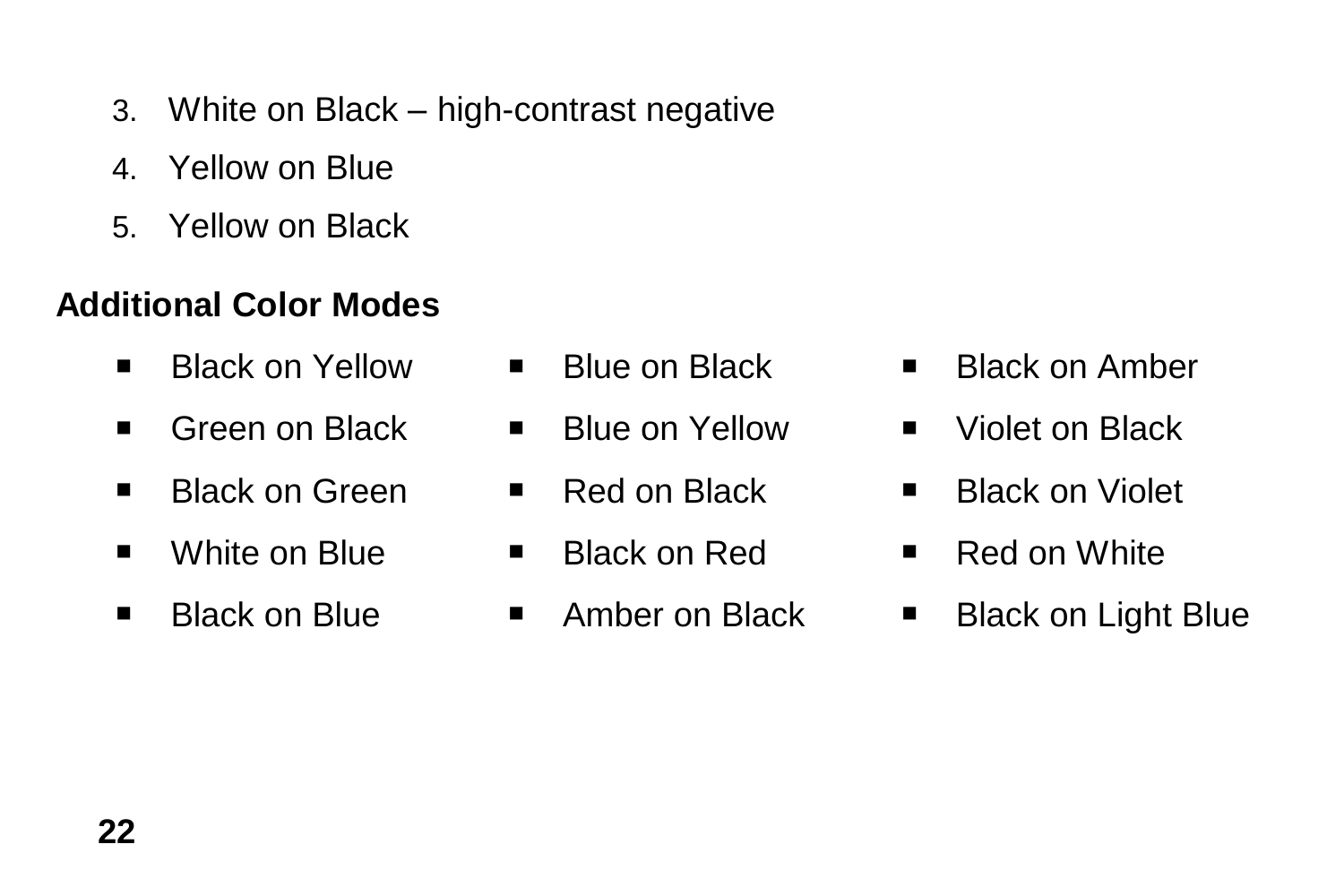### <span id="page-28-0"></span>**Freezing an Image**

Freezing an image on the LCD screen can be useful for reading labels on items on a store shelf. By holding the unit close to the item and freezing the image, you can then hold it close enough for you to read.

1. Press the **Freeze Frame** button **the** to freeze the image.

If you like, press the **Plus** button **+** to increase magnification, or the **Minus** button **-** to decrease magnification.

2. Press the **Freeze Frame** button **Q** again to turn off Freeze Frame mode and return to the live view.

**Note:** To save a frozen image, press and HOLD the **Freeze Frame** button for three seconds. Refer to **Saving and Deleting an Image** on page [29](#page-34-0) for more information.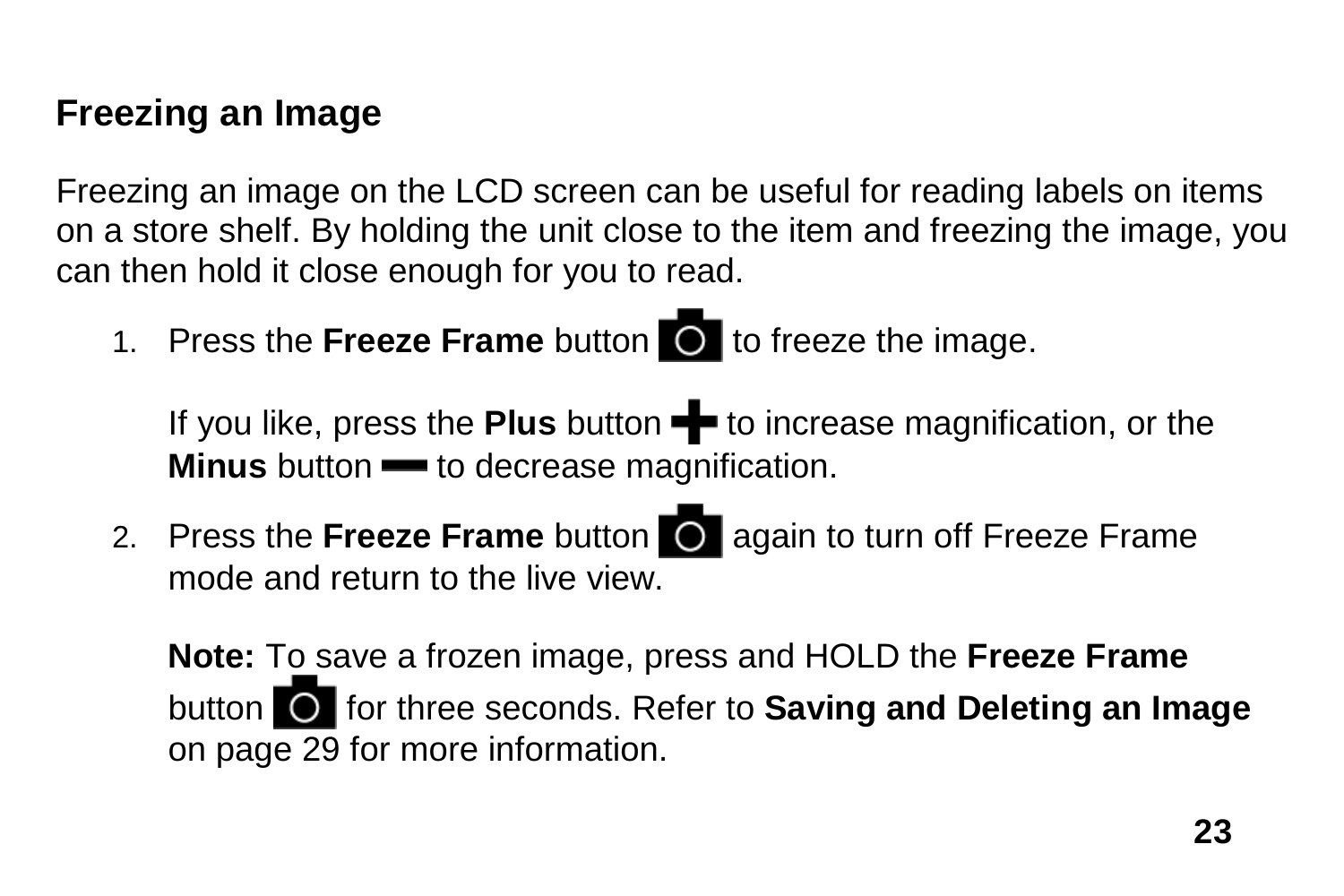# <span id="page-29-0"></span>**Turning Off LED Lights**

When you power on RUBY HD+, the LED lights also turn on. To avoid glare when viewing reflective surfaces, you can turn off the LED lights.

- 1. Press and HOLD the **Power** button , and then press the **Freeze Frame** button **O**. The LED lights turn off.
- 2. To turn on the lights again, press and HOLD the **Power** button , and then press the **Freeze Frame** button  $\overline{O}$ .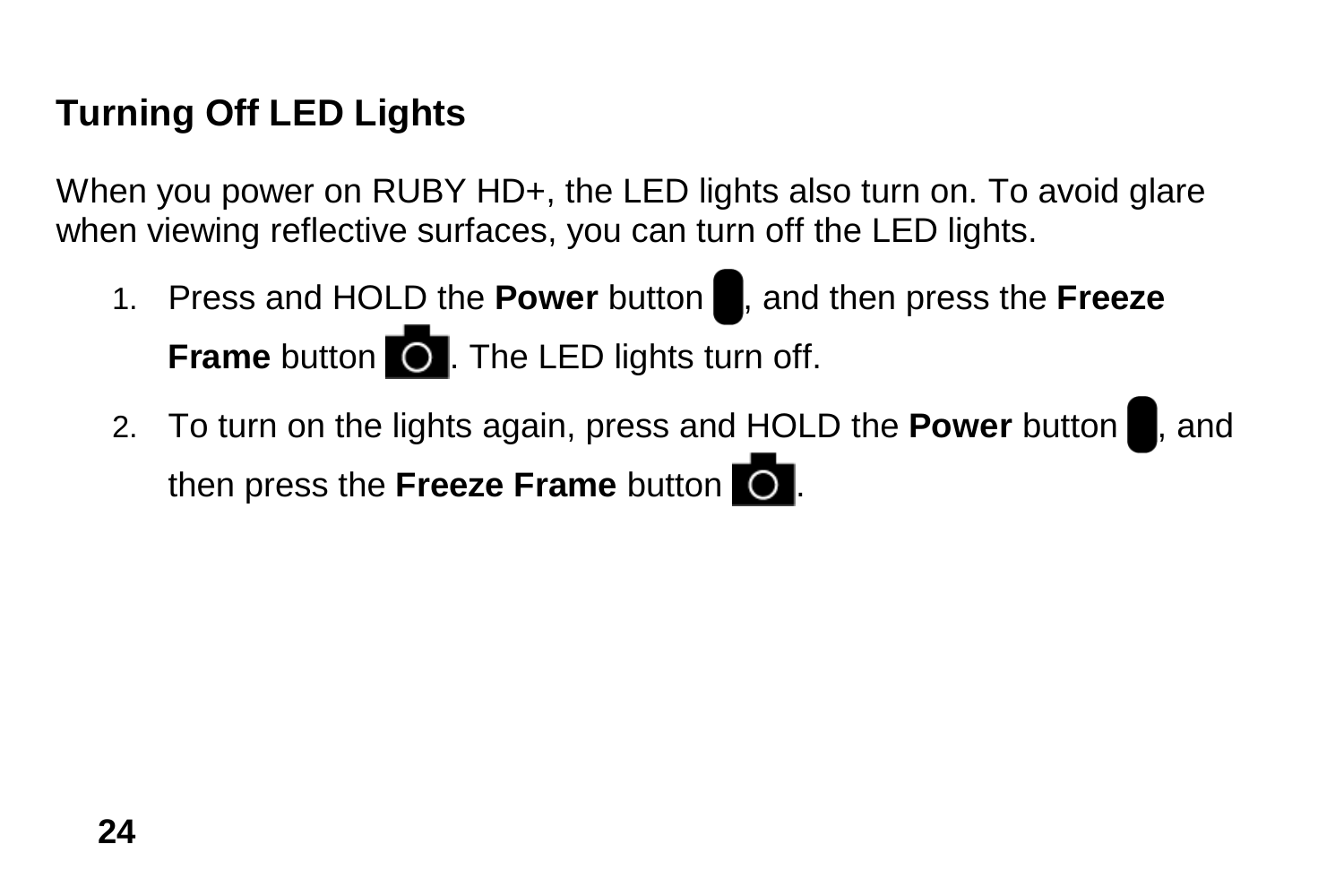# <span id="page-30-0"></span>**Using Reading Line or Reading Masks**

The reading line is a horizontal line that displays on the screen. Reading masks block part of the screen to show a horizontal slice of the screen. Use these items to help you locate and maintain your place while viewing an image. When using the button sequence as described below, the unit cycles through displaying the reading line, the reading masks, and then no reading line or masks.

#### <span id="page-30-1"></span>**Displaying Reading Line**

1. Press and HOLD the **Power** button (1) and then press both **Magnification** buttons  $\left( \blacklozenge \right)$  and  $\left( \binom{3}{2} \right)$ . The reading line displays on the screen as shown in the next figure.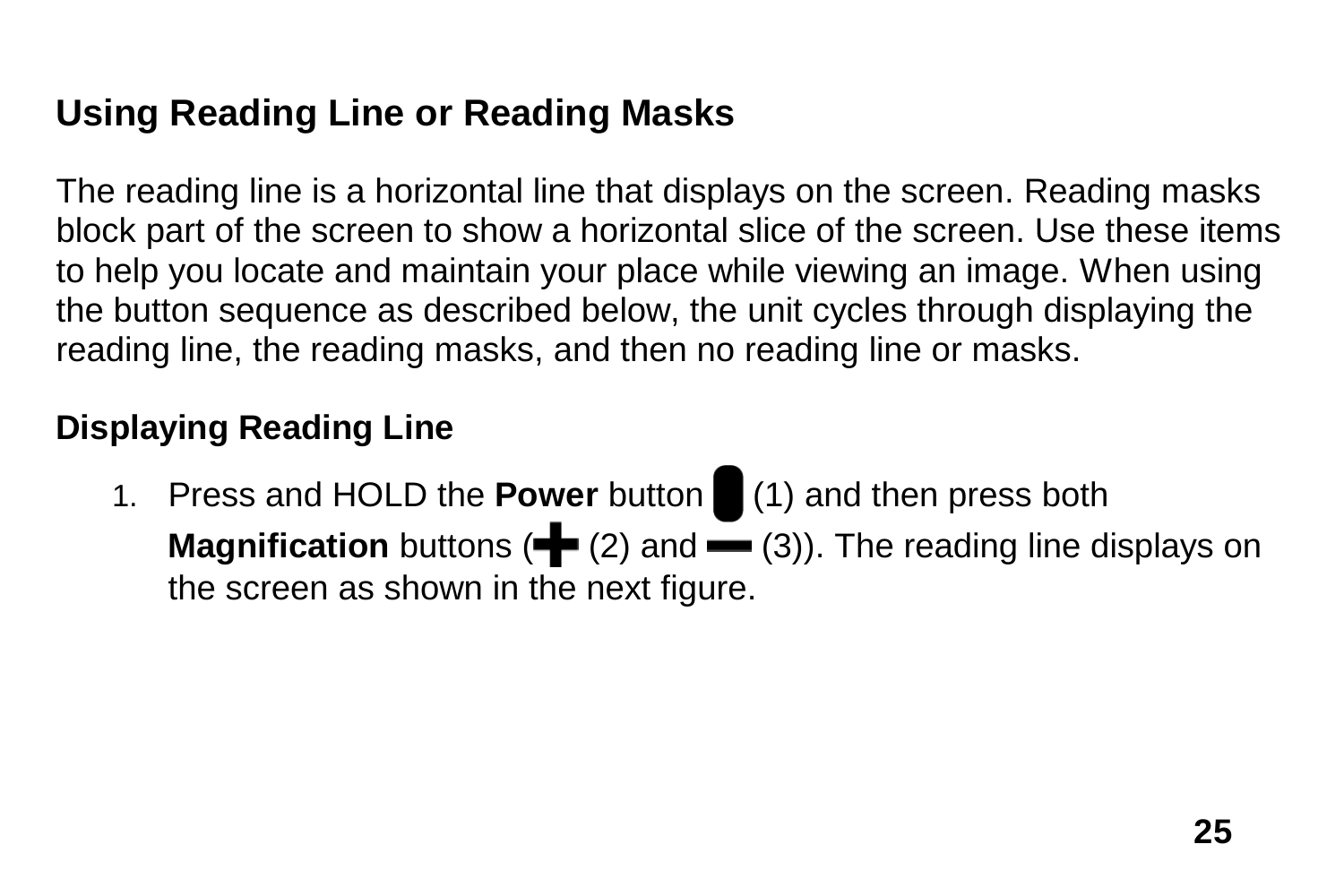

2. Press and HOLD the **Power** button (1) and then press the **Plus** button  $\blacktriangle$  (2) or the **Minus** button  $\blacktriangleright$  (3) to move the reading line up or down on the screen.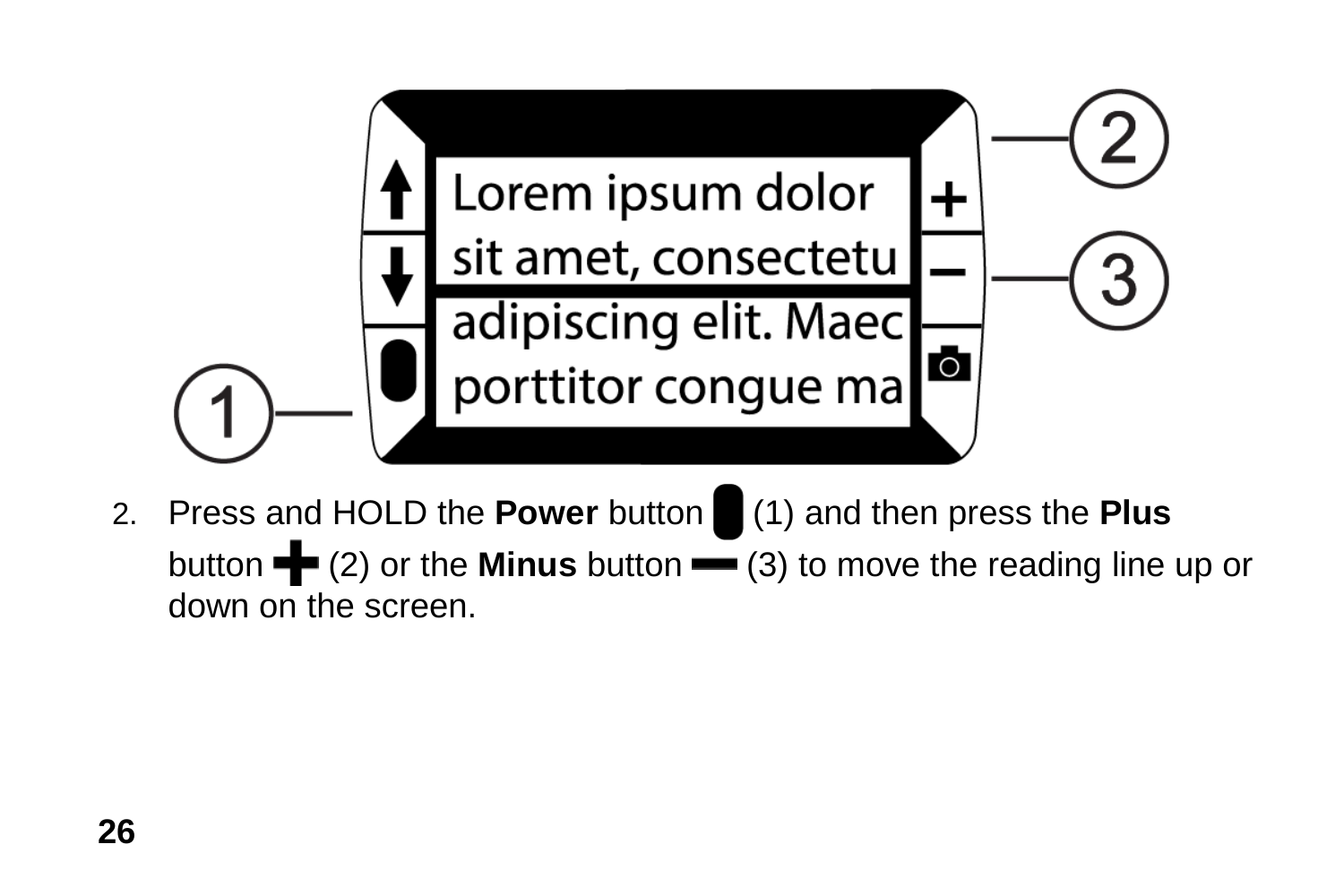#### <span id="page-32-0"></span>**Displaying Reading Masks**

1. Press and HOLD the **Power** button (1) and then press both **Plus** and **Minus** buttons ( $\blacktriangleleft$  (2) and  $\blacktriangleleft$  (3)) again to remove the reading line and display the reading masks on the screen as shown in the next figure.

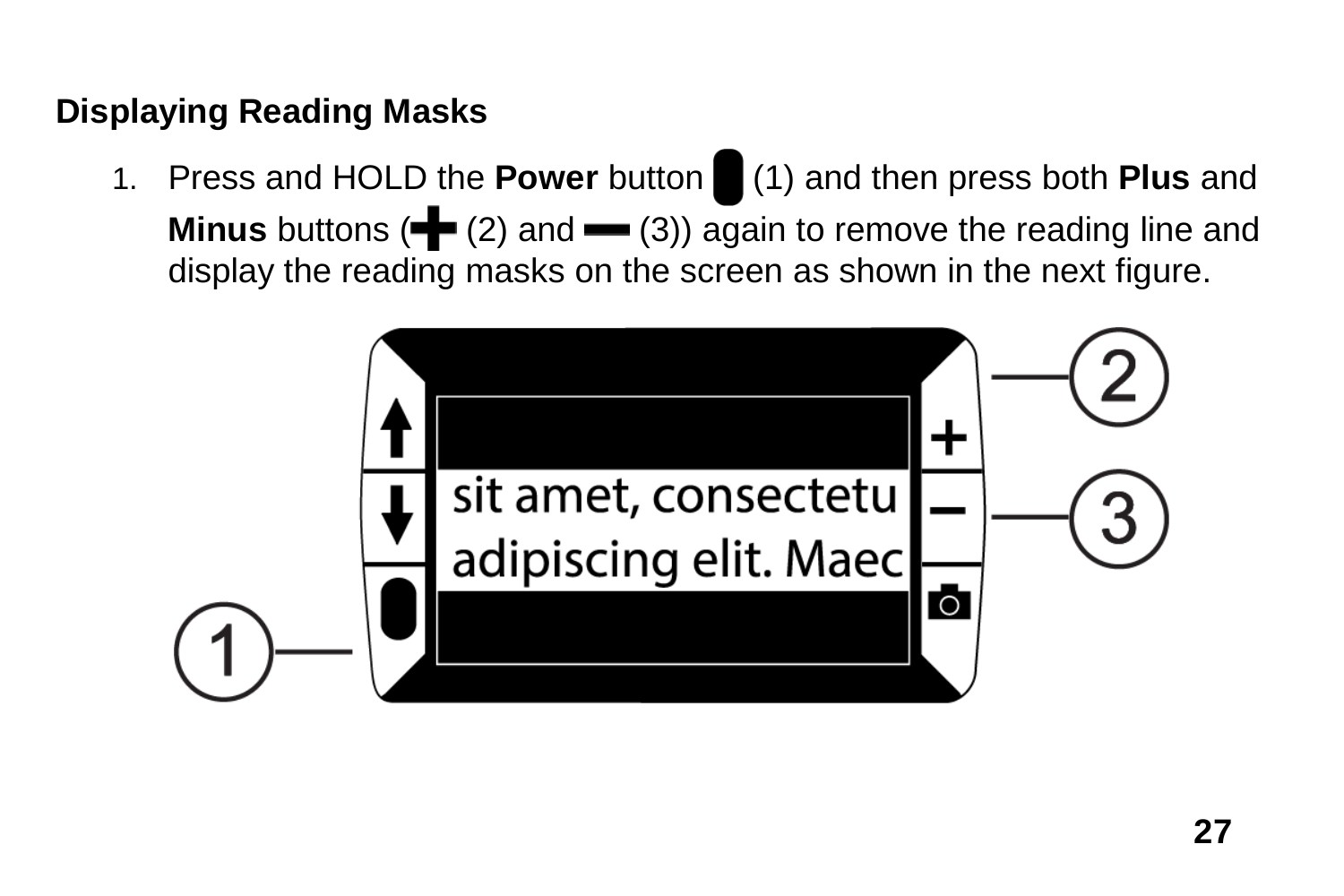- 2. Press and HOLD the **Power** button (1) and then press the **Plus** button **+** (2) or the **Minus** button • (3) to increase or decrease the distance between the masks.
- 3. To remove reading masks from the screen, press and HOLD the **Power**  button (1) and then press and HOLD both **Plus** and **Minus** buttons  $(\frac{1}{\sqrt{2}}(2)$  and  $\frac{1}{\sqrt{2}}(3)$ ).

# <span id="page-33-0"></span>**Storage Mode**

Storage mode can save approximately 80 images. When you first store an image, it is saved with the current magnification and color settings just as displayed on the screen. When viewing a saved image, you can change the magnification level.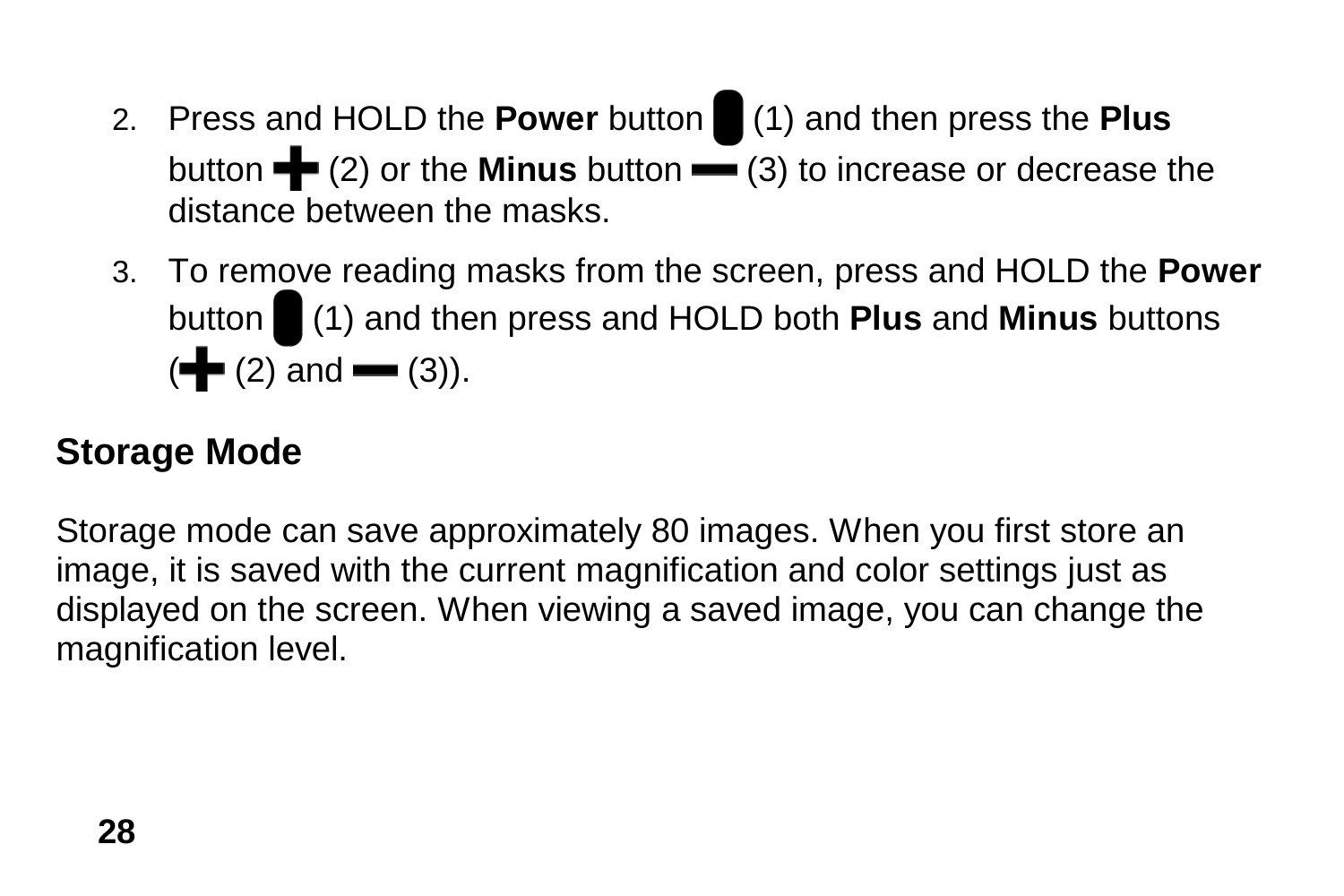# <span id="page-34-0"></span>**Saving and Deleting an Image**

After freezing an image on the screen, you can save it by doing the following.

- 1. Press and HOLD the **Freeze Frame** button for three seconds to enter Storage mode.
- 2. The Save Image check box  $\sqrt{\ }$  is automatically selected and displays for three seconds. This indicates that the image will be saved after exiting Storage mode and returning to live view.

To delete an image while in Storage mode,

- 1. Press and HOLD both **Magnification** buttons ( $\blacksquare$  and  $\blacksquare$ ) to clear the check box  $\Box$ . When you exit Storage mode, the image is deleted.
- 2. Press and HOLD the **Freeze Frame** button **O** for three seconds to exit and return to live view.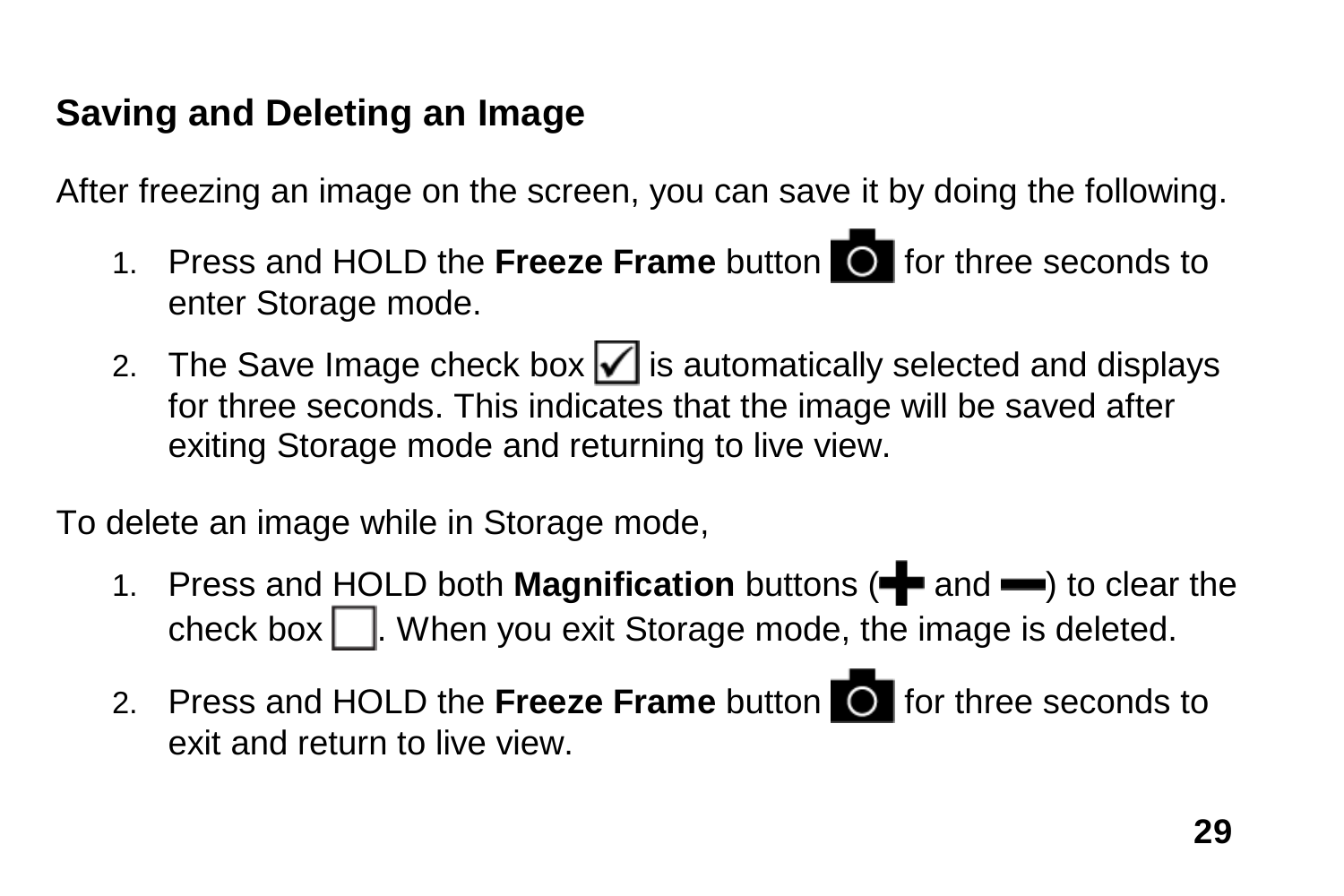# <span id="page-35-0"></span>**Viewing Saved Images**

RUBY HD+ can store approximately 80 images. You can easily scroll through the images using the Up and Down arrow buttons ( $\biguparrow$  and  $\bigdownarrow$ ).

- 1. Press and HOLD the **Freeze Frame** button for approximately six seconds to enter Review mode.
	- To scroll forward through the saved images, press the Up arrow ( $\blacklozenge$ ).
	- To scroll backward through the saved images, press the **Down** arrow  $(\bigdownarrow).$
- 2. Press and HOLD the **Freeze Frame** button **O** for approximately three seconds to exit and return to live view.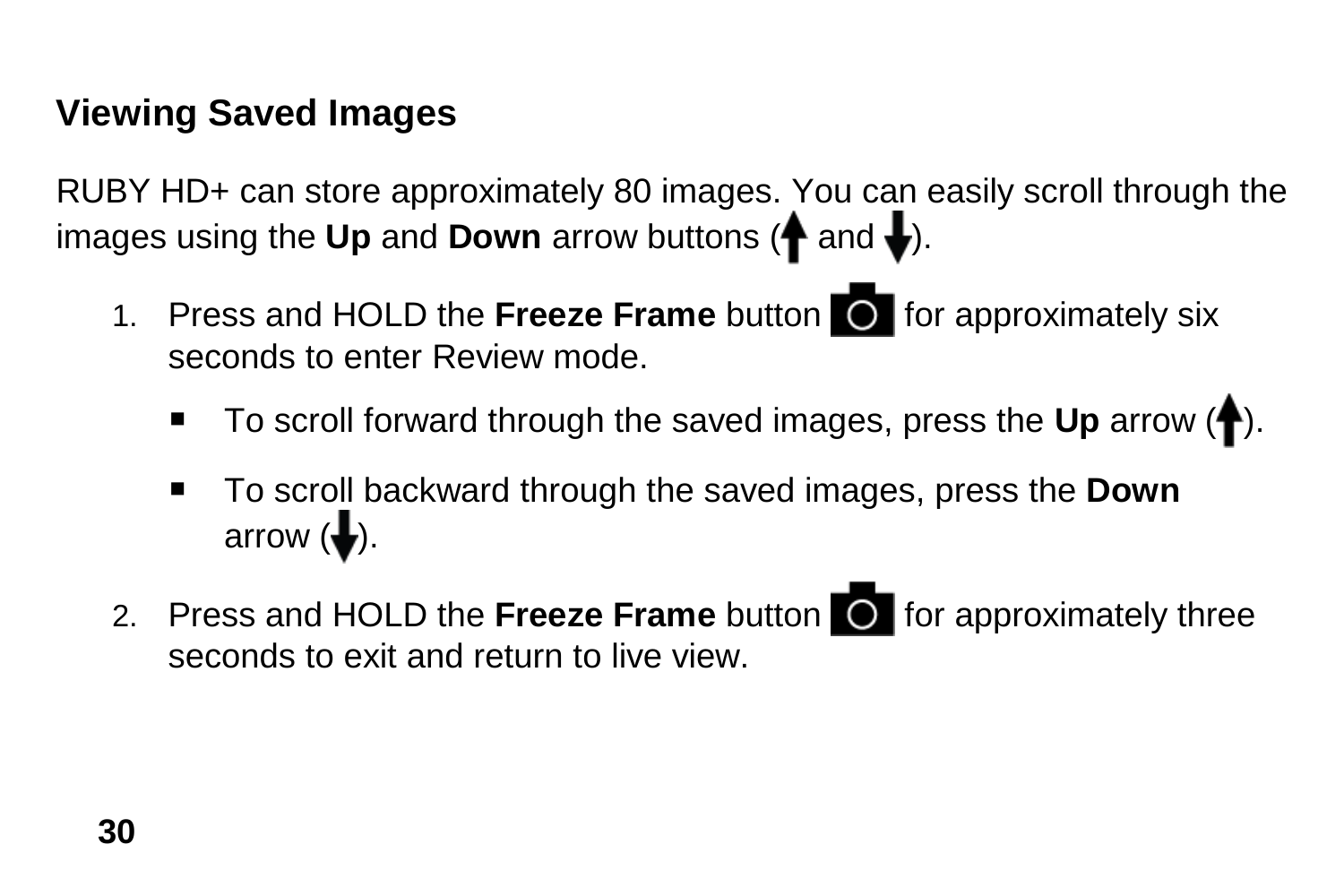# <span id="page-36-0"></span>**Saving an Image When Memory is Full**

RUBY HD+ can store approximately 80 images. If you try to save another image when the unit's memory is full, the Memory Full icon  $\oslash$  displays on the screen. To add another image, you must first remove one or more saved images from memory.

- 1. Press the Up arrow  $\biguparrow$  or **Down** arrow  $\bigdownarrow$  to step to an image that you want to delete.
- 2. Press both **Magnification** buttons ( $\blacktriangleleft$  and  $\blacktriangleleft$ ) to clear the check box .
- 3. Press and HOLD the **Freeze Frame** button **O** for three seconds to exit Storage mode. The new image is saved, and all unchecked images are deleted.

**Note:** To free space on the unit, you can move images to a computer. For more information, refer to **Transferring Images** on page [33.](#page-38-0)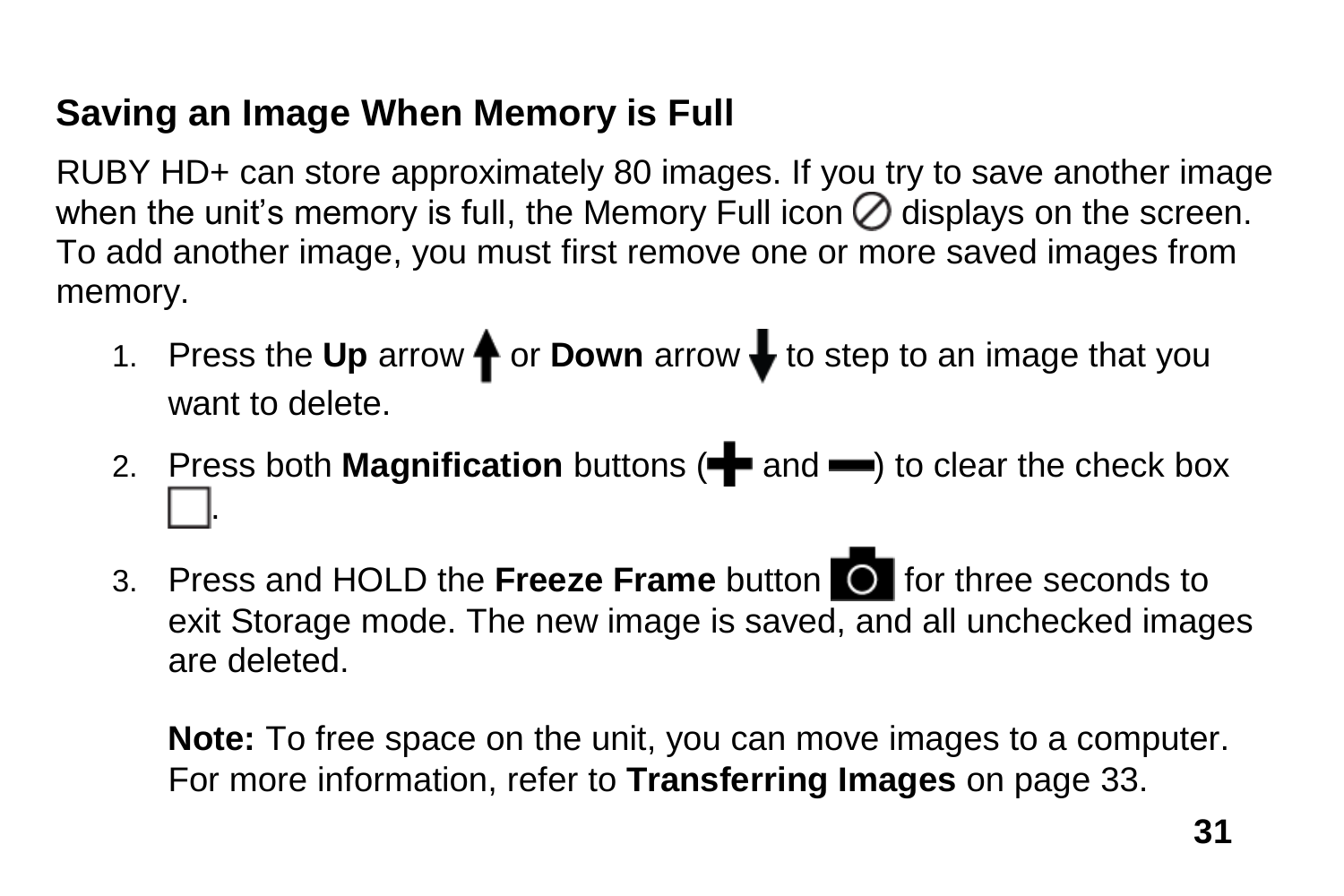### <span id="page-37-0"></span>**Storage Mode Icons**



**Save: Press Plus and Minus (** $\blacktriangleright$  **and**  $\blacktriangleright$ **) at the same time to** select the check box. The image is saved when you exit Storage mode.



**Delete:** Press Plus and Minus ( $\blacktriangleright$  and  $\blacktriangleright$ ) at the same time to clear the check box. The image is deleted when you exit Storage mode.

**Advance:** Press the Up or Down arrows  $(\bigoplus_{i=1}^n a_i)$  to move to the next or previous image.



**Memory Full**: Indicates that memory is full and no more images can be saved on the unit. You must mark one or more images for deletion  $\Box$  before you can save the current image.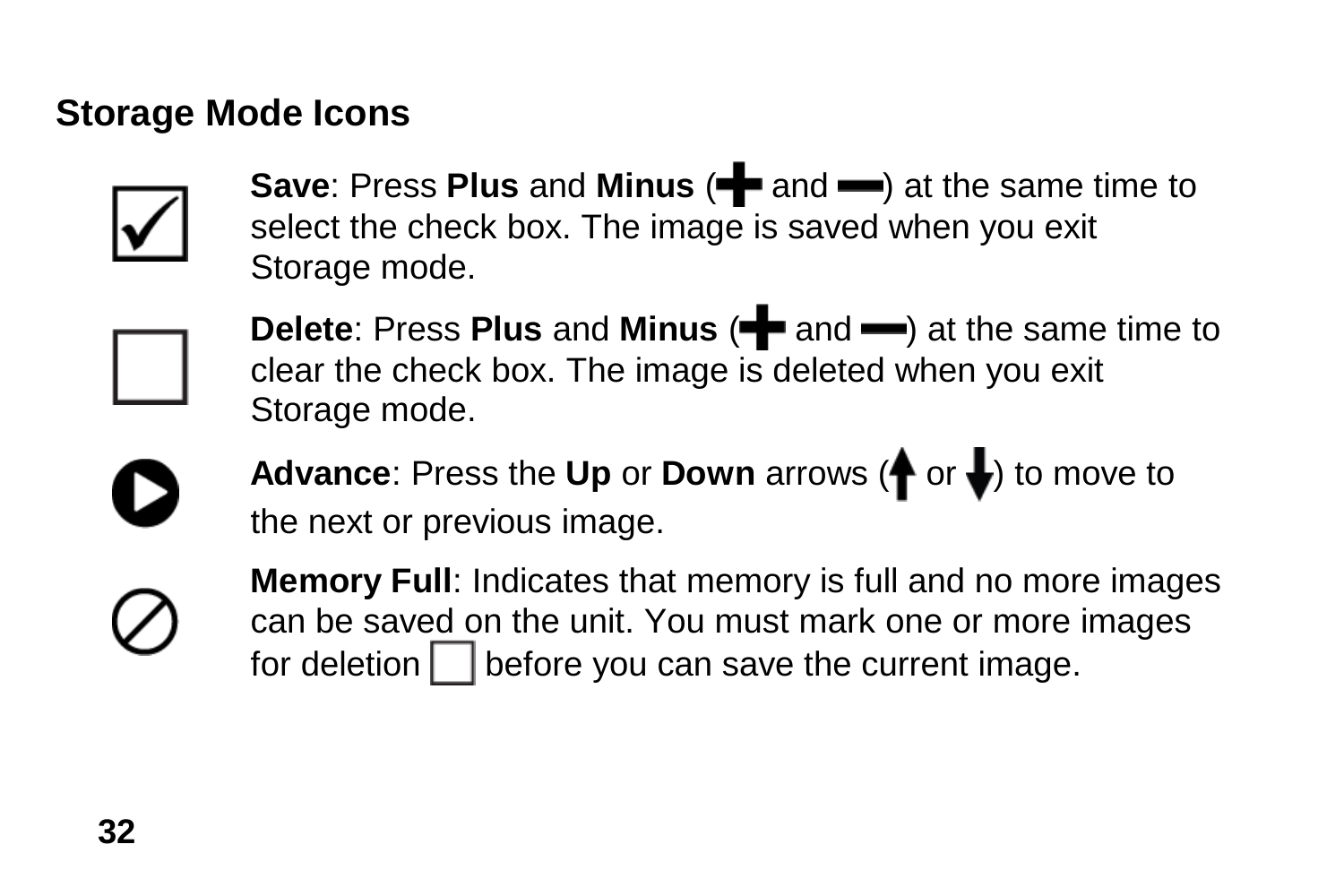# <span id="page-38-0"></span>**Transferring Images**

Images stored on RUBY HD+ can be transferred to your computer using the supplied USB cable. Any image moved from RUBY HD+ to your computer can easily be moved back to the unit. To do this, do the following:

1. Connect the supplied USB cable to the unit (1) and the computer.

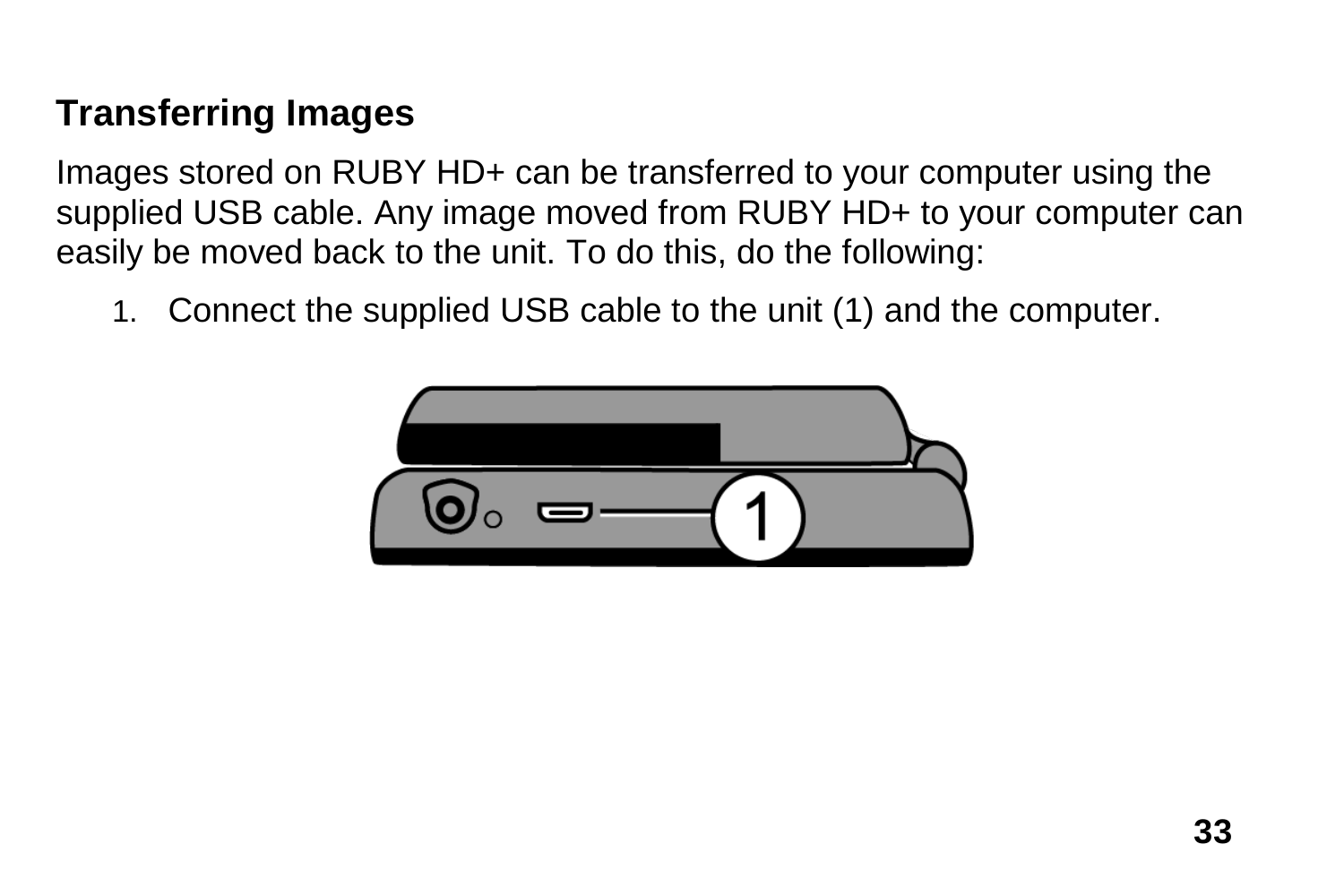- 2. When connected,
	- The USB symbol and battery icon briefly display on the LCD screen.



 The battery icon indicates the current battery status. **Images do not display on the screen while the unit is connected to a computer's USB port.**

**Note:** A USB port does not provide enough power to charge the NiMH batteries. Use the power adapter to recharge low batteries.

■ RUBY HD+ displays as an external device in Windows Explorer or Finder (Mac).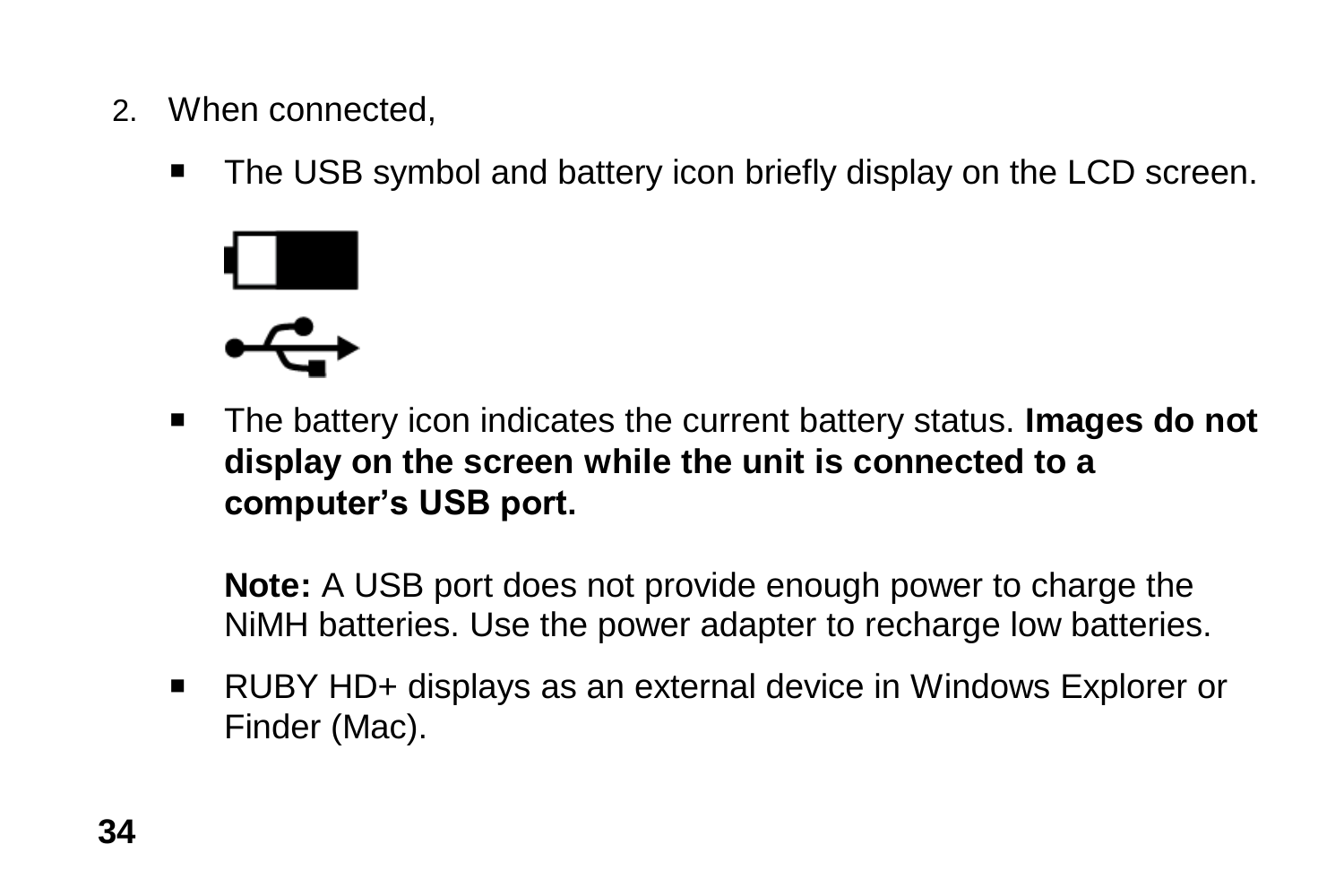3. To transfer images, do one of the following:

#### **From RUBY HD+ to a computer**

- Open the RUBY HD+ DCIM folder and select and move one or more images to a folder that you can easily find on your computer.
- **IMAGE 18** Images are named and are numbered in the order saved, for example, IMG\_0001.bmp, IMG\_0002.bmp, and so on as shown in the next figure.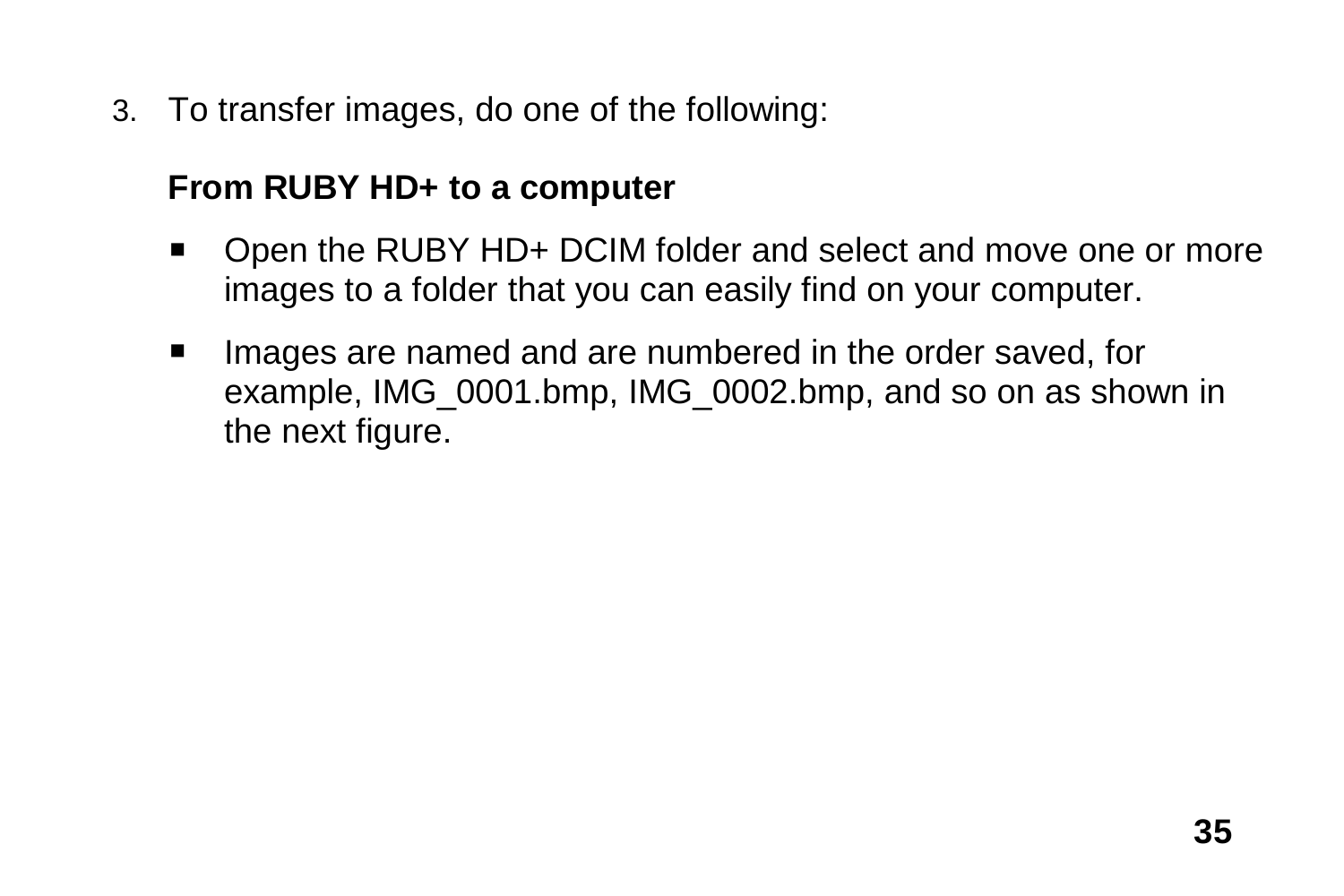|                                                                                                                                   | ▶ Computer ▶ RUBY HD (E:) ▶ DCIM |              |          |  |  |
|-----------------------------------------------------------------------------------------------------------------------------------|----------------------------------|--------------|----------|--|--|
| Share with $\blacktriangledown$<br>Organize $\blacktriangledown$<br>New folder<br>Burn                                            |                                  |              |          |  |  |
| ⊿   U Computer                                                                                                                    | A.<br>Name                       | Type         | Size     |  |  |
| $\triangleright \mathbf{m}$ os (c.)                                                                                               | 图 IMG_0001.bmp                   | Bitmap image | 1,055 KB |  |  |
| $\triangleright$ $\stackrel{\triangle}{\longrightarrow}$ DVD RW Drive (D:)<br>$\triangleq$ RUBY HD (E:)<br><b>DCIM</b><br>Network | 图 IMG_0002.bmp                   | Bitmap image | 1,055 KB |  |  |
|                                                                                                                                   | 图 IMG_0003.bmp                   | Bitmap image | 1,055 KB |  |  |
|                                                                                                                                   | 图 IMG_0004.bmp                   | Bitmap image | 1,055 KB |  |  |

#### **Figure 1. Image files in DCIM folder**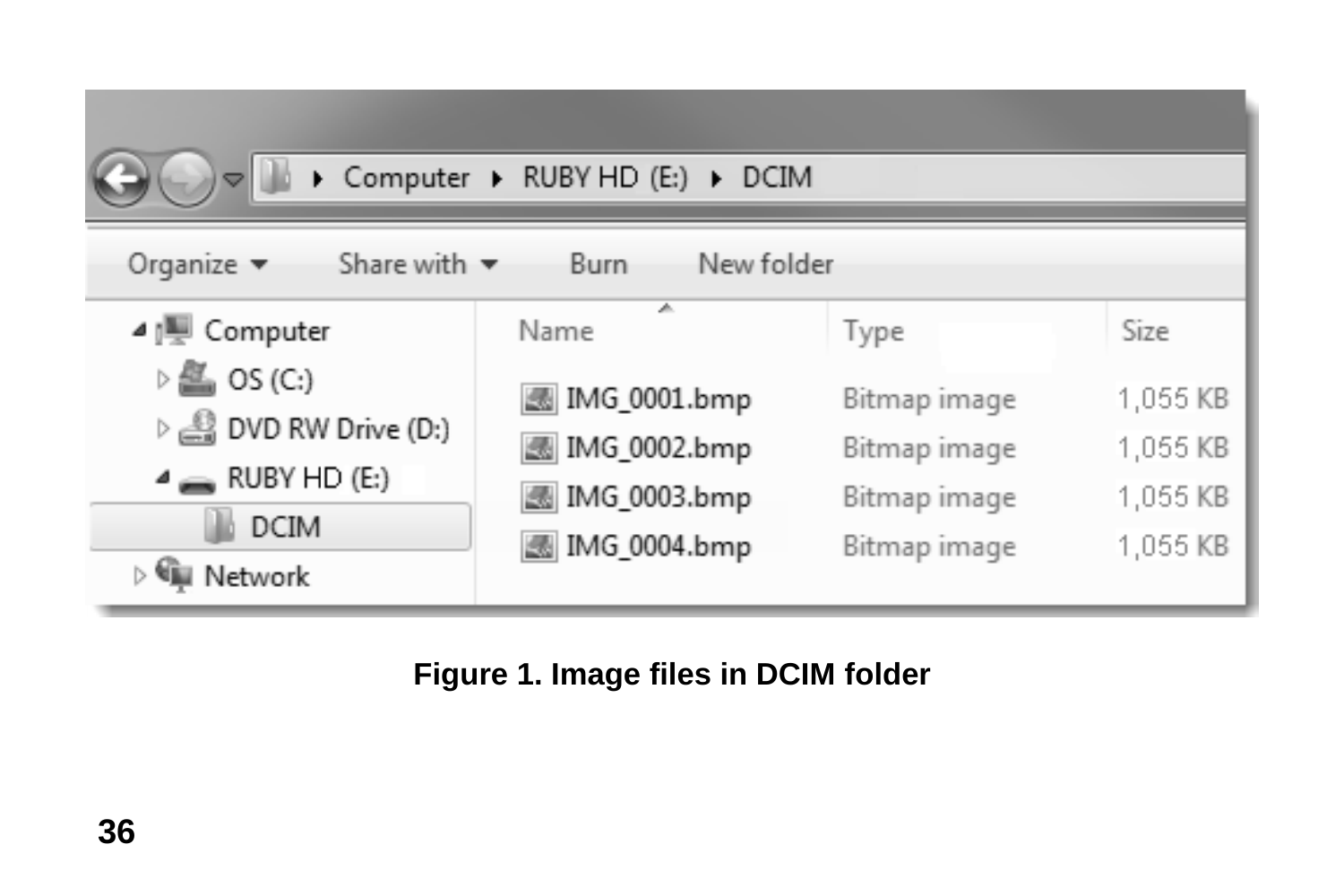#### **From a computer back to RUBY HD+**

**Note:** Only images saved by RUBY HD+ can be copied back to the unit.

- **Locate the image on your computer using Windows Explorer or** Finder (Mac).
- Select the image and move it to the RUBY HD+ DCIM folder.
- 4. When you are finished transferring files, make sure that you safely eject (remove) the unit from your computer.

**Note:** To safely disconnect the unit and protect your data, always follow your operating system's procedures for removing a USB device.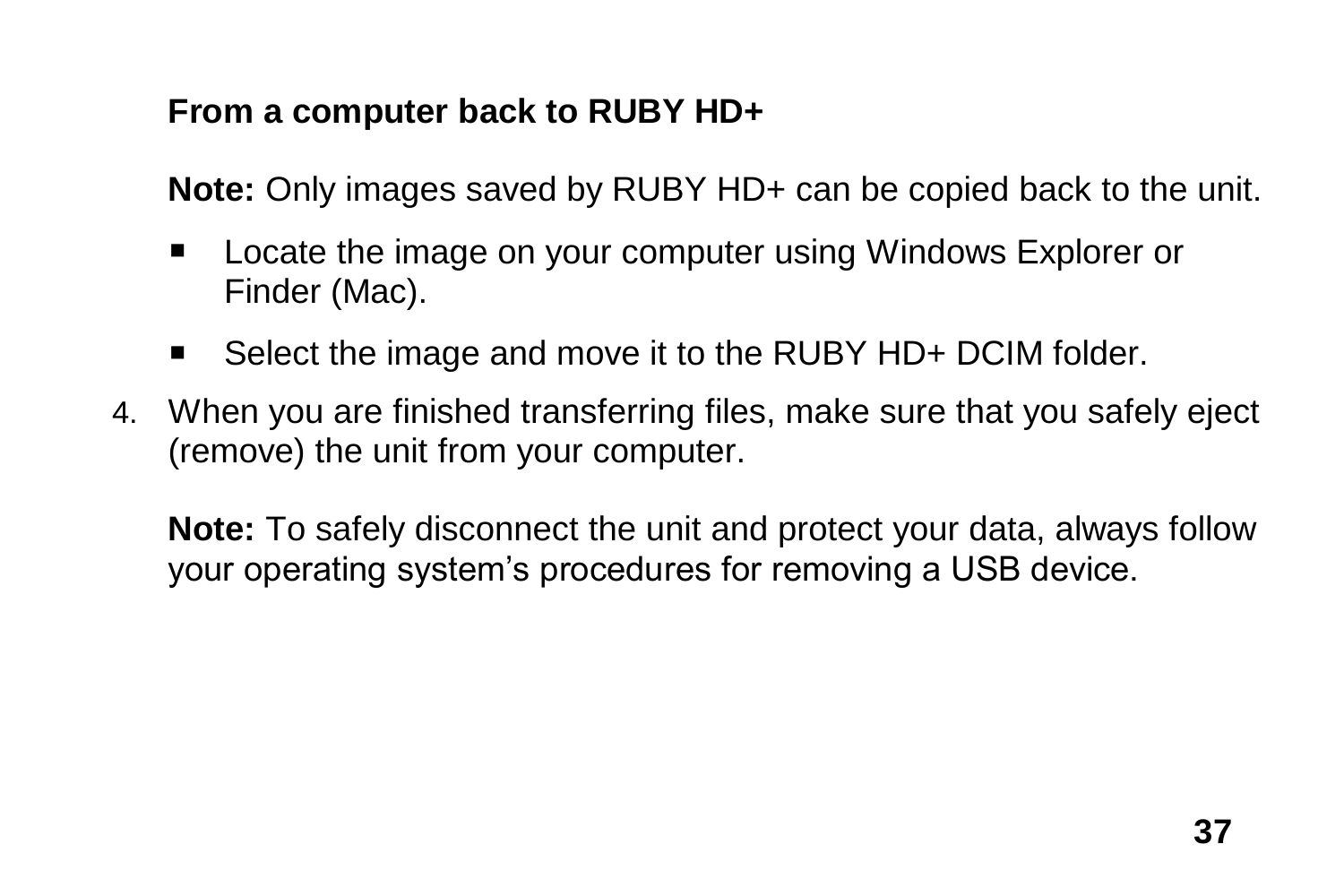### <span id="page-43-0"></span>**Displaying a Slide Show**

You can create a slide show that loops continuously using the images saved on the unit. Each image displays for approximately five seconds. The order that images display is based on their file names, for example, IMG\_0001.bmp, IMG\_0002.bmp, and so on.

To rearrange the order that images display, you can transfer them to your computer, rename the files in the order that you like, and then transfer them back to the unit. (The file names should not be longer than eight characters followed by the BMP file extension.) To move files between the unit and computer, refer to **Transferring Images** on page [33.](#page-38-0)

**Note:** The 30-minute power-off timer is disabled when running a slide show.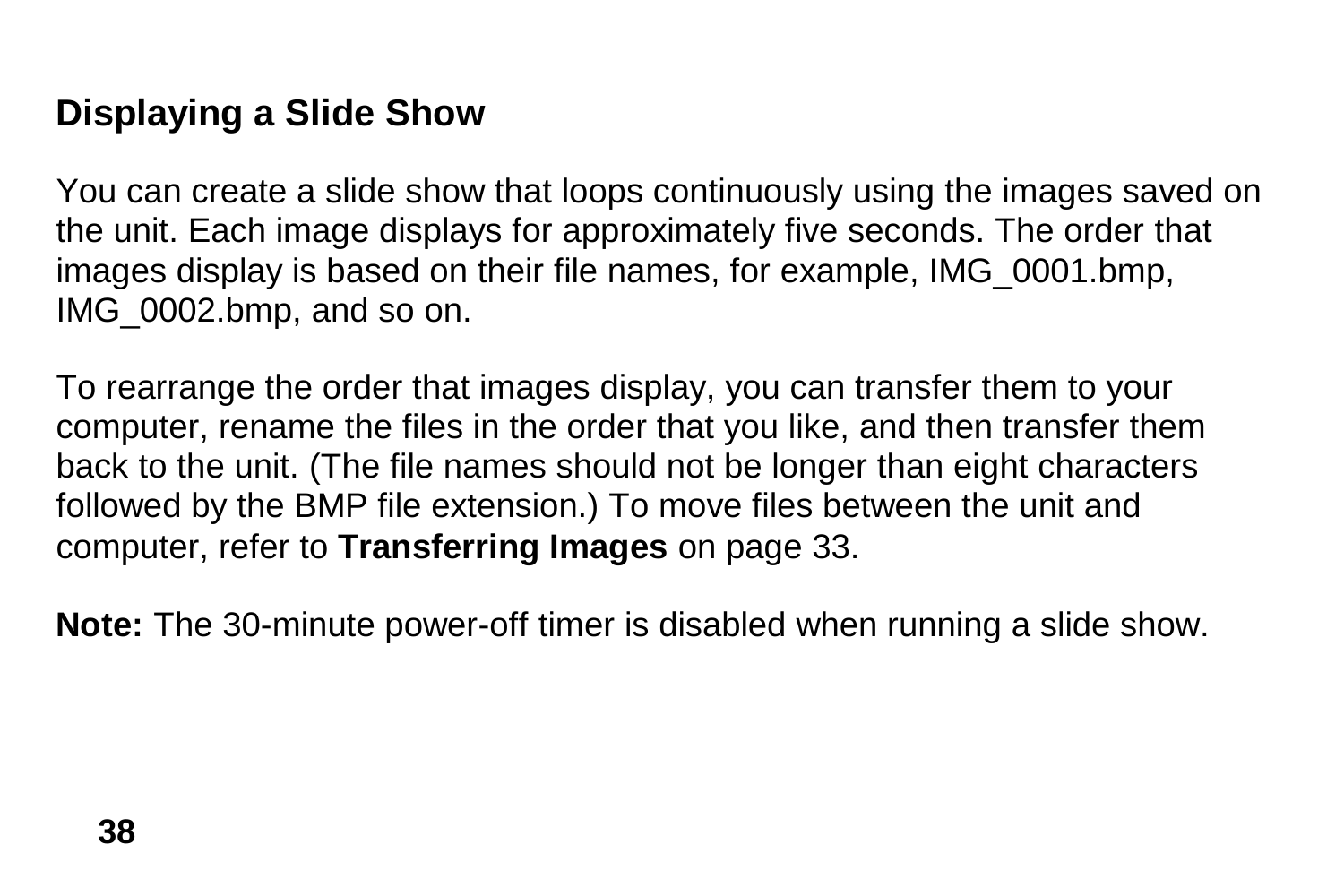To start the slide show, do the following:

- 1. Press and HOLD the **Freeze Frame** button **O** for approximately six seconds to enter Review mode.
- 2. Press and HOLD the **Power** button , and then press the Up arrow **f**.

The first image stored on the unit, based on its file name, displays on the LCD screen for approximately five seconds followed by the second image, the third, and so on.

3. Press and HOLD the **Freeze Frame** button **O** for approximately three seconds to exit Slide Show mode and return to live view.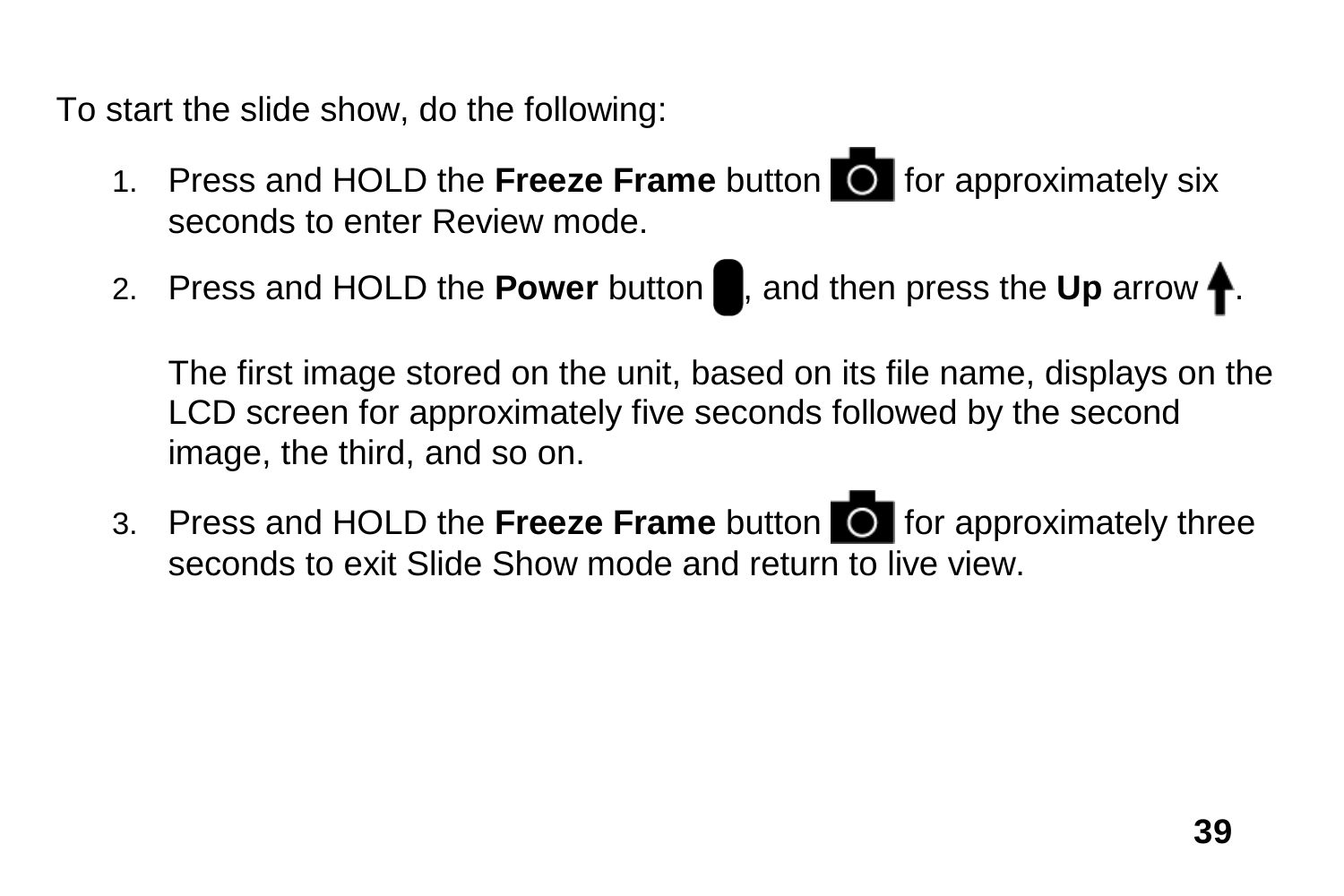# <span id="page-45-0"></span>**Troubleshooting**

#### **The unit does not power on.**

- **Press the Power button . If the unit does not power on, charge the** batteries.
- Make sure the batteries are inserted correctly. See page [12.](#page-17-0)

**Note:** A USB port does not provide enough power to charge the NiMH batteries. Use the power adapter to recharge low batteries.

#### **The screen is blank.**

- When the unit is connected to a computer via USB, the screen is blank.
- $\blacksquare$  Turn on the LED lights.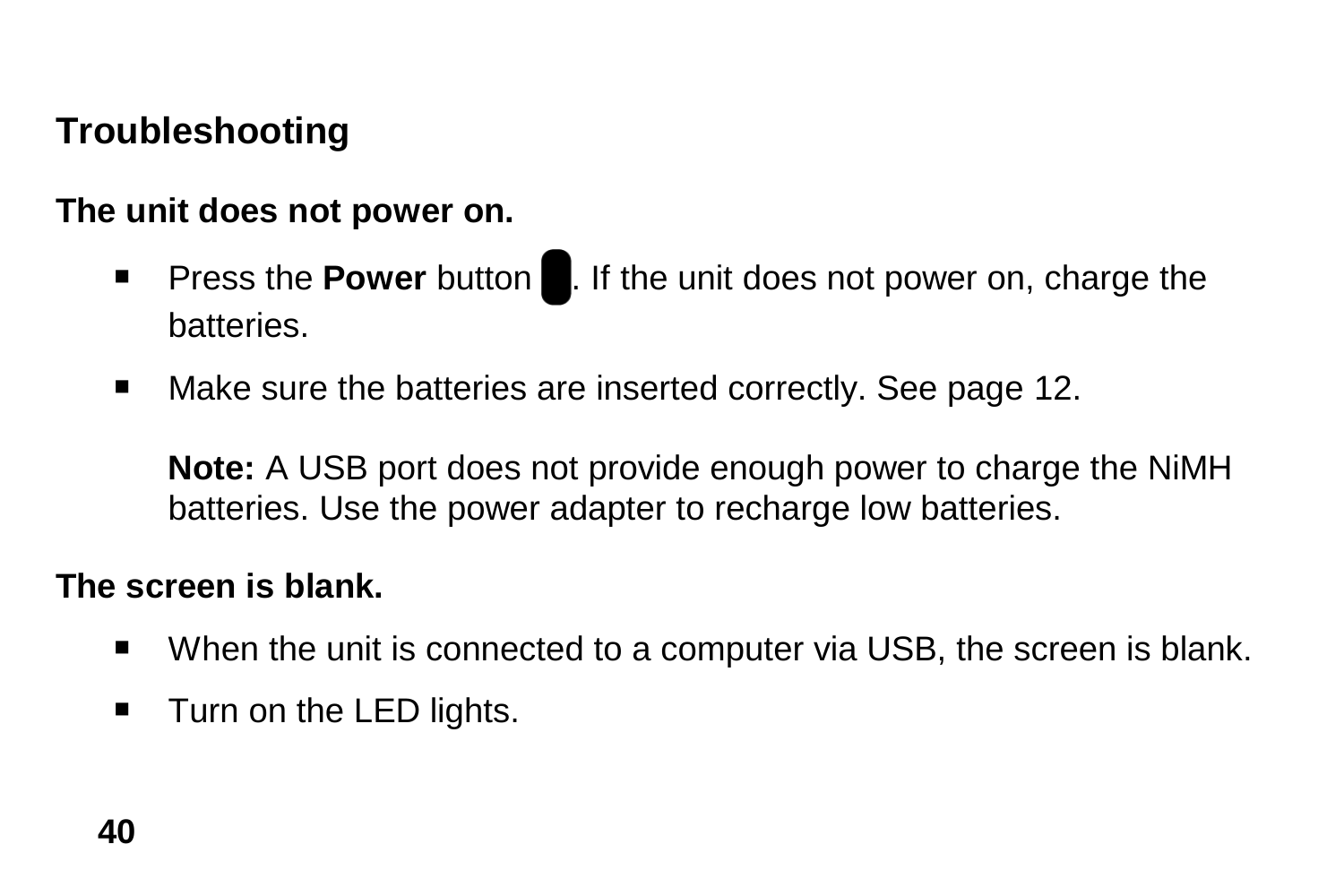- **Power the unit off and then on again.**
- Verify that the item you want to magnify is positioned correctly under the camera window.
- **Press the Magnification** buttons ( $\blacksquare$  or  $\blacksquare$ ) to step through the magnification levels.
- **Press the Color Mode** buttons ( $\bigoplus$  or  $\bigoplus$ ) to step through the color modes.

#### **The battery LED is flashing red.**

- Charge the NiMH batteries, or replace the AAA alkaline batteries. (Do not mix battery chemistries.)
- If you replace the rechargeable batteries, be sure to use **1000 mAh NiMH** batteries.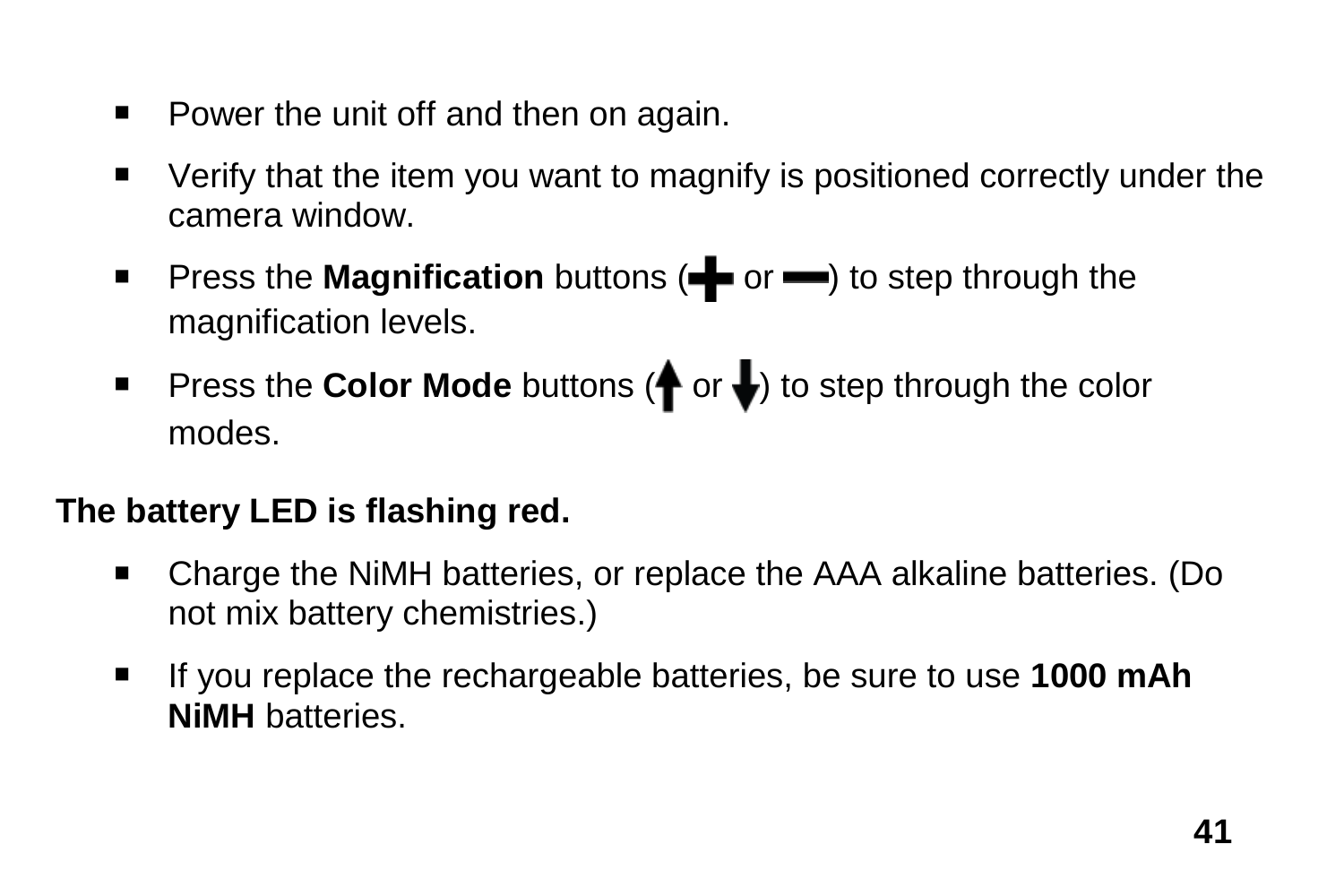**The battery LED is solid red while the power adapter is connected to the unit.**

- A battery error has occurred. Unplug the power adapter from the unit and plug it in again.
- Charge the NiMH batteries for at least **2 hours**, or replace with AAA alkaline batteries. Do not charge alkaline batteries.
- If the problem continues, disconnect the power adapter and contact Technical Support. See page ii.

**The battery LED does not flash green, even though the power adapter is connected and plugged into a wall socket.**

- Ensure that the small end of the power adapter is firmly plugged into the unit's power port.
- Ensure that the outlet has power and is not malfunctioning. If the outlet is connected to a wall switch, make sure the switch is on.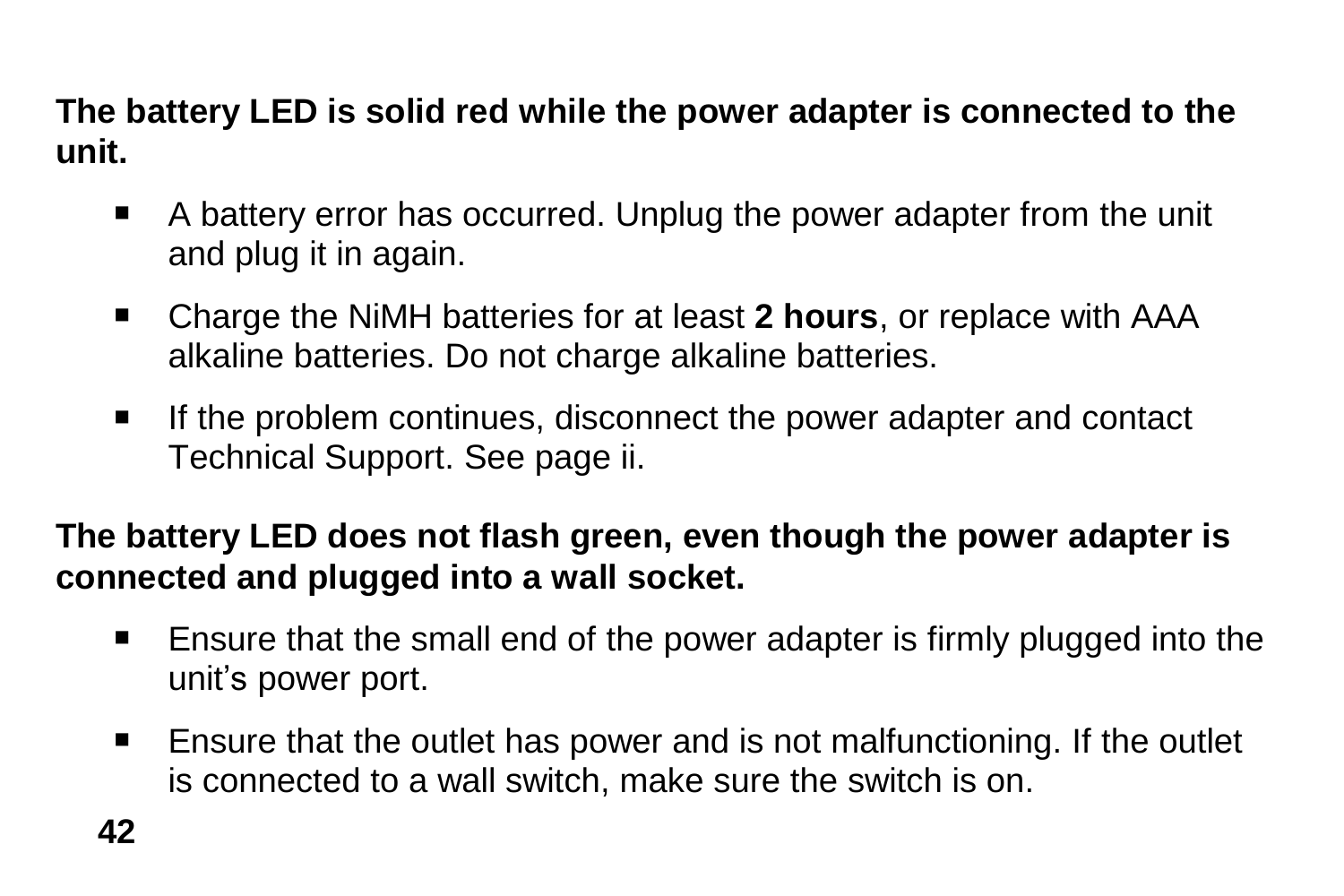#### **The NiMH batteries are not charging.**

- Make sure the batteries are inserted correctly. See page [12.](#page-17-0) (Do **not** replace batteries while the power adapter is connected.)
- Use the **supplied** power adapter to charge the unit. Note that a USB port does not provide enough power to charge the batteries.
- Make sure the small end of the power adapter is firmly plugged into the unit's power port.
- Ensure that the outlet has power and is not malfunctioning. If the outlet is connected to a wall switch, make sure the switch is on.
- Some batteries have low charge rates and specify a "MAX Charging" Current." **DO NOT USE** batteries that specify their MAX Charging Current as being below 250 mA.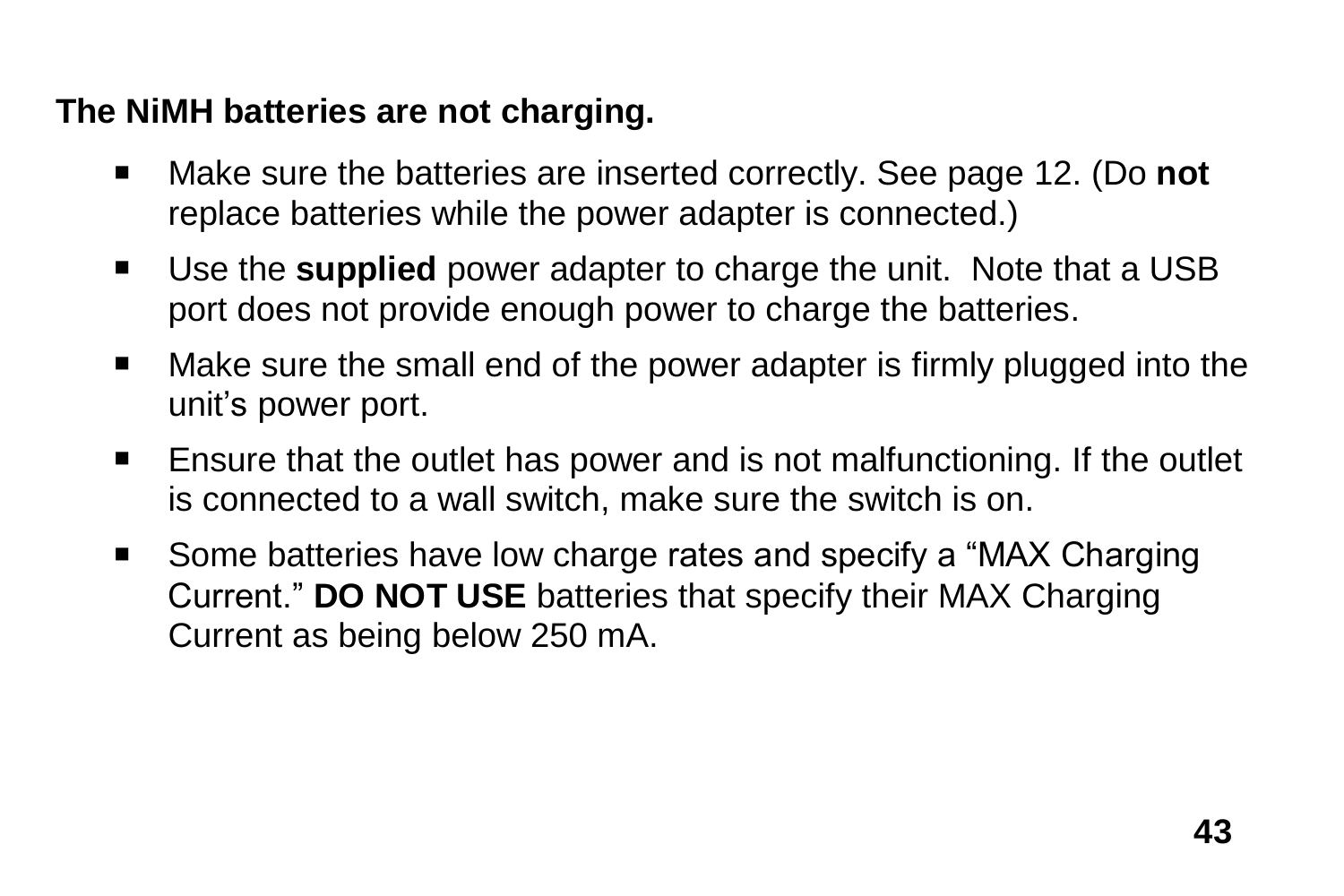**There are smudges or blemishes on the screen.**

 Clean the LCD screen as described in **Cleaning Procedures** on page [51.](#page-56-0)

**Text is too small or too large to read.**

**Press the Magnification** buttons ( $\blacktriangleleft$  or  $\blacktriangleright$ ) to increase or decrease magnification. For live images, press and HOLD a magnification button for continuous zoom magnification. For frozen or saved images, press a magnification button to zoom in or out one step at a time.

#### **LED lights produce glare against a reflective surface.**

**Press and HOLD the Power button , and then press the Freeze Frame** button **to** to turn off the LED lights.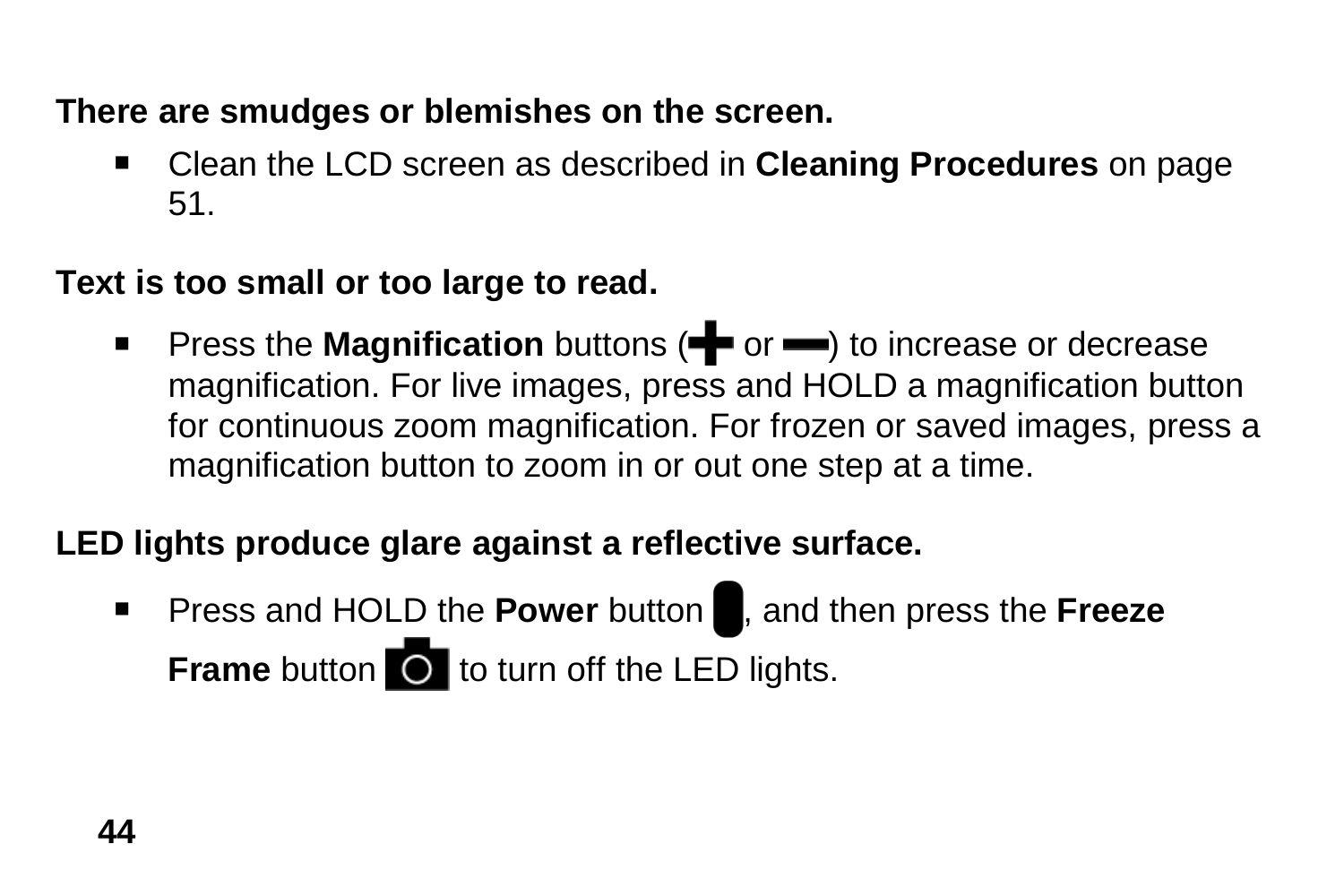#### **The unit powers off after reading for 30 minutes.**

■ This is expected behavior. The unit powers off after 30 minutes if no buttons are pressed. This extends battery life.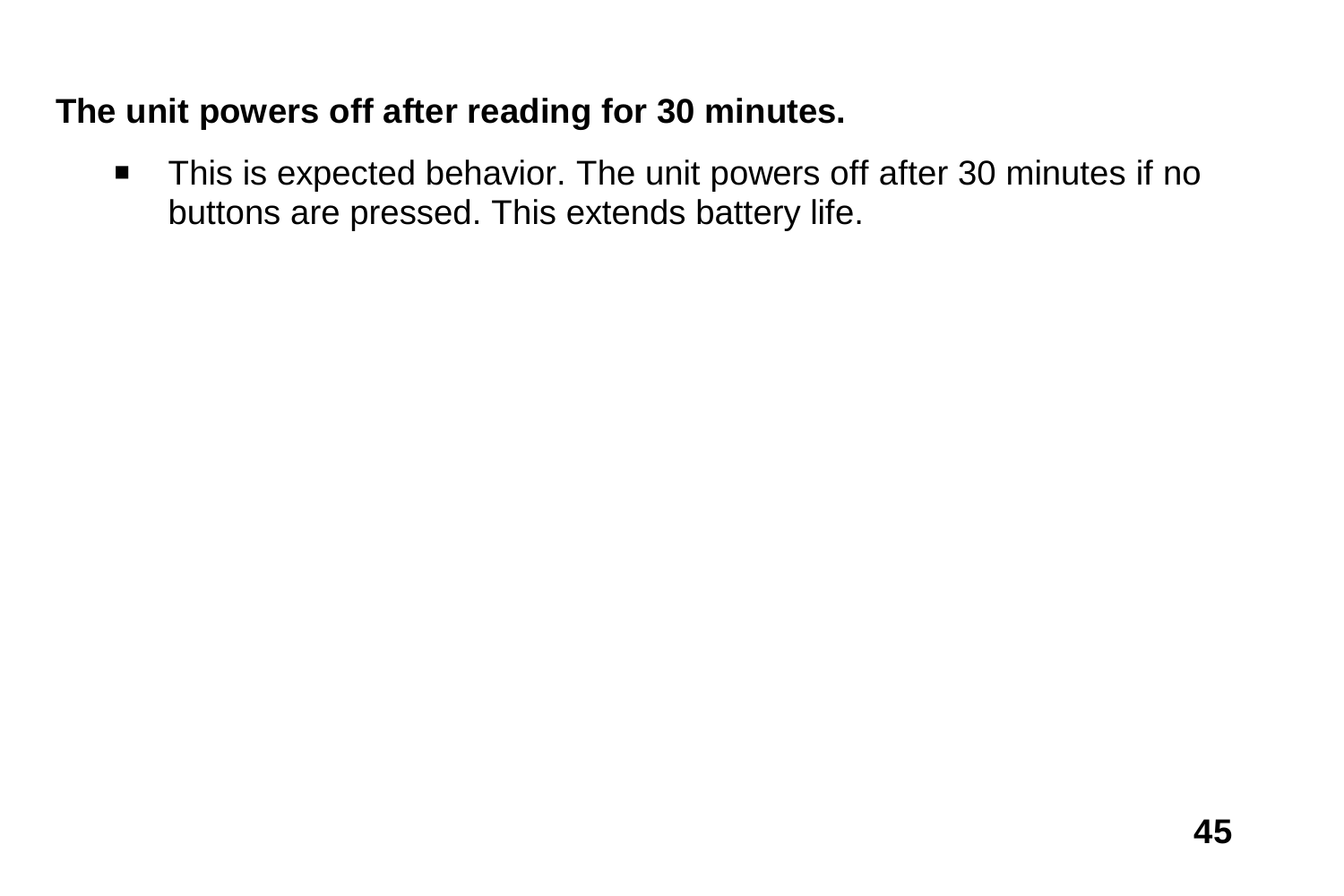# <span id="page-51-0"></span>**Technical Specifications**

- **LCD widescreen**: 4.3 inches (109 mm)
- **Body size**:

4.9 inches high (125 mm) 2.9 inches wide (74 mm) 1.4 inches deep (36 mm)

- **Weight**: 8.0 oz. (227 grams)
- **Color modes**: Five factory default color modes (Full Color; Black on White (high-contrast positive); White on Black (high-contrast negative); Yellow on Blue; Yellow on Black), and 15 additional color modes

# **Magnification range**:

4x to 10x zoom (handle closed) 2x to 13x zoom (handle open)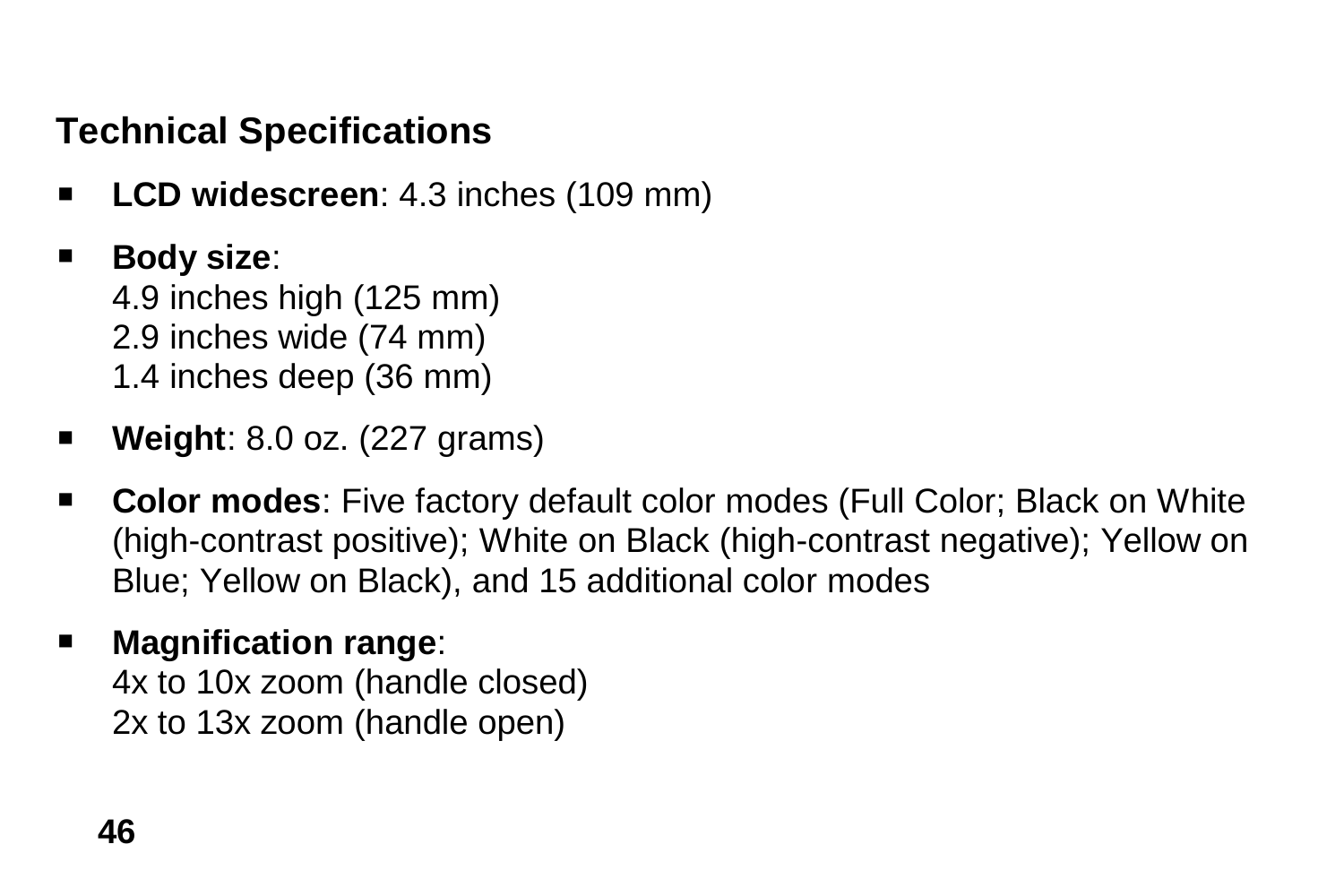- **Maximum saved images**: Approximately 80 bitmap (BMP) images
- **Camera**: HD auto-focus camera
- **Image resolution:** 800 x 450 pixels
- **Color**: 24-bit

#### **Battery**:

Four AAA NiMH rechargeable (1000 mAh) batteries; approximately 2 hours of continuous use; charges in approximately 2 hours, or Four AAA disposable alkaline batteries

**Note:** Only use the supplied power adapter to charge the unit's battery. **Do not use** batteries that specify a MAX Charging Current below 250 mA.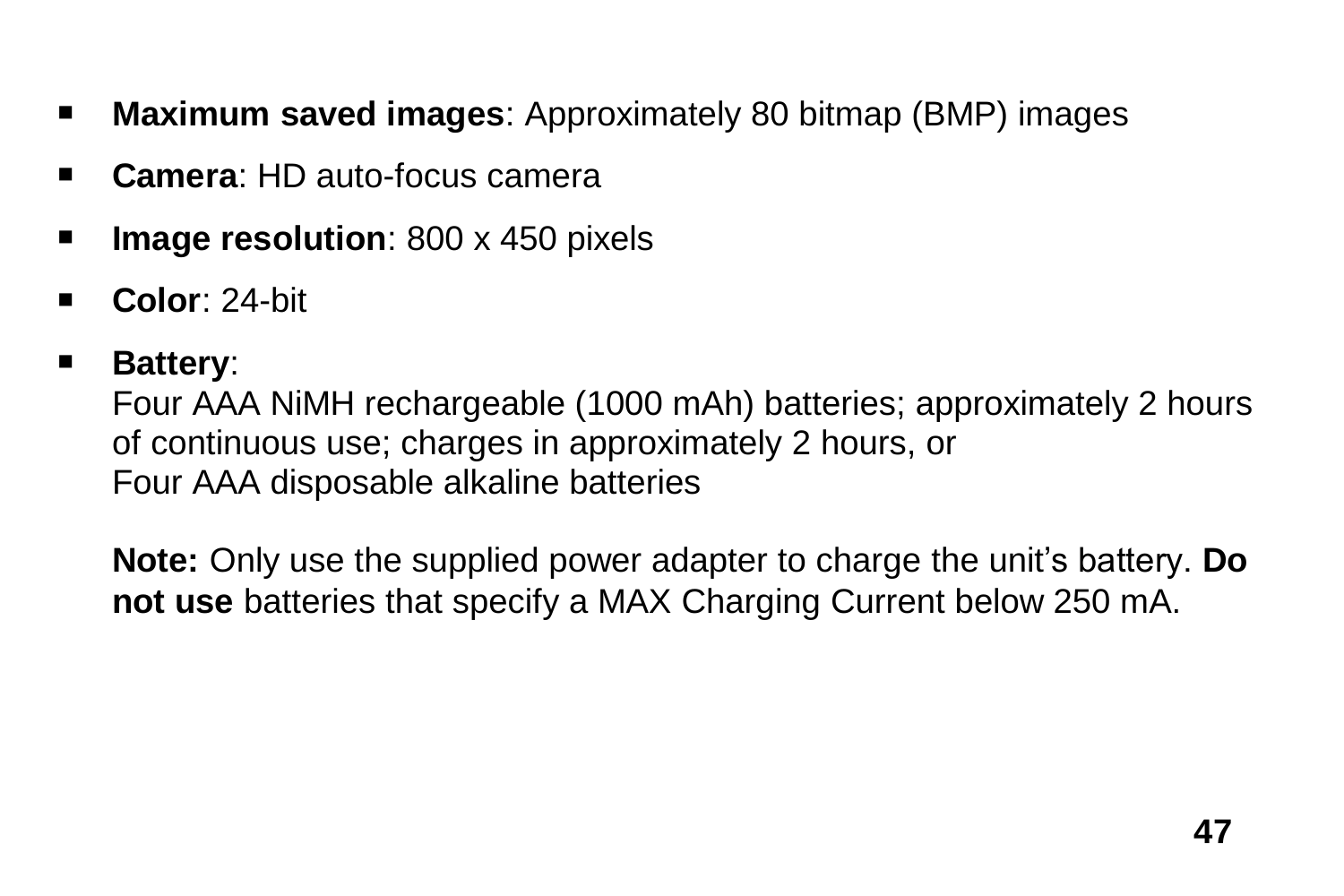#### **Federal Communications Commission Notice**

This equipment has been tested and found to comply with the limits for a Class B digital device, pursuant to Part 15 of the FCC Rules. These limits are designed to provide reasonable protection against harmful interference in a residential installation. This equipment generates, uses, and can radiate radio frequency energy and, if not installed and used in accordance with the instructions, may cause harmful interference to radio communications. However, there is no guarantee that interference will not occur in a particular installation. If this equipment does cause harmful interference to radio or television reception, which can be determined by turning the equipment off and on, the user is encouraged to try to correct the interference by one or more of the following measures:

- **IF** Increase the separation between the equipment and receiver.
- **Connect the equipment into an outlet on a circuit different from that to which the receiver is** connected.
- Reorient or relocate the receiving antenna.
- Consult the dealer or an experienced radio or television technician for help.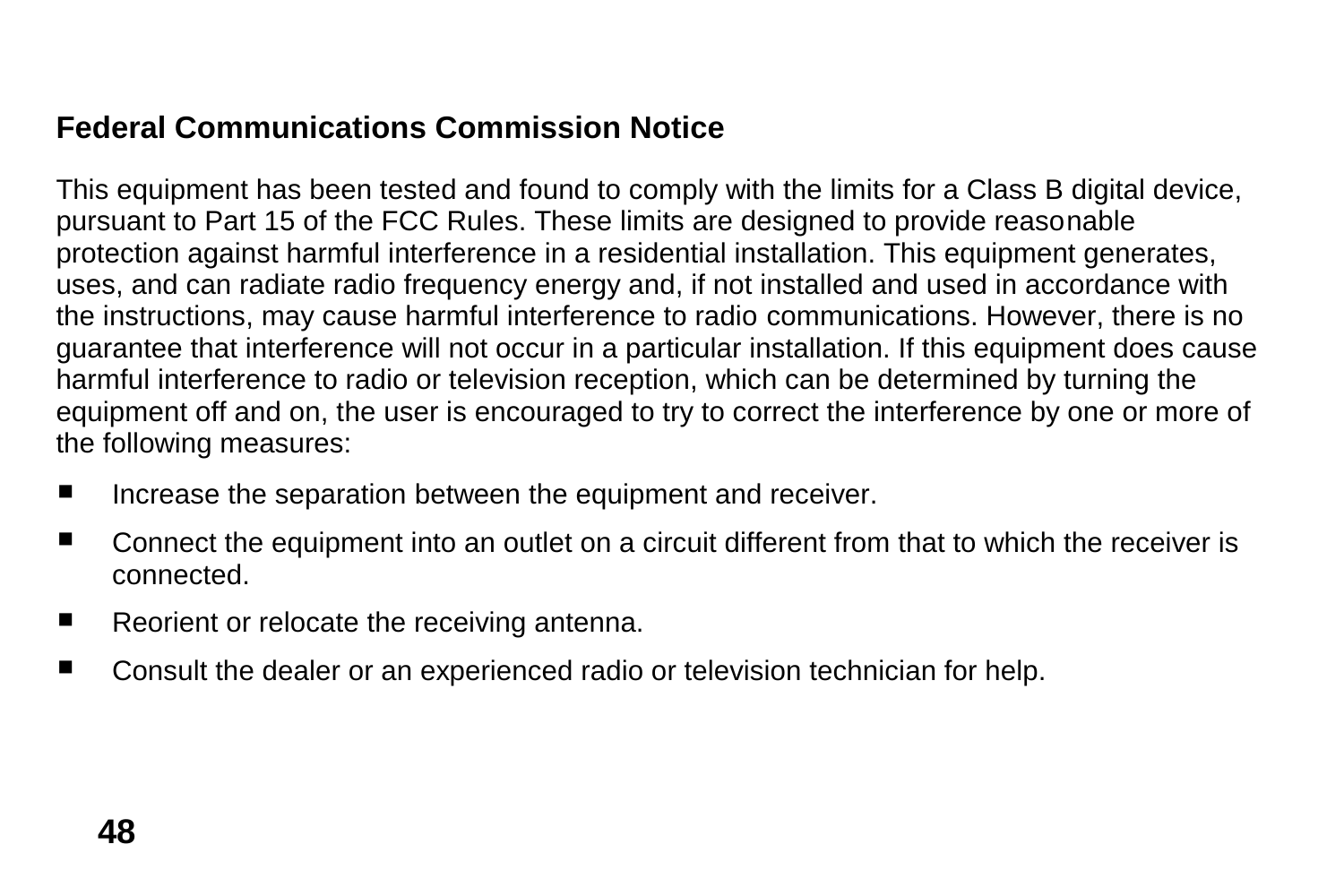#### **Industry Canada Notice**

■ This Class B digital apparatus complies with Canadian ICES-003. Cet appareil numérique de la classe B est conforme à la norme NMB-003 du Canada.

#### **Regulatory Compliance**

- Safety: IEC 60950-1 ed2.0, UL 60950-1:2007, CSA C22.2.60950-1:2007, EN 60950-1: 2006 + A11:2009 + A1:2010 + A12:20122
- **EMC:** FCC (CFR-47, part 15) Class B; ICES-003; EN 55022 Class B; EN 55024



Class 1 LED Product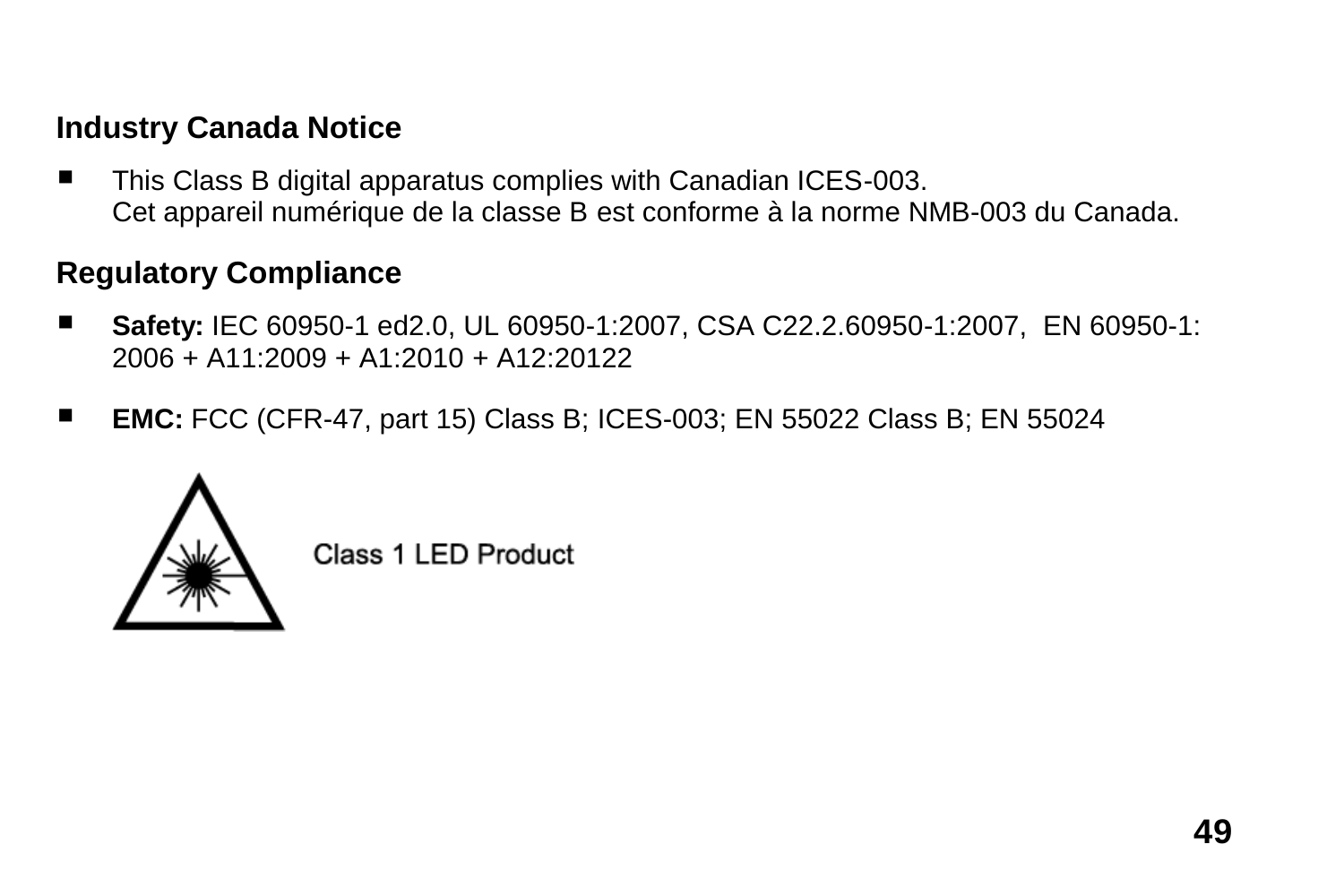#### **Safety and Maintenance**

- Do not attempt to repair the unit or open its case. This product contains no user serviceable parts. Any unauthorized attempt to service or replace internal components will void the product warranty.
- Keep the unit away from wet areas, rain, and other sources of liquids. Do not submerge the unit.
- **M** Always operate the unit in a place where the temperature is between 10 $^{\circ}$  and 35 $^{\circ}$  C (50 $^{\circ}$  and  $95^\circ$  F).
- Do not store in places subject to temperature extremes such as a parked car.
- Do not force any connector into the unit's power port. The power connector fits easily into the port.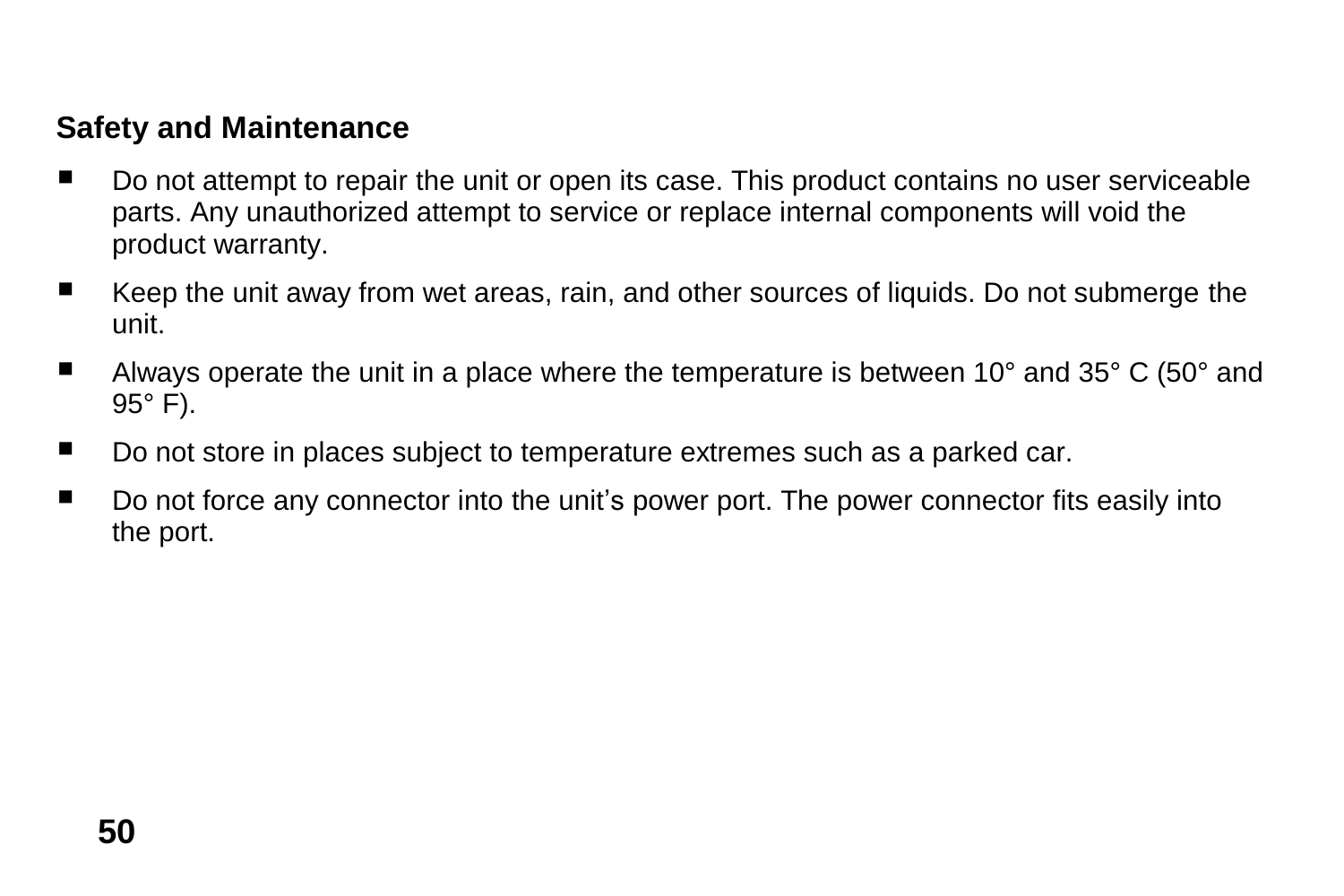#### <span id="page-56-0"></span>**Cleaning the LCD Screen**

- Power off and unplug the unit before cleaning the LCD screen.
- Always use a clean microfiber cloth.
- Very gently wipe the cloth across the screen. Do not press hard on the cloth or screen.
- If you use a cleaning liquid, use an appropriate LCD cleaning liquid. You can also use distilled water, isopropyl alcohol, or vinegar mixed with water at a concentration of no more than 10 percent vinegar. Note that tap or mineral water may cause spotting on the screen. Do not leave any liquid on the screen. Repeat this procedure for hard to remove smudges.
- **Do not** spray any cleaning solutions directly on the LCD screen.
- **Do not** use a cleanser that contains acetone, ethyl alcohol, ethyl acid, ammonia, or methyl chloride.
- **Do not** use a paper towel to clean the LCD screen.

#### **Cleaning the RUBY HD+ Body**

■ Make sure the unit is unplugged. Use a lightly dampened, soft, clean cloth with water or mild detergent. Do not use alcohol, solvents, abrasives, or aerosol sprays.